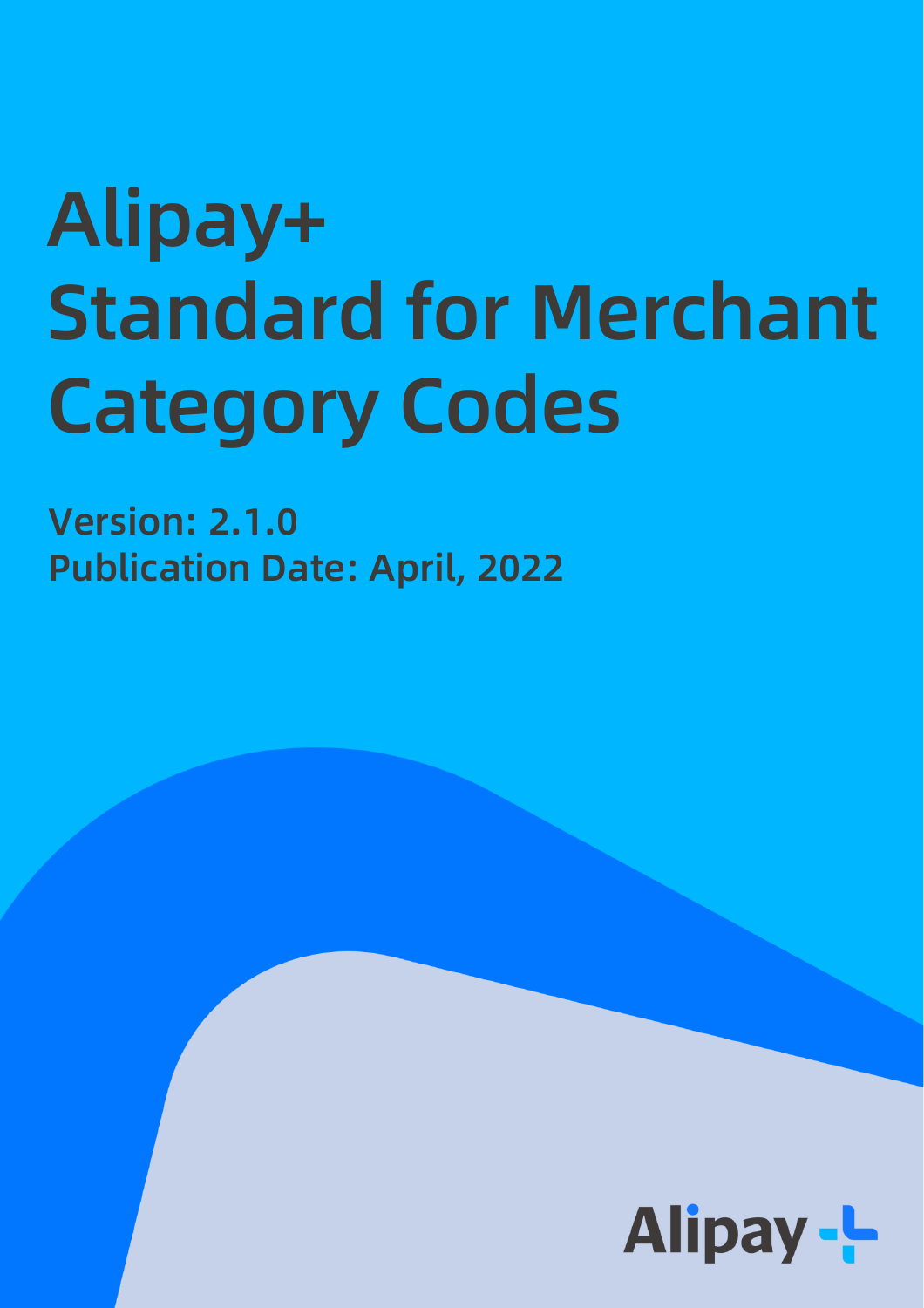# <span id="page-1-0"></span>**Contents**

| 1. |       |  |  |  |  |
|----|-------|--|--|--|--|
| 2. |       |  |  |  |  |
| 3. |       |  |  |  |  |
|    |       |  |  |  |  |
| 4. |       |  |  |  |  |
| 5. |       |  |  |  |  |
|    |       |  |  |  |  |
|    |       |  |  |  |  |
|    | 5.2.1 |  |  |  |  |
|    | 5.2.2 |  |  |  |  |
|    | 5.2.3 |  |  |  |  |
|    |       |  |  |  |  |
| 6. |       |  |  |  |  |
|    |       |  |  |  |  |
|    |       |  |  |  |  |
|    |       |  |  |  |  |
|    |       |  |  |  |  |
|    |       |  |  |  |  |
|    |       |  |  |  |  |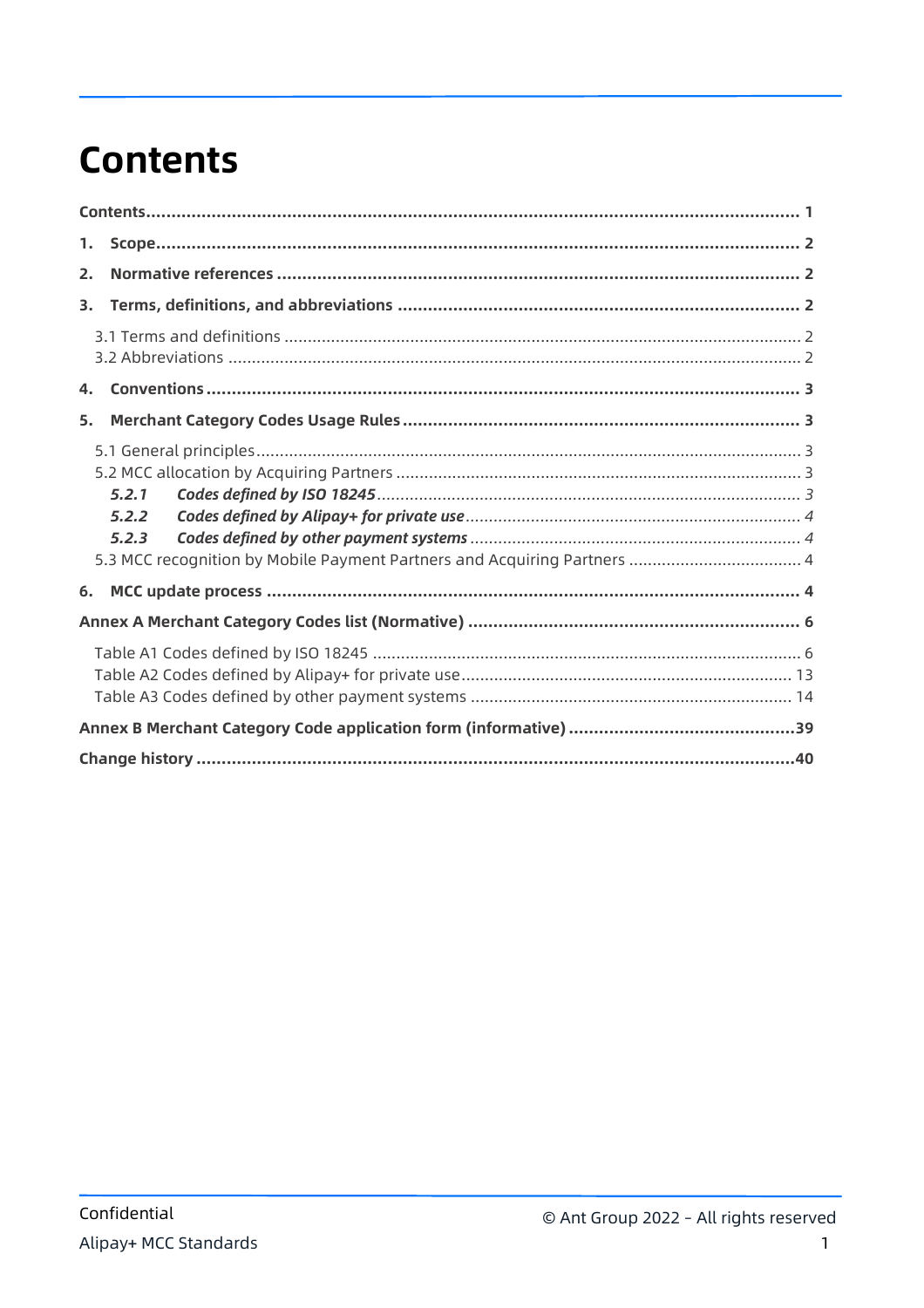# <span id="page-2-0"></span>**1.Scope**

This Alipay+ MCC Standards, or "this Standards", as referred to in this document, defines code values used in Alipay+ Services to enable the classification of Merchants into specific categories based on the type of business, trade, or services provided by the Merchant. This document also describes the update process for the creation, change and deletion of the Merchant Category Codes.

## <span id="page-2-1"></span>**2.Normative references**

*ISO 18245 Retail financial services - Merchant category codes* (or referred to in this Standards in short, ISO 18245) is referred to in the text in such a way that some or all of their content constitutes requirements of this Standards. For dated references, only the edition cited applies. For undated references, the latest edition of the referenced document (including any amendments) applies.

# <span id="page-2-2"></span>**3.Terms, definitions, and abbreviations**

## <span id="page-2-3"></span>**3.1 Terms and definitions**

| <b>Term</b> | <b>Definition</b>                                                                                          |
|-------------|------------------------------------------------------------------------------------------------------------|
|             | Merchant Category Code $\mid$ A four-digit number that describes a Merchant's primary business activities. |

#### **Table 1: Terms and definitions**

For all other proper nouns (capitalized terms) used in this Guide, refer to their respective definitions in Alipay+ Rules.

## <span id="page-2-4"></span>**3.2 Abbreviations**

| Abbreviation | <b>Meaning</b>         |
|--------------|------------------------|
| MCC          | Merchant Category Code |

#### **Table 2: Abbreviations**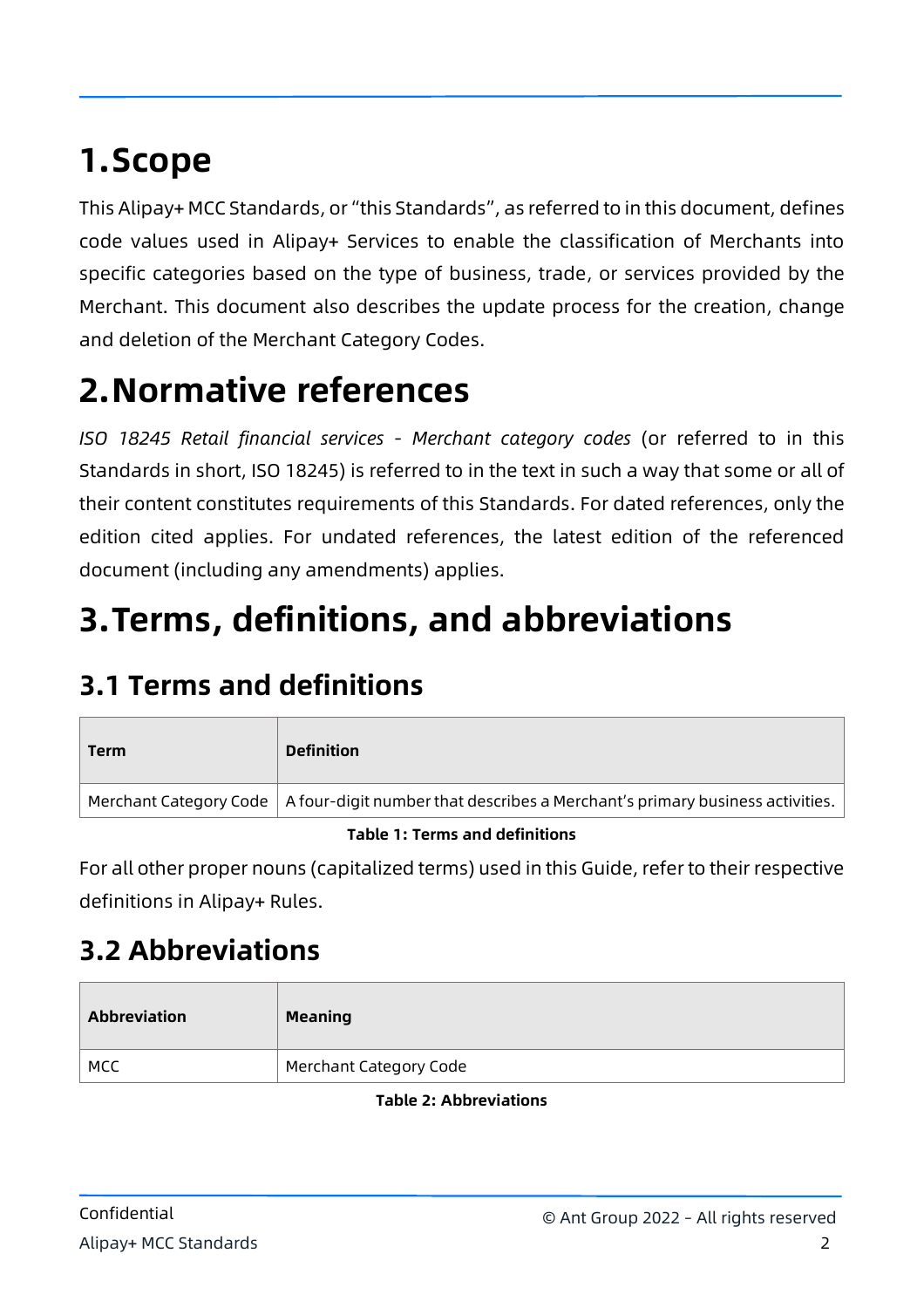# <span id="page-3-0"></span>**4.Conventions**

In this Standards:

The key words "must" or "shall" or "need to" indicate a requirement which must be strictly followed and from which no deviation is permitted if conformance to this document is to be claimed.

The key word "should" indicates a requirement which is recommended but not absolutely required.

# <span id="page-3-1"></span>**5.Merchant Category Codes Usage Rules**

## <span id="page-3-2"></span>**5.1 General principles**

Merchant Category Code is a four-digit number that is assigned according to the business, services and products provided by a Merchant, which can be used to identify the classification of the Merchant. Based on MCC, Alipay+ and Partners can manage Merchants by categories for different purposes, such as risk control, transaction data, regulatory reports or pricing.

The Merchant Category Codes defined in this document, as listed in Annex A, conform to ISO 18245. Alipay+ may update the MCC list according to ISO 18245 standard updates or business needs. Alipay+ reserves the right to correct the improper assignment or use of an MCC.

## <span id="page-3-3"></span>**5.2 MCC allocation by Acquiring Partners**

Acquiring Partners need to assess their Merchants' business activities and assign correct MCCs (as listed in Annex A) to the Merchants.

#### <span id="page-3-4"></span>**5.2.1Codes defined by ISO 18245**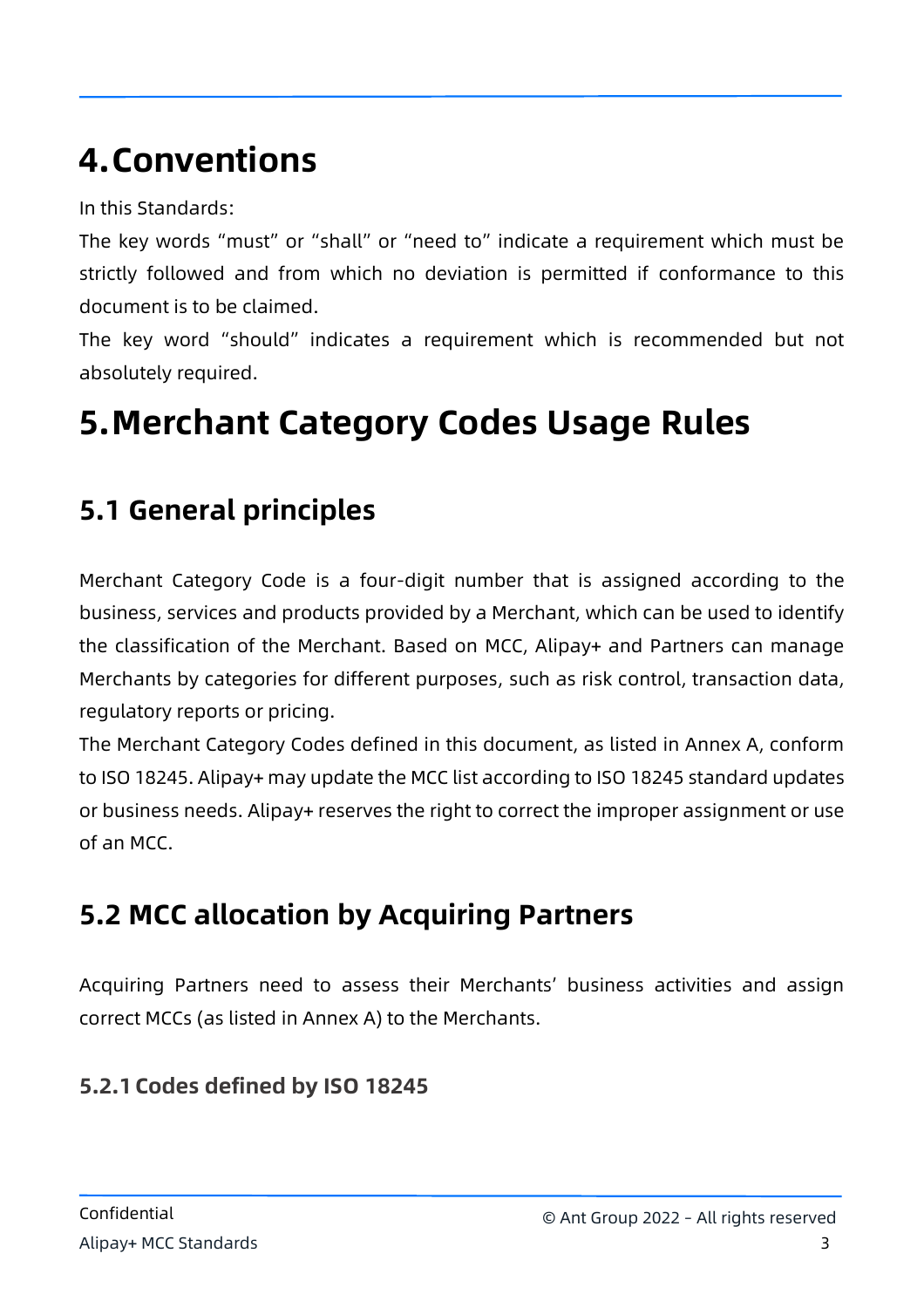MCC values already defined in ISO 18245 can be found in Table A1 in Annex A. An Acquiring Partner shall first attempt to select an applicable MCC from this Table A1 to be assigned to any of its Merchants.

#### <span id="page-4-0"></span>**5.2.2Codes defined by Alipay+ for private use**

Alipay+ also defines MCC values from the range reserved for private use in ISO 18245 to meet Alipay+ business requirements (as listed in Table A2 in Annex A). If an Acquiring Partner cannot find the applicable MCC from Table A1 for any of its Merchants, the Partner shall look for the correct MCC in Table A2 to be assigned to that Merchant.

#### <span id="page-4-1"></span>**5.2.3Codes defined by other payment systems**

Alipay+ also supports the recognition of MCCs defined by other payment systems (as listed in Table A3 in Annex A) to facilitate operability. Merchants that have already implemented MCCs in this Table A3 before accepting Alipay+ may continue their business without changing MCC, while other Merchants must be assigned with MCCs from Table A1 (refer to the corresponding codes in "Recommended ISO 18245 Codes" column in Table A3), or Table A2 (if an applicable MCC cannot be found from Table A1).

## <span id="page-4-2"></span>**5.3 MCC recognition by Mobile Payment Partners and**

## **Acquiring Partners**

All Mobile Payment Partners and Acquiring Partners need to recognize the MCCs in this Standards (including Table A1, Table A2, and Table A3) in transaction processing.

## <span id="page-4-3"></span>**6.MCC update process**

If there is no appropriate code for a new Merchant or if some codes need to be modified or deleted, Partners can apply to Alipay+ for the creation, change or deletion of MCC. The update process is as follows:

(1) Partner fills out the form in Annex B and submits it to Alipay+;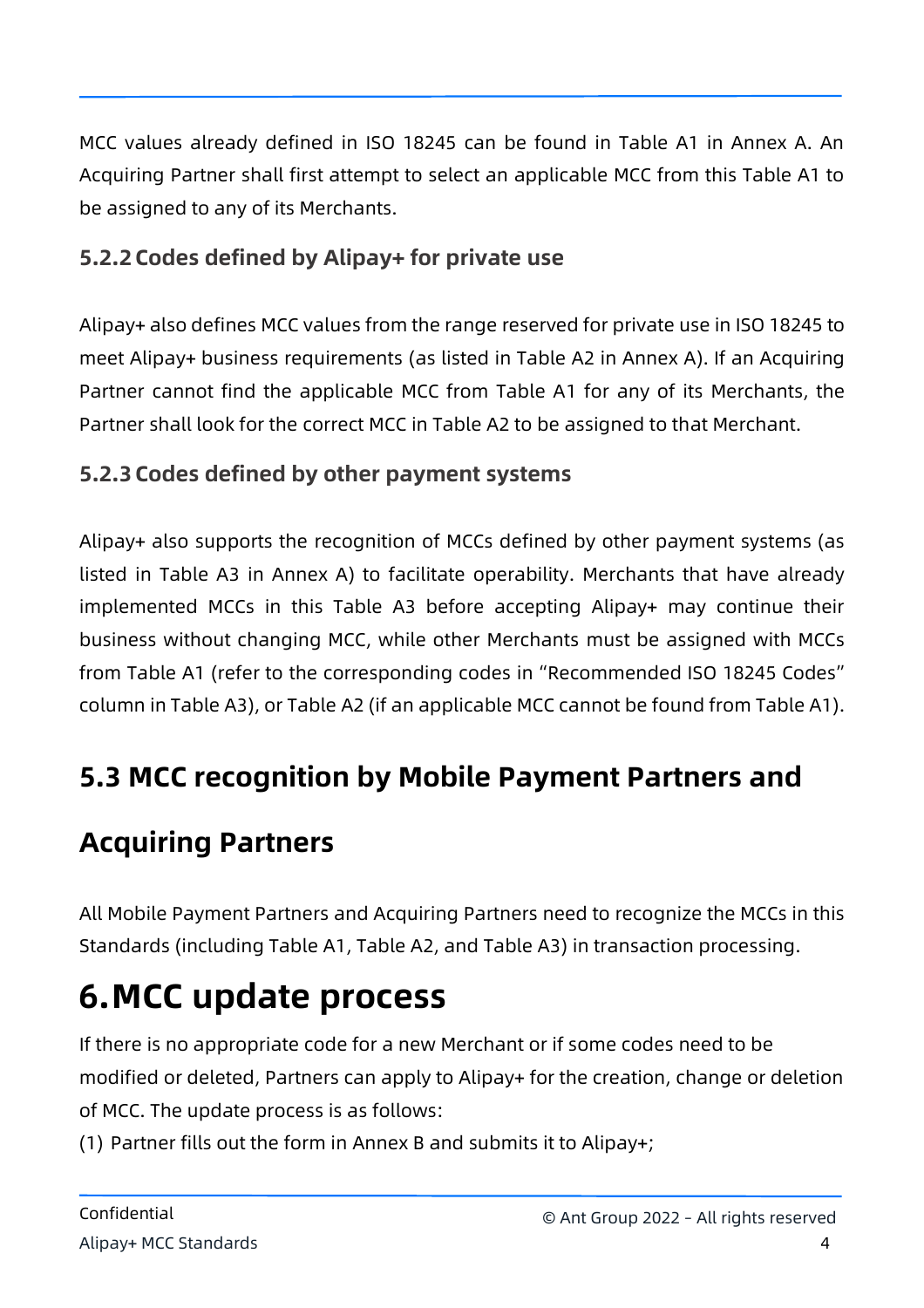- (2) Alipay+ evaluates the application and makes a decision;
- (3) Alipay+ notifies the Partner of the decision; and
- (4) Alipay+ updates this standard document accordingly, and publishes and distributes updated versions to all Partners periodically.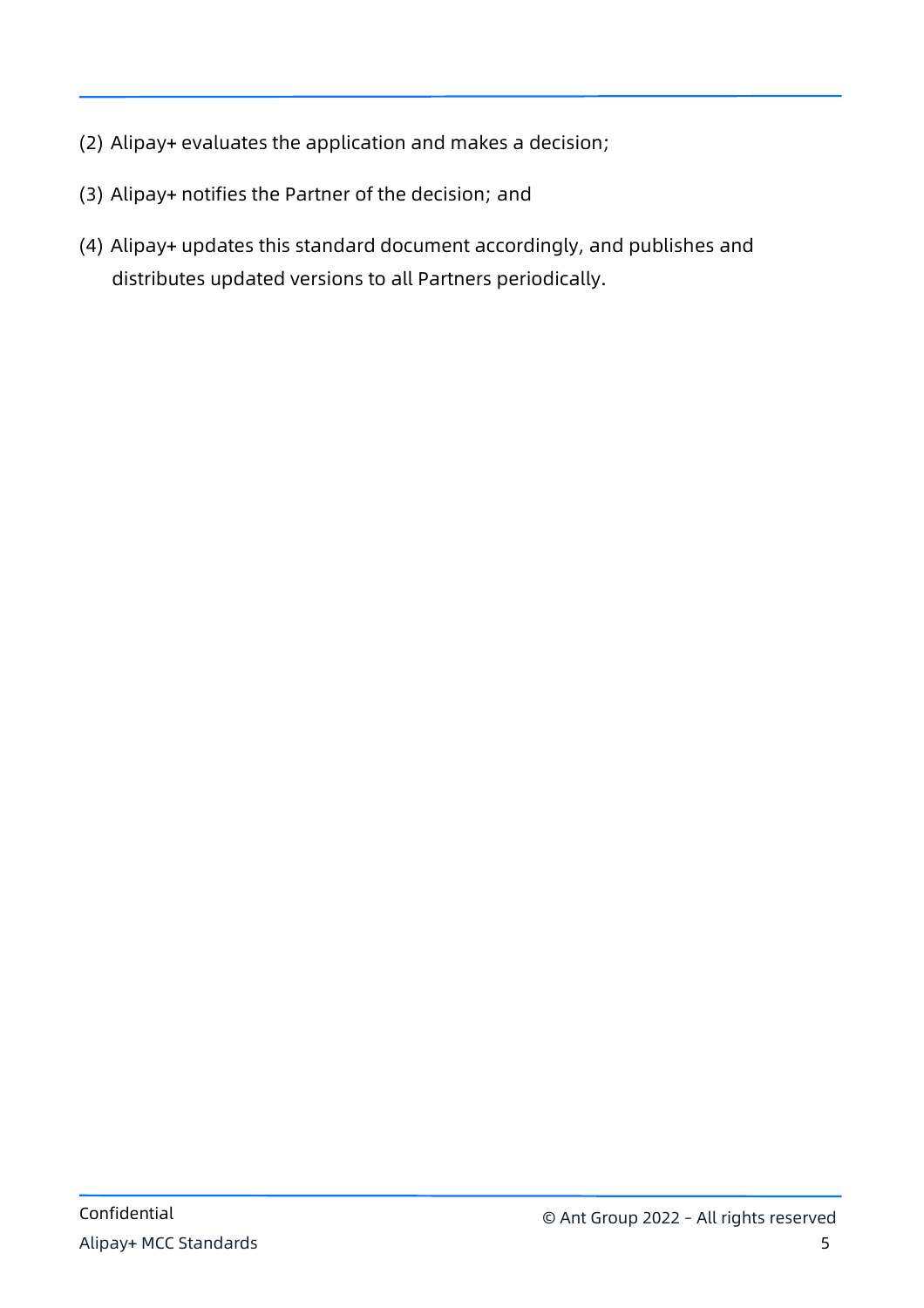### <span id="page-6-0"></span>**Annex A Merchant Category Codes list** (Normative)

#### <span id="page-6-1"></span>**Table A1 Codes defined by ISO 18245**

| <b>ISO Range</b> | <b>Codes</b> | <b>Description</b>                                                                                   |  |  |  |
|------------------|--------------|------------------------------------------------------------------------------------------------------|--|--|--|
| 0700-0999        | 0742         | <b>Veterinary Services</b>                                                                           |  |  |  |
| Agricultural     | 0743         | Wine producers                                                                                       |  |  |  |
| services         | 0744         | Champagne producers                                                                                  |  |  |  |
|                  | 0763         | Agricultural Co-operatives                                                                           |  |  |  |
|                  | 0780         | Horticultural Services, Landscaping Services                                                         |  |  |  |
| 1500-2999        | 1520         | General Contractors-Residential and Commercial                                                       |  |  |  |
| Contracted       | 1711         | Air Conditioning Contractors - Sales and Installation, Heating Contractors -                         |  |  |  |
| services         |              | Sales, Service, Installation                                                                         |  |  |  |
|                  | 1731         | <b>Electrical Contractors</b>                                                                        |  |  |  |
|                  | 1740         | Insulation - Contractors, Masonry, Stonework Contractors, Plastering                                 |  |  |  |
|                  |              | Contractors, Stonework and Masonry Contractors, Tile Settings Contractors                            |  |  |  |
|                  | 1750         | <b>Carpentry Contractors</b>                                                                         |  |  |  |
|                  | 1761         | Roofing - Contractors, Sheet Metal Work - Contractors, Siding - Contractors                          |  |  |  |
|                  | 1771         | Contractors - Concrete Work                                                                          |  |  |  |
|                  | 1799         | Contractors - Special Trade, Not Elsewhere Classified                                                |  |  |  |
|                  | 2741         | Miscellaneous Publishing and Printing                                                                |  |  |  |
|                  | 2791         | Typesetting, Plate Making, & Related Services                                                        |  |  |  |
|                  | 2842         | Specialty Cleaning, Polishing, and Sanitation Preparations                                           |  |  |  |
| 4000-4799        | 4011         | Railroads                                                                                            |  |  |  |
| Transportation   | 4111         | Local/Suburban Commuter Passenger Transportation - Railroads, Ferries,<br>Local Water Transportation |  |  |  |
|                  | 4112         | Passenger Railways                                                                                   |  |  |  |
|                  | 4119         | <b>Ambulance Services</b>                                                                            |  |  |  |
|                  | 4121         | <b>Taxicabs and Limousines</b>                                                                       |  |  |  |
|                  | 4131         | Bus Lines, Including Charters, Tour Buses                                                            |  |  |  |
|                  | 4214         | Motor Freight Carriers, Moving and Storage Companies, Trucking -                                     |  |  |  |
|                  |              | Local/Long Distance, Delivery Services - Local                                                       |  |  |  |
|                  | 4215         | Courier Services - Air or Ground, Freight forwarders                                                 |  |  |  |
|                  | 4225         | Public warehousing, Storage                                                                          |  |  |  |
|                  | 4411         | Cruise and Steamship Lines                                                                           |  |  |  |
|                  | 4457         | <b>Boat Rentals and Leases</b>                                                                       |  |  |  |
|                  | 4468         | Marinas, Marine Service, and Supplies                                                                |  |  |  |
|                  | 4511         | Airlines, Air Carriers                                                                               |  |  |  |
|                  | 4582         | Airports, Airport Terminals, Flying Fields                                                           |  |  |  |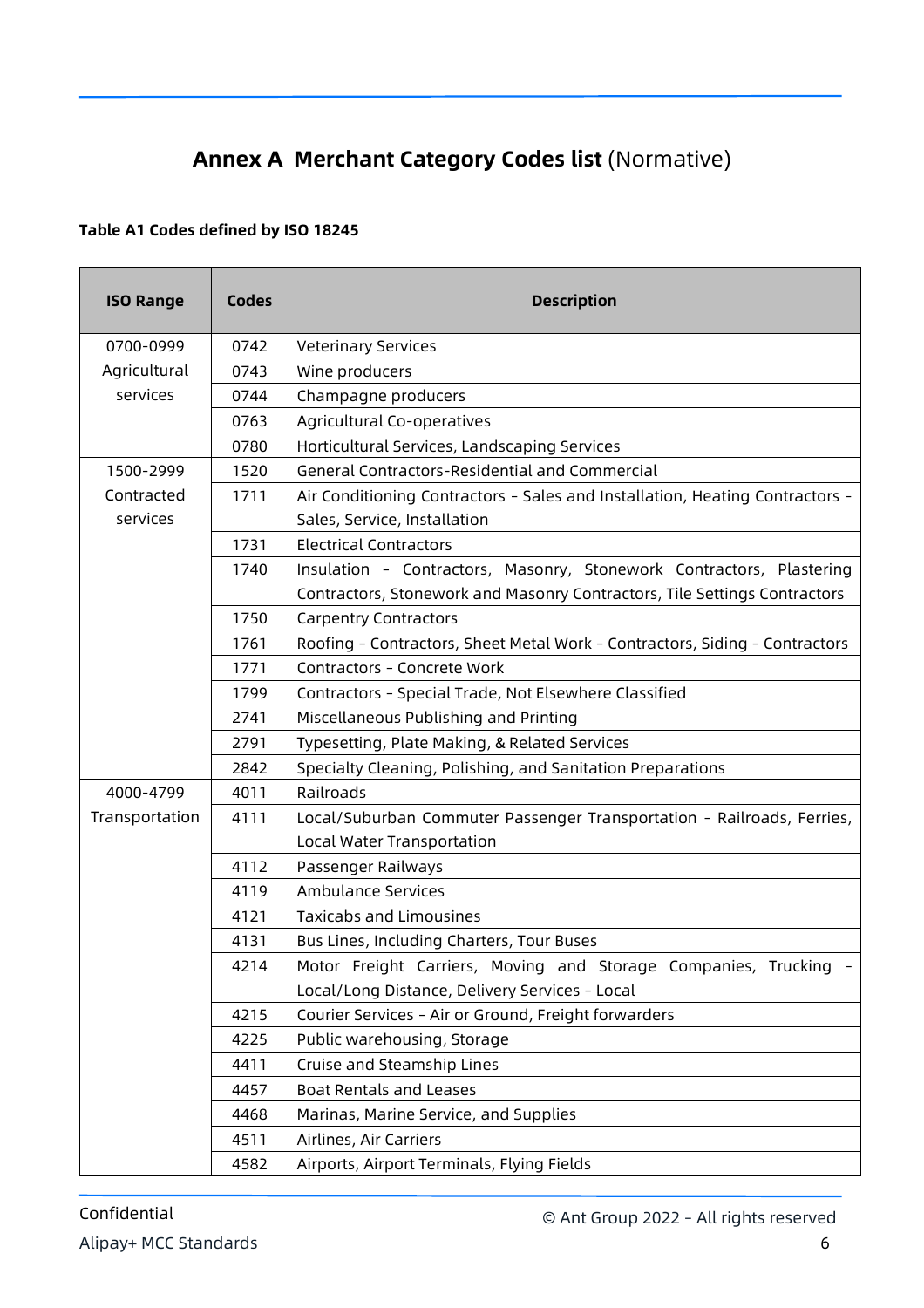|                | 4722                                                           | Travel Agencies and Tour Operations                                |  |  |
|----------------|----------------------------------------------------------------|--------------------------------------------------------------------|--|--|
| 4784           |                                                                | Toll and Bridge Fees                                               |  |  |
|                | 4789                                                           | Transportation Services - not elsewhere classified                 |  |  |
| 4800-4999      | Telecommunications Equipment including telephone sales<br>4812 |                                                                    |  |  |
| Utilities      | 4814                                                           | Fax services, Telecommunication Services                           |  |  |
|                | 4815                                                           | Monthly summary telephone charges                                  |  |  |
|                | 4816                                                           | <b>Computer Network Services</b>                                   |  |  |
|                | 4821                                                           | Telegraph services                                                 |  |  |
|                | 4829                                                           | Wire transfers and money orders                                    |  |  |
|                | 4899                                                           | Cable, Satellite and Other Pay Television/Radio/Streaming Services |  |  |
|                | 4900                                                           | Electric, Gas, Sanitary and Water Utilities                        |  |  |
| 5000-5499      | 5013                                                           | Motor vehicle supplies and new parts                               |  |  |
| Retail outlets | 5021                                                           | Office and Commercial Furniture                                    |  |  |
|                | 5039                                                           | Construction Materials, Not Elsewhere Classified                   |  |  |
|                | 5044                                                           | Office, Photographic, Photocopy, and Microfilm Equipment           |  |  |
|                | 5045                                                           | Computers, Computer Peripheral Equipment, Not Elsewhere Classified |  |  |
|                | 5046                                                           | Commercial Equipment, Not Elsewhere Classified                     |  |  |
|                | 5047                                                           | Medical, Dental Ophthalmic, Hospital Equipment and Supplies        |  |  |
|                | 5051                                                           | Metal Service Centers and Offices                                  |  |  |
|                | 5065                                                           | <b>Electrical Parts and Equipment</b>                              |  |  |
|                | 5072                                                           | Hardware Equipment and Supplies                                    |  |  |
|                | 5074                                                           | Plumbing and Heating Equipment and Supplies                        |  |  |
|                | 5085                                                           | Industrial Supplies, Not Elsewhere Classified                      |  |  |
|                | 5094                                                           | Precious Stones and Metals, Watches and Jewelry                    |  |  |
|                | 5099                                                           | Durable Goods, Not Elsewhere Classified                            |  |  |
|                | 5111                                                           | Stationery, Office Supplies, Printing, and Writing Paper           |  |  |
|                | 5122                                                           | Drugs, Drug Proprietors, and Druggist's Sundries                   |  |  |
|                | 5131                                                           | Piece Goods, Notions, and Other Dry Goods                          |  |  |
|                | 5137                                                           | Men's Women's and Children's Uniforms and Commercial Clothing      |  |  |
|                | 5139                                                           | <b>Commercial Footwear</b>                                         |  |  |
|                | 5169                                                           | Chemicals and Allied Products, Not Elsewhere Classified            |  |  |
|                | 5172                                                           | Petroleum and Petroleum Products                                   |  |  |
|                | 5192                                                           | Books, Periodicals, and Newspapers                                 |  |  |
|                | 5193                                                           | Florists' Supplies, Nursery Stock and Flowers                      |  |  |
|                | 5198                                                           | Paints, Varnishes, and Supplies                                    |  |  |
|                | 5199                                                           | Non-durable Goods, Not Elsewhere Classified                        |  |  |
|                | 5200                                                           | Home Supply Warehouse Stores                                       |  |  |
|                | 5211                                                           | Lumber and Building Materials Stores                               |  |  |
|                | 5231                                                           | Glass, Paint, and Wallpaper Stores                                 |  |  |
|                | 5251                                                           | <b>Hardware Stores</b>                                             |  |  |
|                | 5261                                                           | Nurseries - Lawn and Garden Supply Store                           |  |  |
|                | 5271                                                           | Mobile Home Dealers                                                |  |  |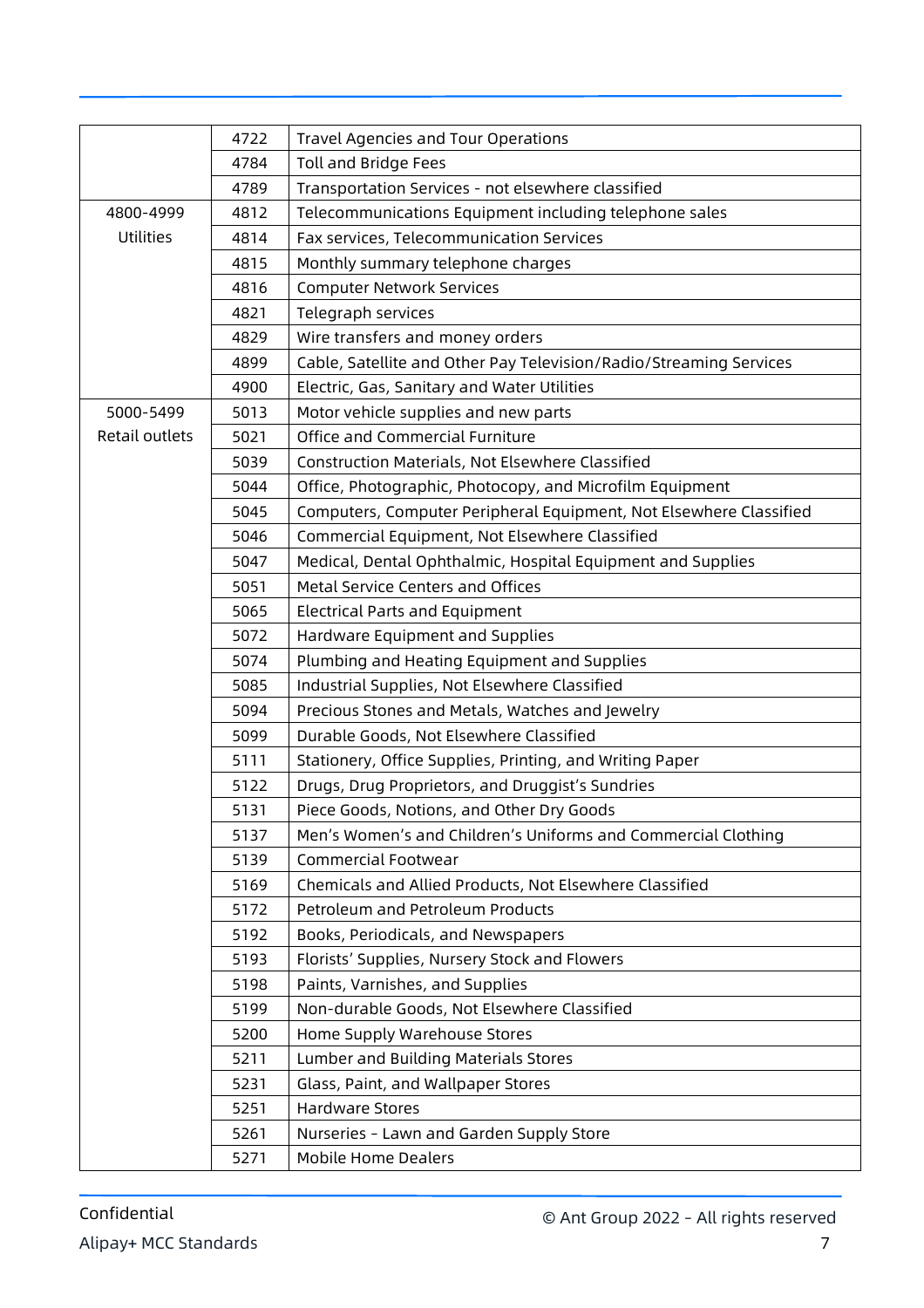|                       | 5300 | Wholesale Clubs                                                              |  |  |  |  |
|-----------------------|------|------------------------------------------------------------------------------|--|--|--|--|
|                       | 5309 | Duty Free Store                                                              |  |  |  |  |
|                       | 5310 | <b>Discount Stores</b>                                                       |  |  |  |  |
|                       | 5311 | <b>Department Stores</b>                                                     |  |  |  |  |
|                       | 5331 | <b>Variety Stores</b>                                                        |  |  |  |  |
|                       | 5399 | Miscellaneous General Merchandise                                            |  |  |  |  |
|                       | 5411 | Grocery Stores, Supermarkets                                                 |  |  |  |  |
|                       | 5422 | Meat Provisioners - Freezer and Locker                                       |  |  |  |  |
|                       | 5441 | Candy, Nut, and Confectionery Stores                                         |  |  |  |  |
|                       | 5451 | <b>Dairy Products Stores</b>                                                 |  |  |  |  |
|                       | 5462 | <b>Bakeries</b>                                                              |  |  |  |  |
|                       | 5499 | Miscellaneous Food Stores - Convenience Stores and Specialty Markets         |  |  |  |  |
| 5500-5599             | 5511 | Car and Truck Dealers (New and Used) Sales, Service, Repairs, Parts, and     |  |  |  |  |
| Automobiles           |      | Leasing                                                                      |  |  |  |  |
| and vehicles          | 5521 | Automobile and Truck Dealers (Used Only) Sales, Service, Repairs, Parts, and |  |  |  |  |
|                       |      | Leasing                                                                      |  |  |  |  |
|                       | 5531 | Auto and home supply outlets                                                 |  |  |  |  |
|                       | 5532 | <b>Automotive Tire Stores</b>                                                |  |  |  |  |
|                       | 5533 | Automotive Parts, Accessories Stores                                         |  |  |  |  |
|                       | 5541 | Service Stations (with or without ancillary services)                        |  |  |  |  |
|                       | 5542 | Automated Fuel Dispensers                                                    |  |  |  |  |
|                       | 5551 | <b>Boat Dealers</b>                                                          |  |  |  |  |
|                       | 5561 | Recreational and Utility Trailers, Camp Dealers                              |  |  |  |  |
|                       | 5571 | Motorcycle Dealers                                                           |  |  |  |  |
|                       | 5592 | <b>Motor Home Dealers</b>                                                    |  |  |  |  |
|                       | 5598 | Snowmobile Dealers                                                           |  |  |  |  |
|                       | 5599 | Miscellaneous Auto Dealers                                                   |  |  |  |  |
| 5600-5699             | 5611 | Men's and Boy's Clothing and Accessories Stores                              |  |  |  |  |
| Clothing              | 5621 | Women's Ready-to-Wear Stores                                                 |  |  |  |  |
| outlets               | 5631 | Women's Accessory and Specialty Shops                                        |  |  |  |  |
|                       | 5641 | Children's and Infant's Wear Stores                                          |  |  |  |  |
|                       | 5651 | Family Clothing Stores                                                       |  |  |  |  |
|                       | 5655 | Sports Apparel, Riding Apparel Stores                                        |  |  |  |  |
|                       | 5661 | Shoe Stores                                                                  |  |  |  |  |
|                       | 5681 | <b>Furriers and Fur Shops</b>                                                |  |  |  |  |
|                       | 5691 | Men's and Women's Clothing Stores                                            |  |  |  |  |
|                       | 5697 | Tailors, Seamstress, Mending, and Alterations                                |  |  |  |  |
|                       | 5698 | Wig and Toupee Stores                                                        |  |  |  |  |
|                       | 5699 | Miscellaneous Apparel and Accessory Shops                                    |  |  |  |  |
| 5700-5999             | 5712 | Furniture, Home Furnishings, and Equipment Stores, Except Appliances         |  |  |  |  |
| Miscellaneous<br>5713 |      | Floor Covering Stores                                                        |  |  |  |  |
| outlets               | 5714 | Drapery, Window Covering and Upholstery Stores                               |  |  |  |  |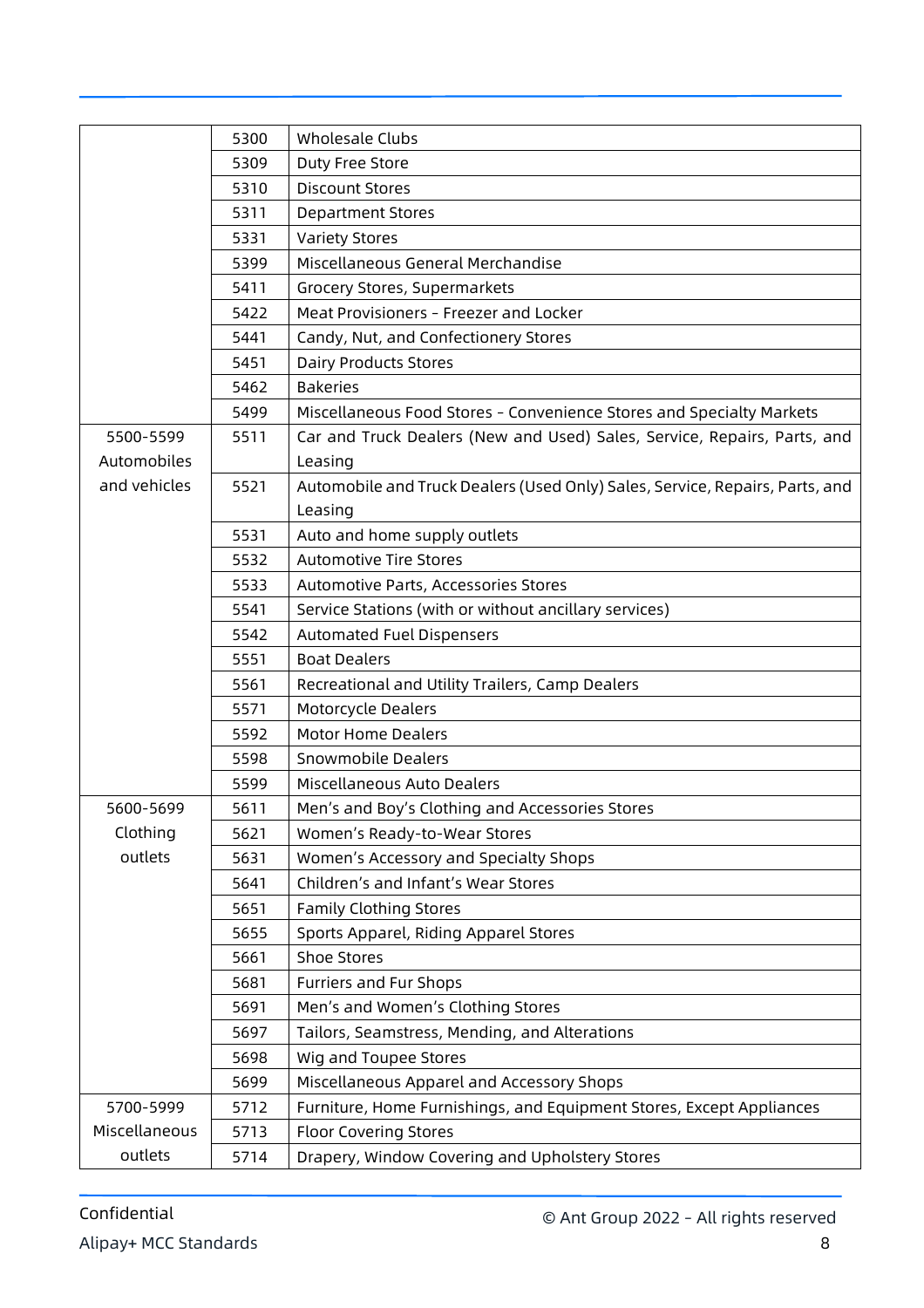| 5715 | Alcoholic Beverage Wholesalers                                          |
|------|-------------------------------------------------------------------------|
| 5718 | Fireplace, Fireplace Screens, and Accessories Stores                    |
| 5719 | Miscellaneous Home Furnishing Specialty Stores                          |
| 5722 | Household Appliance Stores                                              |
| 5732 | <b>Electronics Sale</b>                                                 |
| 5733 | Music Stores, Musical Instruments, Piano Sheet Music                    |
| 5734 | <b>Computer Software Stores</b>                                         |
| 5735 | Record Shops                                                            |
| 5811 | Caterers                                                                |
| 5812 | Eating places and Restaurants                                           |
| 5813 | Drinking Places (Alcoholic Beverages), Bars, Taverns, Cocktail lounges, |
|      | Nightclubs and Discotheques                                             |
| 5814 | <b>Fast Food Restaurants</b>                                            |
| 5815 | Digital Goods-Media, Books, Movies, Music                               |
| 5816 | Digital Goods-Games                                                     |
| 5817 | Digital Goods-Software Applications (excluding games)                   |
| 5818 | Digital Goods-Multi-Category                                            |
| 5912 | Drug Stores and Pharmacies                                              |
| 5921 | Package Stores - Beer, Wine, and Liquor                                 |
| 5931 | Used Merchandise and Secondhand Stores                                  |
| 5932 | Antique Shops                                                           |
| 5933 | Pawn Shops                                                              |
| 5935 | Wrecking and Salvage Yards                                              |
| 5937 | Antique Reproductions                                                   |
| 5940 | Bicycle Shops - Sales and Service                                       |
| 5941 | <b>Sporting Goods Stores</b>                                            |
| 5942 | <b>Book Stores</b>                                                      |
| 5943 | Stationery Stores, Office and School Supply Stores                      |
| 5944 | Watch, Clock, Jewelry, and Silverware Stores                            |
| 5945 | Hobby, Toy, and Game Shops                                              |
| 5946 | Camera and Photographic Supply Stores                                   |
| 5947 | Card Shops, Gift, Novelty, and Souvenir Shops                           |
| 5948 | Luggage and Leather Goods Shops                                         |
| 5949 | Sewing, Needle, Fabric, and Price Goods Stores                          |
| 5950 | Glassware/Crystal Stores                                                |
| 5960 | Direct Marketing - Insurance Service                                    |
| 5962 | Direct Marketing - Travel Related Arrangements Services                 |
| 5963 | Door-to-Door Sales                                                      |
| 5964 | Direct Marketing - Catalog Merchant                                     |
| 5965 | Direct Marketing - Combination Catalog and Retail Merchant              |
| 5966 | Direct Marketing- Outbound Telemarketing Merchant                       |
| 5967 | Direct Marketing - Inbound Telemarketing Merchant                       |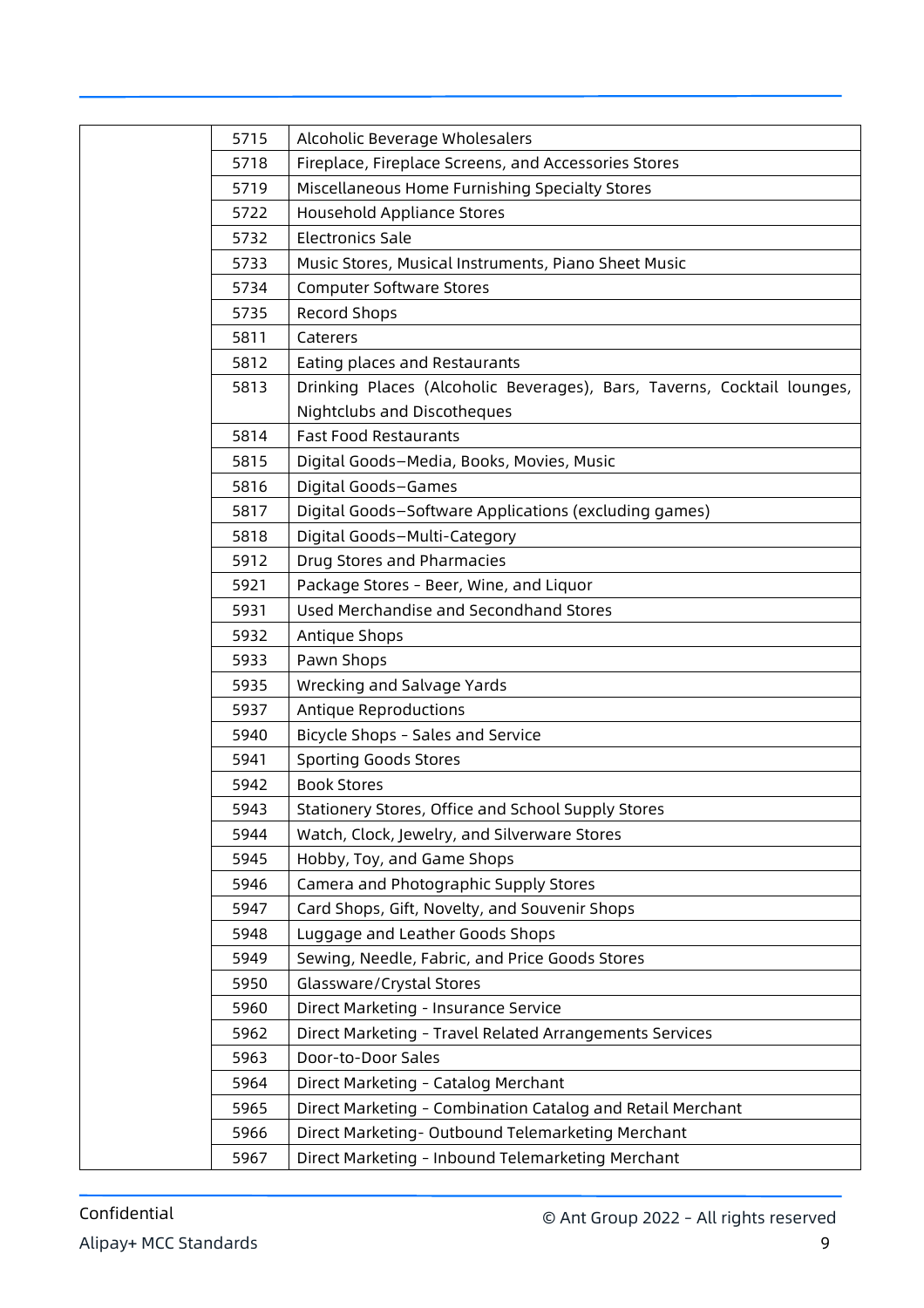|           | 5968 | Direct Marketing - Continuity/Subscription Merchant                   |  |  |  |
|-----------|------|-----------------------------------------------------------------------|--|--|--|
|           | 5969 | Direct Marketing - Not Elsewhere Classified                           |  |  |  |
|           | 5970 | Artist's Supply and Craft Shops                                       |  |  |  |
|           | 5971 | Art Dealers and Galleries                                             |  |  |  |
|           | 5972 | Stamp and Coin Stores - Philatelic and Numismatic Supplies            |  |  |  |
|           | 5973 | Religious Goods Stores                                                |  |  |  |
|           | 5975 | Hearing Aids - Sales, Service, and Supply Stores                      |  |  |  |
| 5976      |      | Orthopedic Goods Prosthetic Devices                                   |  |  |  |
| 5977      |      | <b>Cosmetic Stores</b>                                                |  |  |  |
| 5978      |      | Typewriter Stores - Sales, Rental, Service                            |  |  |  |
| 5983      |      | Fuel - Fuel Oil, Wood, Coal, Liquefied Petroleum                      |  |  |  |
| 5992      |      | Florists                                                              |  |  |  |
|           | 5993 | Cigar Stores and Stands                                               |  |  |  |
|           | 5994 | News Dealers and Newsstands                                           |  |  |  |
|           | 5995 | Pet Shops, Pet Foods, and Supplies Stores                             |  |  |  |
|           | 5996 | Swimming Pools - Sales, Service, and Supplies                         |  |  |  |
|           | 5997 | Electric Razor Stores - Sales and Service                             |  |  |  |
|           | 5998 | Tent and Awning Shops                                                 |  |  |  |
|           | 5999 | Miscellaneous and Specialty Retail Stores                             |  |  |  |
| 6000-7299 | 6010 | Financial Institutions - Manual Cash Disbursements                    |  |  |  |
| Service   | 6011 | Financial Institutions - Automated Cash Disbursements                 |  |  |  |
| providers | 6012 | Financial Institutions - Merchandise and Services                     |  |  |  |
|           | 6051 | Non-Financial Institutions - Foreign Currency, Money Orders (not wire |  |  |  |
|           |      | transfer) and Travelers Cheques                                       |  |  |  |
|           | 6211 | Security Brokers/Dealers                                              |  |  |  |
|           | 6300 | Insurance Sales, Underwriting, and Premiums                           |  |  |  |
|           | 7011 | Lodging - Hotels, Motels, Resorts, Central Reservation Services       |  |  |  |
|           | 7012 | Timeshares                                                            |  |  |  |
|           | 7032 | Sporting and Recreational Camps                                       |  |  |  |
|           | 7033 | Trailer Parks and Camp Grounds                                        |  |  |  |
|           | 7210 | Laundry, Cleaning, and Garment Services                               |  |  |  |
|           | 7211 | Laundry - Family and Commercial                                       |  |  |  |
|           | 7216 | Dry Cleaners                                                          |  |  |  |
|           | 7217 | Carpet and Upholstery Cleaning                                        |  |  |  |
|           | 7221 | Photographic Studios                                                  |  |  |  |
|           | 7230 | Barber and Beauty Shops                                               |  |  |  |
|           | 7251 | Shoe Repair Shops, Shoe Shine Parlors, and Hat Cleaning Shops         |  |  |  |
|           | 7261 | <b>Funeral Service and Crematories</b>                                |  |  |  |
|           | 7273 | Dating and Escort Services                                            |  |  |  |
|           | 7276 | <b>Tax Preparation Service</b>                                        |  |  |  |
|           | 7277 | Counselling Service - Debt, Marriage, Personal                        |  |  |  |
|           | 7278 | Buying and Shopping Services and Clubs                                |  |  |  |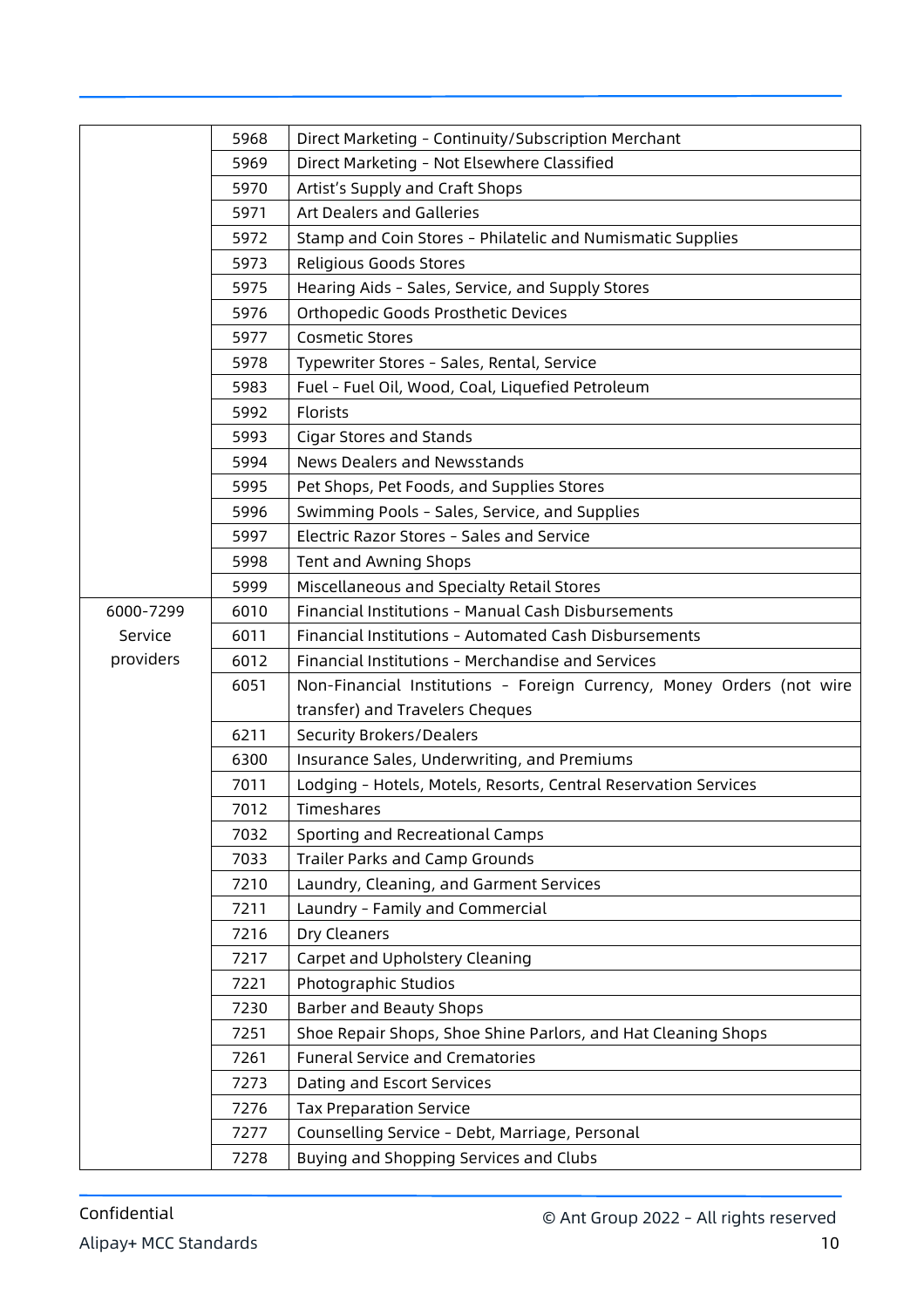|                 | 7296 | Clothing Rental - Costumes, Formal Wear, Uniforms                         |  |  |  |
|-----------------|------|---------------------------------------------------------------------------|--|--|--|
|                 | 7297 | Massage Parlors                                                           |  |  |  |
|                 | 7298 | Health and Beauty Shops                                                   |  |  |  |
| 7299            |      | Miscellaneous Personal Services (not elsewhere classified)                |  |  |  |
| 7300-7529       | 7311 | <b>Advertising Services</b>                                               |  |  |  |
| <b>Business</b> | 7321 | <b>Consumer Credit Reporting Agencies</b>                                 |  |  |  |
| services        | 7322 | Debt Collection Agencies                                                  |  |  |  |
|                 | 7333 | Commercial Photography, Art and Graphics                                  |  |  |  |
|                 | 7338 | Quick Copy, Reproduction and Blueprinting Services                        |  |  |  |
|                 | 7339 | Stenographic and Secretarial Support Services                             |  |  |  |
|                 | 7342 | <b>Exterminating and Disinfecting Services</b>                            |  |  |  |
|                 | 7349 | Cleaning and Maintenance, Janitorial Services                             |  |  |  |
|                 | 7361 | <b>Employment Agencies, Temporary Help Services</b>                       |  |  |  |
|                 | 7372 | Computer Programming, Integrated Systems Design and Data Processing       |  |  |  |
|                 |      | Services                                                                  |  |  |  |
|                 | 7375 | <b>Information Retrieval Services</b>                                     |  |  |  |
|                 | 7379 | Computer Maintenance and Repair Services, Not Elsewhere Classified        |  |  |  |
|                 | 7392 | Management, Consulting, and Public Relations Services                     |  |  |  |
|                 | 7393 | Detective Agencies, Protective Agencies and Security Services, including  |  |  |  |
|                 |      | Armoured Cars and Guard Dogs                                              |  |  |  |
|                 | 7394 | Equipment Rental and Leasing Services, Tool Rental, Furniture Rental, and |  |  |  |
|                 |      | Appliance Rental                                                          |  |  |  |
|                 | 7395 | Photofinishing Laboratories, Photo Developing                             |  |  |  |
|                 | 7399 | Business Services, Not Elsewhere Classified                               |  |  |  |
|                 | 7512 | Car Rental Companies                                                      |  |  |  |
|                 | 7513 | Truck and Utility Trailer Rentals                                         |  |  |  |
|                 | 7519 | Motor Home and Recreational Vehicle Rentals                               |  |  |  |
|                 | 7523 | Automobile Parking Lots and Garages                                       |  |  |  |
| 7530-7799       | 7531 | Automotive Body Repair Shops                                              |  |  |  |
| Repair services | 7534 | Tire Re-treading and Repair Shops                                         |  |  |  |
|                 | 7535 | Paint Shops - Automotive                                                  |  |  |  |
|                 | 7538 | Automotive Service Shops                                                  |  |  |  |
|                 | 7542 | Car Washes                                                                |  |  |  |
|                 | 7549 | <b>Towing Services</b>                                                    |  |  |  |
|                 | 7622 | <b>Electronics Repair Shops</b>                                           |  |  |  |
|                 | 7623 | Air Conditioning and Refrigeration Repair Shops                           |  |  |  |
|                 | 7629 | Electrical and Small Appliance Repair Shops                               |  |  |  |
|                 | 7631 | Watch, Clock, and Jewelry Repair                                          |  |  |  |
|                 | 7641 | Furniture Reupholstery, Furniture Repair, and Furniture Refinishing       |  |  |  |
|                 | 7692 | <b>Welding Services</b>                                                   |  |  |  |
|                 | 7699 | Repair Shops and Related Services -Miscellaneous                          |  |  |  |
| 7800-7999       | 7800 | Government Owned Lotteries                                                |  |  |  |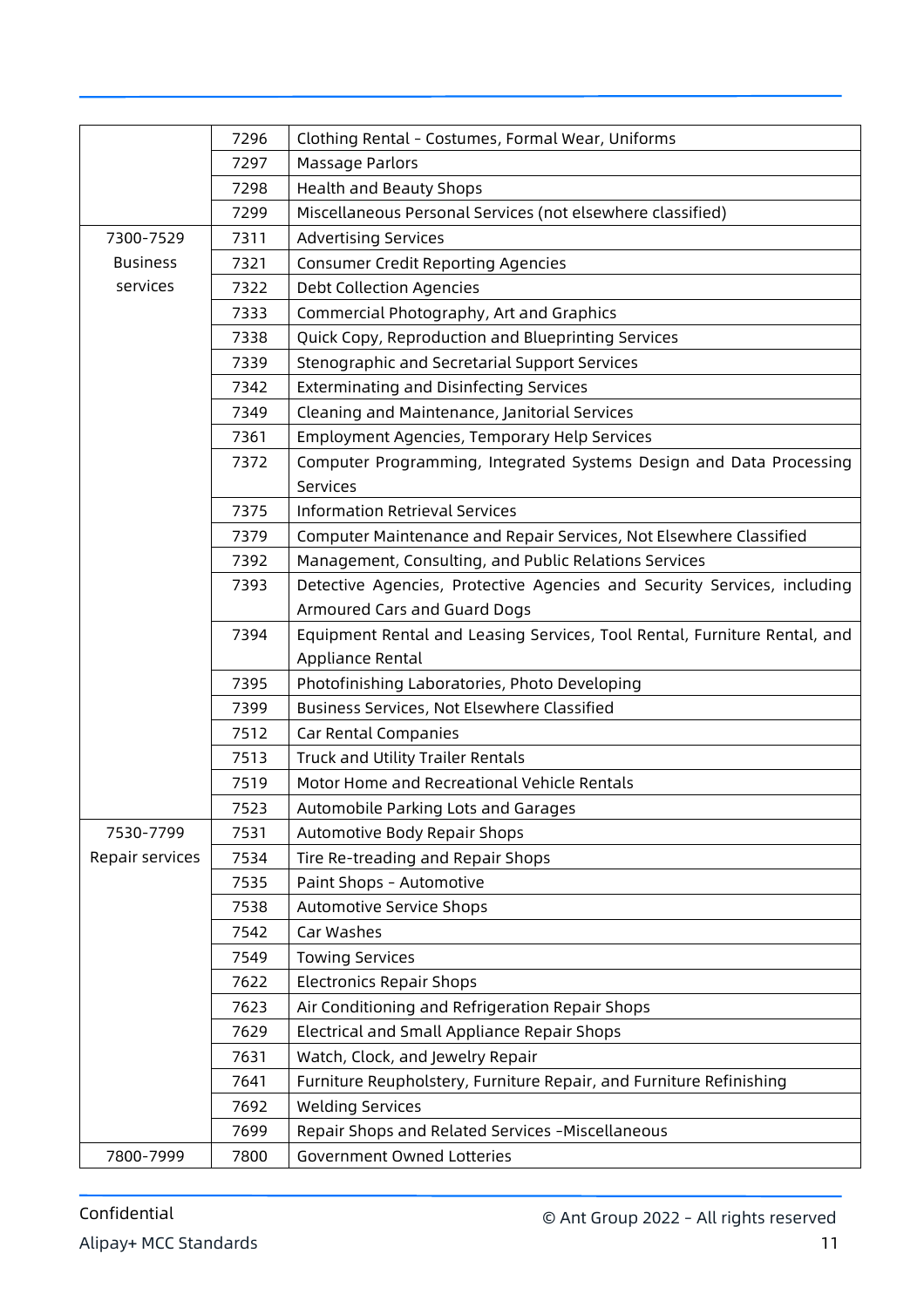| Amusement             | 7801 | Government-licensed Online Casinos (Online Gambling)                        |  |  |  |
|-----------------------|------|-----------------------------------------------------------------------------|--|--|--|
| and                   | 7802 | Government-licensed Horse/Dog Racing                                        |  |  |  |
| entertainment<br>7829 |      | Motion Pictures and Video Tape Production and Distribution                  |  |  |  |
|                       | 7832 | <b>Motion Picture Theaters</b>                                              |  |  |  |
|                       | 7841 | Video Tape Rental Stores                                                    |  |  |  |
|                       | 7911 | Dance Halls, Studios and Schools                                            |  |  |  |
|                       | 7922 | Theatrical Producers (Except Motion Pictures), Ticket Agencies              |  |  |  |
| 7929                  |      | Bands, Orchestras, and Miscellaneous Entertainers (Not Elsewhere            |  |  |  |
|                       |      | Classified)                                                                 |  |  |  |
| 7932                  |      | <b>Billiard and Pool Establishments</b>                                     |  |  |  |
|                       | 7933 | <b>Bowling Alleys</b>                                                       |  |  |  |
|                       | 7941 | Commercial Sports, Athletic Fields, Professional Sports Clubs, and Sport    |  |  |  |
|                       |      | Promoters                                                                   |  |  |  |
|                       | 7991 | <b>Tourist Attractions and Exhibits</b>                                     |  |  |  |
|                       | 7992 | Golf Courses - Public                                                       |  |  |  |
|                       | 7993 | Video Amusement Game Supplies                                               |  |  |  |
|                       | 7994 | Video Game Arcades/Establishments                                           |  |  |  |
|                       | 7995 | Betting (including Lottery Tickets, Casino Gaming Chips, Off-track Betting  |  |  |  |
|                       |      | and Wagers at Race Tracks)                                                  |  |  |  |
|                       | 7996 | Amusement Parks, Carnivals, Circuses, Fortune Tellers                       |  |  |  |
|                       | 7997 | Membership Clubs (Sports, Recreation, Athletic), Country Clubs, and Private |  |  |  |
|                       |      | <b>Golf Courses</b>                                                         |  |  |  |
|                       | 7998 | Aquariums, Sea-aquariums, Dolphinariums                                     |  |  |  |
|                       | 7999 | Recreation Services (Not Elsewhere Classified)                              |  |  |  |
| 8000-8999             | 8011 | Doctors and Physicians (Not Elsewhere Classified)                           |  |  |  |
| Professional          | 8021 | Dentists and Orthodontists                                                  |  |  |  |
| services and          | 8031 | Osteopaths                                                                  |  |  |  |
| membership            | 8041 | Chiropractors                                                               |  |  |  |
| organizations         | 8042 | Optometrists and Ophthalmologists                                           |  |  |  |
|                       | 8043 | Opticians, Opticians Goods and Eyeglasses                                   |  |  |  |
|                       | 8049 | Podiatrists and Chiropodists                                                |  |  |  |
|                       | 8050 | Nursing and Personal Care Facilities                                        |  |  |  |
|                       | 8062 | Hospitals                                                                   |  |  |  |
|                       | 8071 | <b>Medical and Dental Laboratories</b>                                      |  |  |  |
|                       | 8099 | Medical Services and Health Practitioners (Not Elsewhere Classified)        |  |  |  |
|                       | 8111 | Legal Services and Attorneys                                                |  |  |  |
|                       | 8211 | Elementary and Secondary Schools                                            |  |  |  |
|                       | 8220 | Colleges, Junior Colleges, Universities, and Professional Schools           |  |  |  |
|                       | 8241 | Correspondence Schools                                                      |  |  |  |
|                       | 8244 | <b>Business and Secretarial Schools</b>                                     |  |  |  |
|                       | 8249 | <b>Vocational Schools and Trade Schools</b>                                 |  |  |  |
|                       | 8299 | Schools and Educational Services (Not Elsewhere Classified)                 |  |  |  |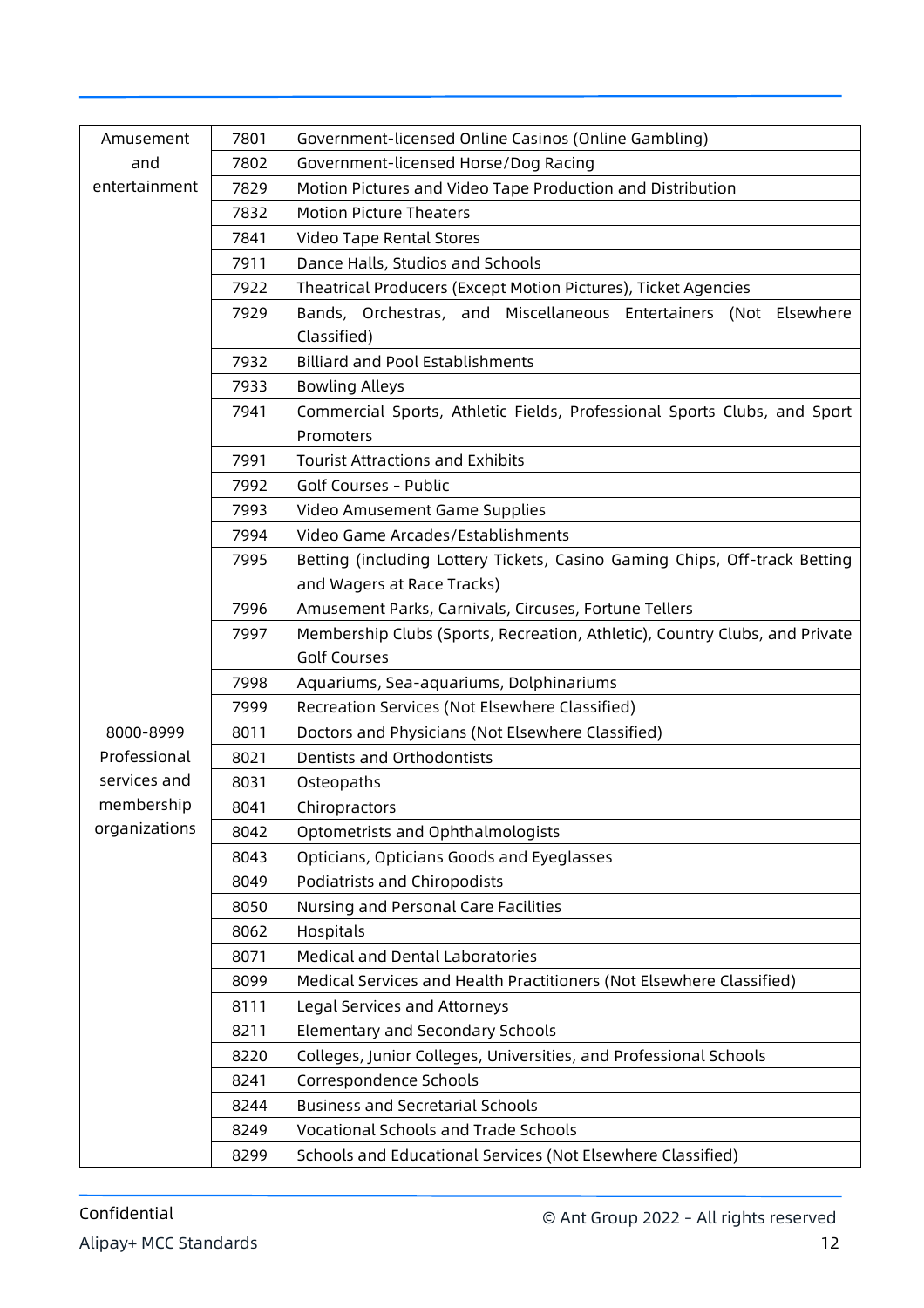|                                        | 8351 | <b>Child Care Services</b>                          |  |  |  |
|----------------------------------------|------|-----------------------------------------------------|--|--|--|
|                                        | 8398 | Charitable and Social Service Organizations         |  |  |  |
|                                        | 8641 | Civic, Fraternal, and Social Associations           |  |  |  |
|                                        | 8651 | Political Organizations                             |  |  |  |
| 8661                                   |      | Religious Organizations                             |  |  |  |
| <b>Automobile Associations</b><br>8675 |      |                                                     |  |  |  |
|                                        | 8699 | Membership Organizations (Not Elsewhere Classified) |  |  |  |
| 8734                                   |      | Testing Laboratories (non-medical)                  |  |  |  |
| 8911                                   |      | Architectural - Engineering and Surveying Services  |  |  |  |
|                                        | 8931 | Accounting, Auditing, and Bookkeeping Services      |  |  |  |
|                                        | 8999 | Professional Services (Not Elsewhere Defined)       |  |  |  |
| 9200-9402                              | 9211 | Court Costs, including Alimony and Child Support    |  |  |  |
| Government                             | 9222 | <b>Fines</b>                                        |  |  |  |
| services                               | 9223 | <b>Bail and Bond Payments</b>                       |  |  |  |
|                                        | 9311 | <b>Tax Payments</b>                                 |  |  |  |
|                                        | 9399 | Government Services (Not Elsewhere Classified)      |  |  |  |
|                                        | 9402 | Postal Services - Government Only                   |  |  |  |

#### <span id="page-13-0"></span>**Table A2 Codes defined by Alipay+ for private use**

| <b>ISO Range</b>  | Codes | <b>Description</b>                                             |
|-------------------|-------|----------------------------------------------------------------|
| 4000-4799         | 4513  | Air Ticket Platform                                            |
| Transportation    | 4514  | Airlines System Vendor                                         |
| 4800-4999         | 4905  | Library                                                        |
| Utilities         | 4906  | Charging Pile                                                  |
|                   | 4908  | Other Utility Payment - Not Elsewhere Classified               |
|                   | 4909  | Cable TV Payment                                               |
| 5000-5499         | 5423  | <b>Fruit Stores</b>                                            |
| Retail outlets    | 5466  | <b>Tea Stores</b>                                              |
|                   | 5467  | <b>Health Care Products</b>                                    |
| 5500-5599         | 5564  | Rail Transit Equipment                                         |
| Automobiles and   | 5565  | Aircraft and Accessories, Driveway Facilities                  |
| vehicles          |       |                                                                |
| 5700-5999         |       |                                                                |
| Miscellaneous     | 5880  | Campus Group Meal                                              |
| outlets           |       |                                                                |
| 6000-7299         | 6399  | Insurance, Not Elsewhere Classified (no longer valid for first |
| Service providers |       | presentment work)                                              |
|                   | 7013  | Real Estate Agent/Broker                                       |
| 7300-7529         | 7408  | Website Design and Promotion                                   |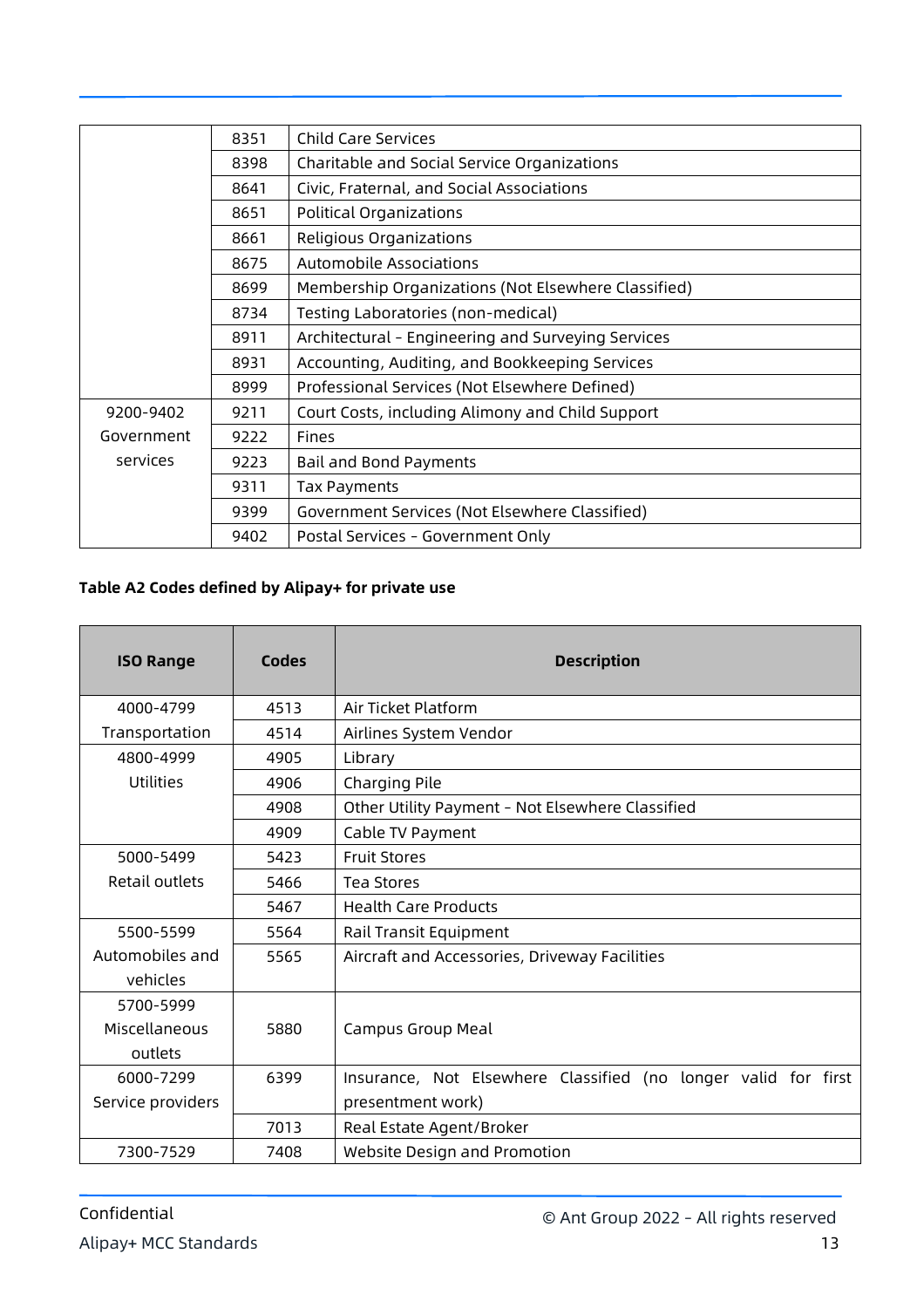| <b>Business services</b> | 7409 | Social Network Site                                 |
|--------------------------|------|-----------------------------------------------------|
|                          | 7410 | Casual Games                                        |
|                          | 7411 | Online Literature                                   |
|                          | 7412 | Mobile Phone Images and Rings                       |
|                          | 7413 | Other Online Application - Not Elsewhere Classified |
|                          | 7414 | Video on Demand                                     |
|                          | 7511 | Truck Stop                                          |
| 7800-7999                | 7954 | Online Games Point Card, Channel Agent              |
| Amusement and            | 7956 | Game System Vendor                                  |
| entertainment            | 7957 | Online Games Peripheral Services, Trading Platform  |
|                          | 7958 | <b>Online Games Operator</b>                        |
| 8000-8999                | 8912 | Decoration, Gardening                               |
| Professional             |      |                                                     |
| services and             |      |                                                     |
| membership               |      |                                                     |
| organizations            |      |                                                     |
| 9403-9999                | 9715 | <b>Files</b>                                        |
| Other                    | 9752 | <b>Electronic Files</b>                             |

#### <span id="page-14-0"></span>**Table A3 Codes defined by other payment systems**

| <b>Codes</b> | <b>Description</b>         | <b>Recommended ISO 18245 Codes</b> |
|--------------|----------------------------|------------------------------------|
| 3000         | <b>UNITED AIRLINES</b>     | 4511 - Airlines, Air Carriers      |
| 3001         | <b>AMERICAN AIRLINES</b>   | 4511 - Airlines, Air Carriers      |
| 3002         | PAN AMERICAN               | 4511 - Airlines, Air Carriers      |
| 3003         | Eurofly-EUROFLY            | 4511 - Airlines, Air Carriers      |
| 3004         | <b>DRAGON AIRLINES</b>     | 4511 - Airlines, Air Carriers      |
| 3005         | <b>BRITISH AIRWAYS</b>     | 4511 - Airlines, Air Carriers      |
| 3006         | JAPAN AIRLINES             | 4511 - Airlines, Air Carriers      |
| 3007         | <b>AIR FRANCE</b>          | 4511 - Airlines, Air Carriers      |
| 3008         | <b>LUFTHANSA</b>           | 4511 - Airlines, Air Carriers      |
| 3009         | <b>AIR CANADA</b>          | 4511 - Airlines, Air Carriers      |
| 3010         | KLM (ROYAL DUTCH AIRLINES) | 4511 - Airlines, Air Carriers      |
| 3011         | <b>AEORFLOT</b>            | 4511 - Airlines, Air Carriers      |
| 3012         | QUANTAS                    | 4511 - Airlines, Air Carriers      |
| 3013         | <b>ALITALIA</b>            | 4511 - Airlines, Air Carriers      |
| 3014         | SAUDIA ARABIAN AIRLINES    | 4511 - Airlines, Air Carriers      |
| 3015         | <b>SWISSAIR</b>            | 4511 - Airlines, Air Carriers      |
| 3016         | SAS                        | 4511 - Airlines, Air Carriers      |
| 3017         | SOUTH AFRICAN AIRWAYS      | 4511 - Airlines, Air Carriers      |
| 3018         | VARIG (BRAZIL)             | 4511 - Airlines, Air Carriers      |
| 3020         | AIR-INDIA                  | 4511 - Airlines, Air Carriers      |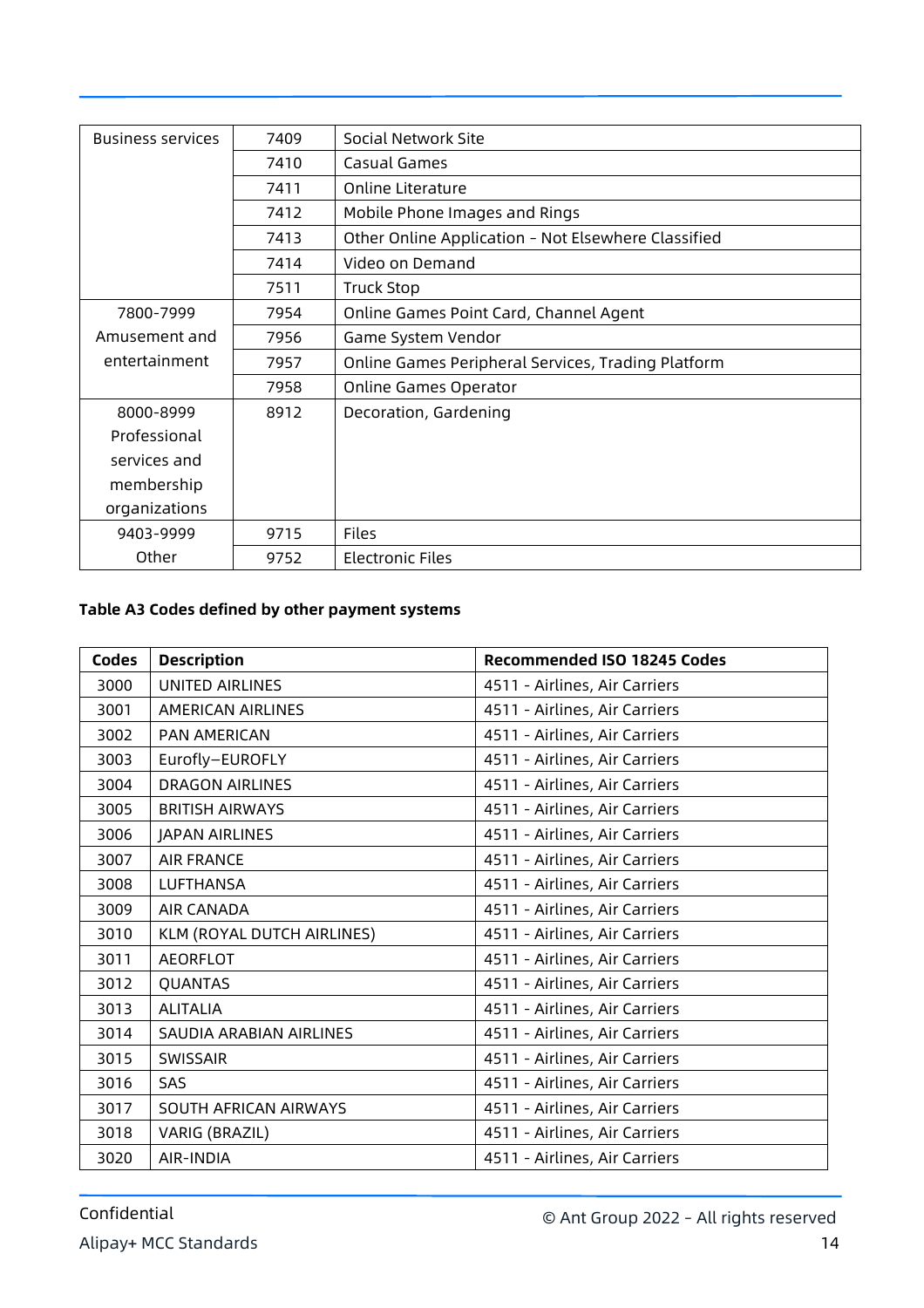| 3021 | <b>AIR ALGERIE</b>                | 4511 - Airlines, Air Carriers |
|------|-----------------------------------|-------------------------------|
| 3022 | PHILIPPINE AIRLINES               | 4511 - Airlines, Air Carriers |
| 3023 | MEXICANA                          | 4511 - Airlines, Air Carriers |
| 3024 | PAKISTAN INTERNATIONAL            | 4511 - Airlines, Air Carriers |
| 3025 | AIR NEW ZEALAND                   | 4511 - Airlines, Air Carriers |
| 3026 | <b>Emirates Airlines-EMIRATES</b> | 4511 - Airlines, Air Carriers |
| 3027 | UTA/INTERAIR                      | 4511 - Airlines, Air Carriers |
| 3028 | <b>AIR MALTA</b>                  | 4511 - Airlines, Air Carriers |
| 3029 | SABENA                            | 4511 - Airlines, Air Carriers |
| 3030 | AEROLINEAS ARGENTINAS             | 4511 - Airlines, Air Carriers |
| 3031 | <b>OLYMPIC AIRWAYS</b>            | 4511 - Airlines, Air Carriers |
| 3032 | EL AL                             | 4511 - Airlines, Air Carriers |
| 3033 | <b>ANSETT AIRLINES</b>            | 4511 - Airlines, Air Carriers |
| 3034 | <b>AUSTRAINLIAN AIRLINES</b>      | 4511 - Airlines, Air Carriers |
| 3035 | TAP (PORTUGAL)                    | 4511 - Airlines, Air Carriers |
| 3036 | VASP (BRAZIL)                     | 4511 - Airlines, Air Carriers |
| 3037 | <b>EGYPTAIR</b>                   | 4511 - Airlines, Air Carriers |
| 3038 | <b>KUWAIT AIRLINES</b>            | 4511 - Airlines, Air Carriers |
| 3039 | <b>AVIANCA</b>                    | 4511 - Airlines, Air Carriers |
| 3040 | <b>GULF AIR (BAHRAIN)</b>         | 4511 - Airlines, Air Carriers |
| 3041 | BALKAN-BULGARIAN AIRLINES         | 4511 - Airlines, Air Carriers |
| 3042 | <b>FINNAIR</b>                    | 4511 - Airlines, Air Carriers |
| 3043 | <b>AER LINGUS</b>                 | 4511 - Airlines, Air Carriers |
| 3044 | <b>AIR LANKA</b>                  | 4511 - Airlines, Air Carriers |
| 3045 | NIGERIA AIRWAYS                   | 4511 - Airlines, Air Carriers |
| 3046 | CRUZEIRO DO SUL (BRAZIJ)          | 4511 - Airlines, Air Carriers |
| 3047 | THY (TURKEY)                      | 4511 - Airlines, Air Carriers |
| 3048 | ROYAL AIR MAROC                   | 4511 - Airlines, Air Carriers |
| 3049 | <b>TUNIS AIR</b>                  | 4511 - Airlines, Air Carriers |
| 3050 | <b>ICELANDAIR</b>                 | 4511 - Airlines, Air Carriers |
| 3051 | <b>AUSTRIAN AIRLINES</b>          | 4511 - Airlines, Air Carriers |
| 3052 | LANCHILE                          | 4511 - Airlines, Air Carriers |
| 3053 | AVIACO (SPAIN)                    | 4511 - Airlines, Air Carriers |
| 3054 | LADECO (CHILE)                    | 4511 - Airlines, Air Carriers |
| 3055 | LAB (BOLIVIA)                     | 4511 - Airlines, Air Carriers |
| 3056 | QUEBECAIRE                        | 4511 - Airlines, Air Carriers |
| 3057 | EASTWEST AIRLINES (AUSTRALIA)     | 4511 - Airlines, Air Carriers |
| 3058 | <b>DELTA</b>                      | 4511 - Airlines, Air Carriers |
| 3059 | DBA Airlines-DBA AIR              | 4511 - Airlines, Air Carriers |
| 3060 | NORTHWEST                         | 4511 - Airlines, Air Carriers |
| 3061 | CONTINENTAL                       | 4511 - Airlines, Air Carriers |
| 3062 | WESTERN                           | 4511 - Airlines, Air Carriers |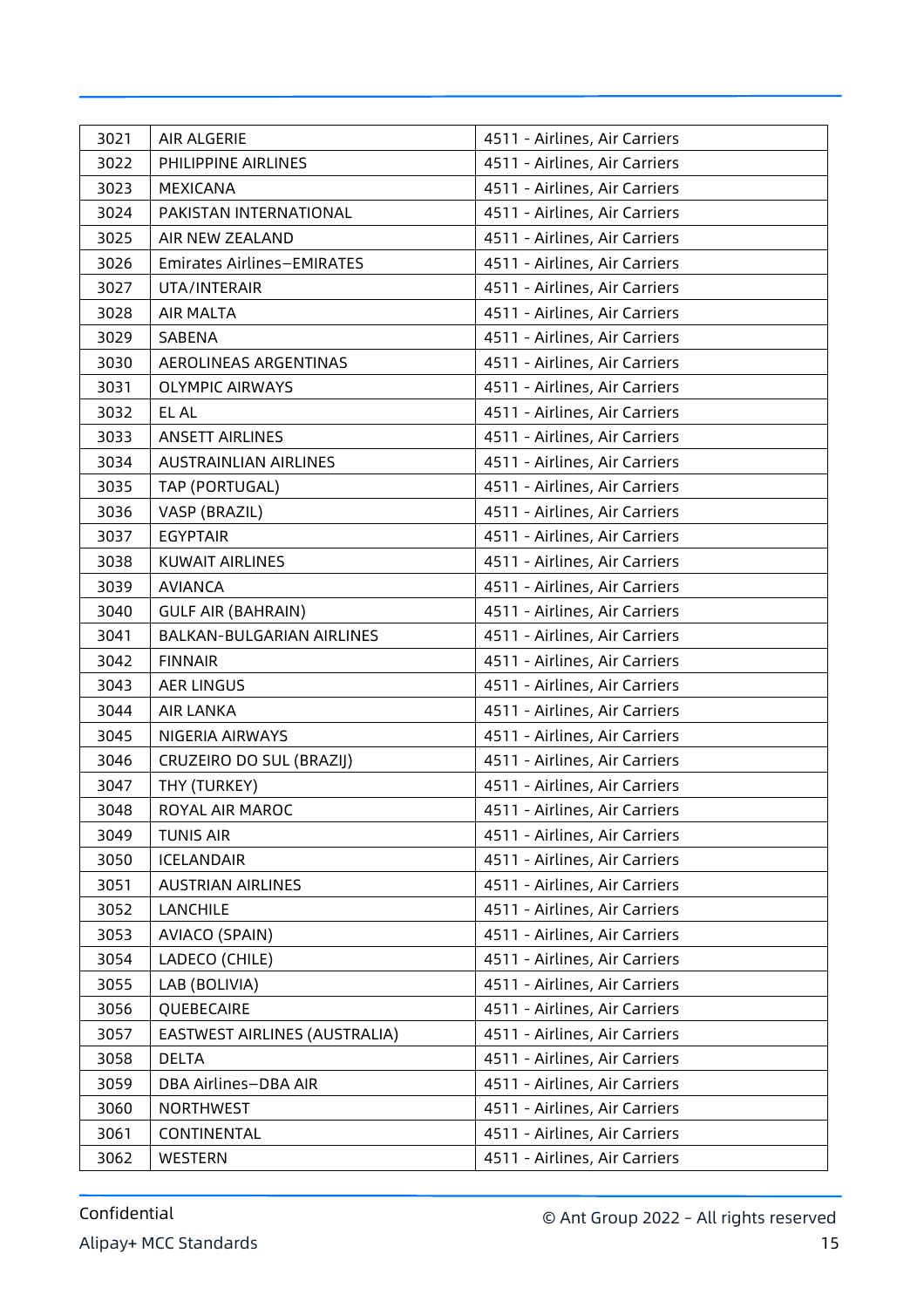| 3063 | US AIR                         | 4511 - Airlines, Air Carriers |
|------|--------------------------------|-------------------------------|
| 3064 | Adria Airways-ADRIA AIR        | 4511 - Airlines, Air Carriers |
| 3065 | <b>AIRINTER</b>                | 4511 - Airlines, Air Carriers |
| 3066 | SOUTHWEST                      | 4511 - Airlines, Air Carriers |
| 3067 | Vanguard Airlines-VANGUARD     | 4511 - Airlines, Air Carriers |
| 3068 | Air Astana-AIRSTANA            | 4511 - Airlines, Air Carriers |
| 3069 | <b>SUN COUNTRY AIRLINES</b>    | 4511 - Airlines, Air Carriers |
| 3071 | AIR BRITISH COLUBIA            | 4511 - Airlines, Air Carriers |
| 3072 | Cebu Pacific-CEBU PAC          | 4511 - Airlines, Air Carriers |
| 3075 | <b>SINGAPORE AIRLINES</b>      | 4511 - Airlines, Air Carriers |
| 3076 | AEROMEXICO                     | 4511 - Airlines, Air Carriers |
| 3077 | <b>THAI AIRWAYS</b>            | 4511 - Airlines, Air Carriers |
| 3078 | <b>CHINA AIRLINES</b>          | 4511 - Airlines, Air Carriers |
| 3079 | Jetstar Airways-JETSTAR        | 4511 - Airlines, Air Carriers |
| 3081 | <b>NORDAIR</b>                 | 4511 - Airlines, Air Carriers |
| 3082 | <b>KOREAN AIRLINES</b>         | 4511 - Airlines, Air Carriers |
| 3083 | <b>AIR AFRIGUE</b>             | 4511 - Airlines, Air Carriers |
| 3084 | <b>EVA AIRLINES</b>            | 4511 - Airlines, Air Carriers |
| 3085 | MIDWEST EXPRESS AIRLINES, INC. | 4511 - Airlines, Air Carriers |
| 3087 | <b>METRO AIRLINES</b>          | 4511 - Airlines, Air Carriers |
| 3088 | <b>CROATIA AIRLINES</b>        | 4511 - Airlines, Air Carriers |
| 3089 | <b>TRANSAERO</b>               | 4511 - Airlines, Air Carriers |
| 3090 | Uni Airways-UNIAIR             | 4511 - Airlines, Air Carriers |
| 3094 | <b>ZAMBIA AIRWAYS</b>          | 4511 - Airlines, Air Carriers |
| 3096 | AIR ZIMBABWE                   | 4511 - Airlines, Air Carriers |
| 3097 | Spanair-SPANAIR                | 4511 - Airlines, Air Carriers |
| 3098 | Asiana Airlines-ASIANA         | 4511 - Airlines, Air Carriers |
| 3099 | <b>CATHAY PACIFIC</b>          | 4511 - Airlines, Air Carriers |
| 3100 | MALAYSIAN AIRLINE SYSTEM       | 4511 - Airlines, Air Carriers |
| 3102 | <b>IBERIA</b>                  | 4511 - Airlines, Air Carriers |
| 3103 | GARUDA (INDONESIA)             | 4511 - Airlines, Air Carriers |
| 3106 | BRAATHENS S.A.F.E. (NORWAY)    | 4511 - Airlines, Air Carriers |
| 3110 | <b>WINGS AIRWAYS</b>           | 4511 - Airlines, Air Carriers |
| 3111 | <b>BRITISH MIDLAND</b>         | 4511 - Airlines, Air Carriers |
| 3112 | WINDWARD ISLAND                | 4511 - Airlines, Air Carriers |
| 3117 | <b>VIASA</b>                   | 4511 - Airlines, Air Carriers |
| 3118 | <b>VALLEY AIRLINES</b>         | 4511 - Airlines, Air Carriers |
| 3125 | <b>TAN</b>                     | 4511 - Airlines, Air Carriers |
| 3126 | <b>TALAIR</b>                  | 4511 - Airlines, Air Carriers |
| 3127 | TACA INTERNATIONAL             | 4511 - Airlines, Air Carriers |
| 3129 | <b>SURINAM AIRWAYS</b>         | 4511 - Airlines, Air Carriers |
| 3130 | SUN WORLD INTERNATIONAL        | 4511 - Airlines, Air Carriers |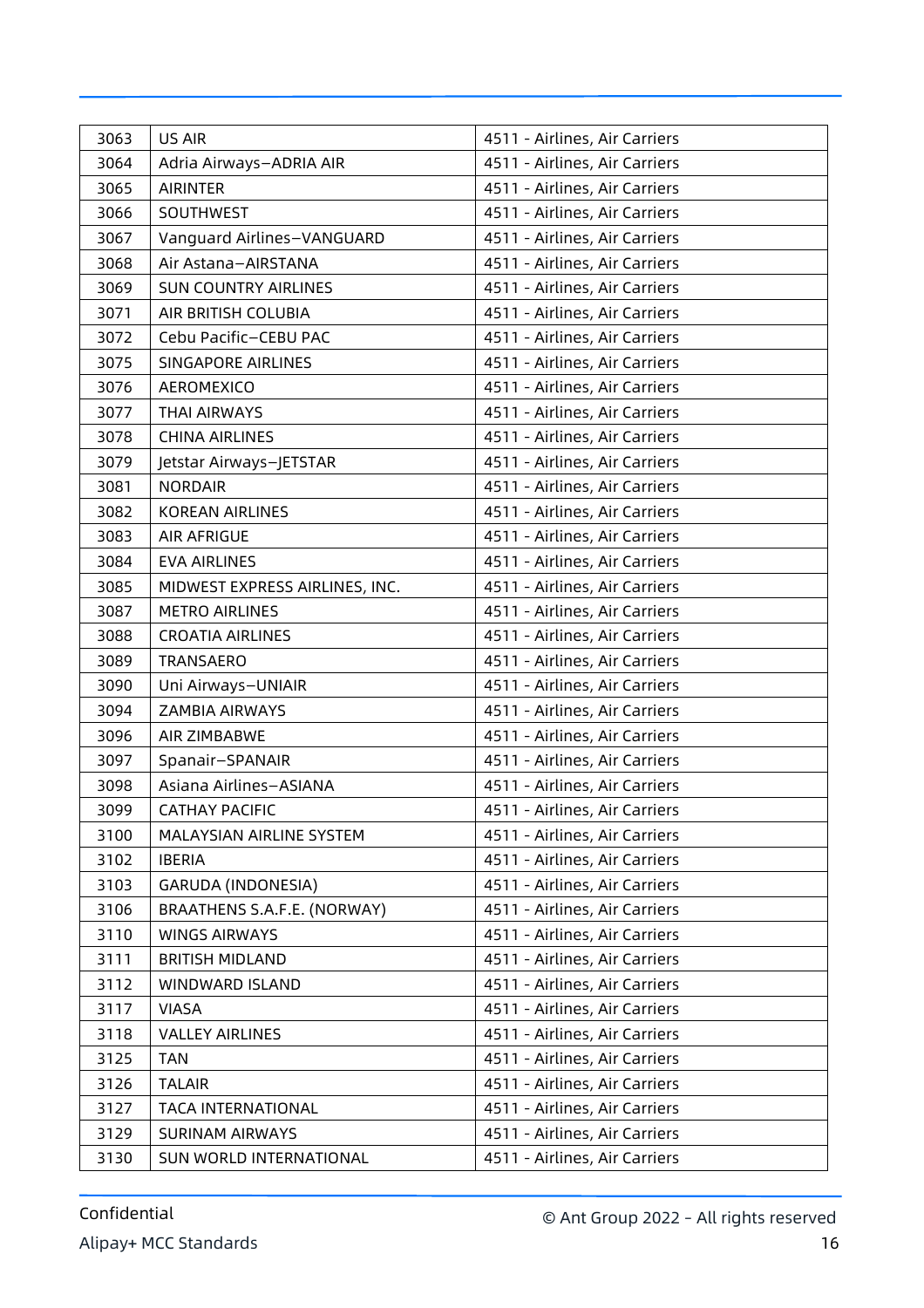| 3131 | VLM Airlines-VLM                   | 4511 - Airlines, Air Carriers |
|------|------------------------------------|-------------------------------|
| 3132 | Frontier Airlines-FRONTIER         | 4511 - Airlines, Air Carriers |
| 3133 | <b>SUNBELT AIRLINES</b>            | 4511 - Airlines, Air Carriers |
| 3135 | <b>SUDAN AIRWAYS</b>               | 4511 - Airlines, Air Carriers |
| 3136 | Qatar Airways Company W.L.L.-QATAR | 4511 - Airlines, Air Carriers |
|      | <b>AIR</b>                         |                               |
| 3137 | SINGLETON                          | 4511 - Airlines, Air Carriers |
| 3138 | <b>SIMMONS AIRLINES</b>            | 4511 - Airlines, Air Carriers |
| 3143 | <b>SCENIC AIRLINES</b>             | 4511 - Airlines, Air Carriers |
| 3144 | <b>VIRGIN ATLANTIC</b>             | 4511 - Airlines, Air Carriers |
| 3145 | <b>SAN JUAN AIRLINES</b>           | 4511 - Airlines, Air Carriers |
| 3146 | <b>LUXAIR</b>                      | 4511 - Airlines, Air Carriers |
| 3148 | Air Littoral, S.A.-LITTORAL        | 4511 - Airlines, Air Carriers |
| 3151 | <b>AIR ZAIRE</b>                   | 4511 - Airlines, Air Carriers |
| 3154 | PRINCEVILLE                        | 4511 - Airlines, Air Carriers |
| 3156 | GO FLY Ltd.-GOFLY                  | 4511 - Airlines, Air Carriers |
| 3159 | <b>PBA</b>                         | 4511 - Airlines, Air Carriers |
| 3161 | ALL NIPPON AIRWAYS                 | 4511 - Airlines, Air Carriers |
| 3164 | <b>NORONTAIR</b>                   | 4511 - Airlines, Air Carriers |
| 3165 | NEW YORK HELICOPTER                | 4511 - Airlines, Air Carriers |
| 3167 | Aero Continente-AERO CONT          | 4511 - Airlines, Air Carriers |
| 3170 | NOUNT COOK                         | 4511 - Airlines, Air Carriers |
| 3171 | CANADIAN AIRLINES INTERNATIONAL    | 4511 - Airlines, Air Carriers |
| 3172 | <b>NATIONAIR</b>                   | 4511 - Airlines, Air Carriers |
| 3174 | JetBlue Airways-JETBLUE            | 4511 - Airlines, Air Carriers |
| 3175 | Middle East Air-MIDEASTA           | 4511 - Airlines, Air Carriers |
| 3176 | METROFLIGHT AIRLINES               | 4511 - Airlines, Air Carriers |
| 3177 | AirTran Airways-AIRTRAN A          | 4511 - Airlines, Air Carriers |
| 3178 | MESA AIR                           | 4511 - Airlines, Air Carriers |
| 3180 | Westjet Airlines-WESTJET           | 4511 - Airlines, Air Carriers |
| 3181 | <b>MALEV</b>                       | 4511 - Airlines, Air Carriers |
| 3182 | LOT (POLAND)                       | 4511 - Airlines, Air Carriers |
| 3183 | Oman Aviation Services-OMAN AIR    | 4511 - Airlines, Air Carriers |
| 3184 | <b>LIAT</b>                        | 4511 - Airlines, Air Carriers |
| 3185 | LAV (VENEZUELA)                    | 4511 - Airlines, Air Carriers |
| 3186 | LAP (PARAGUAY)                     | 4511 - Airlines, Air Carriers |
| 3187 | LACSA (COSTA RICA)                 | 4511 - Airlines, Air Carriers |
| 3188 | Virgin Express-VIR EXP             | 4511 - Airlines, Air Carriers |
| 3190 | <b>JUGOSLAV AIR</b>                | 4511 - Airlines, Air Carriers |
| 3191 | <b>ISLAND AIRLINES</b>             | 4511 - Airlines, Air Carriers |
| 3192 | <b>IRAN AIR</b>                    | 4511 - Airlines, Air Carriers |
| 3193 | <b>INDIAN AIRLINES</b>             | 4511 - Airlines, Air Carriers |
|      |                                    |                               |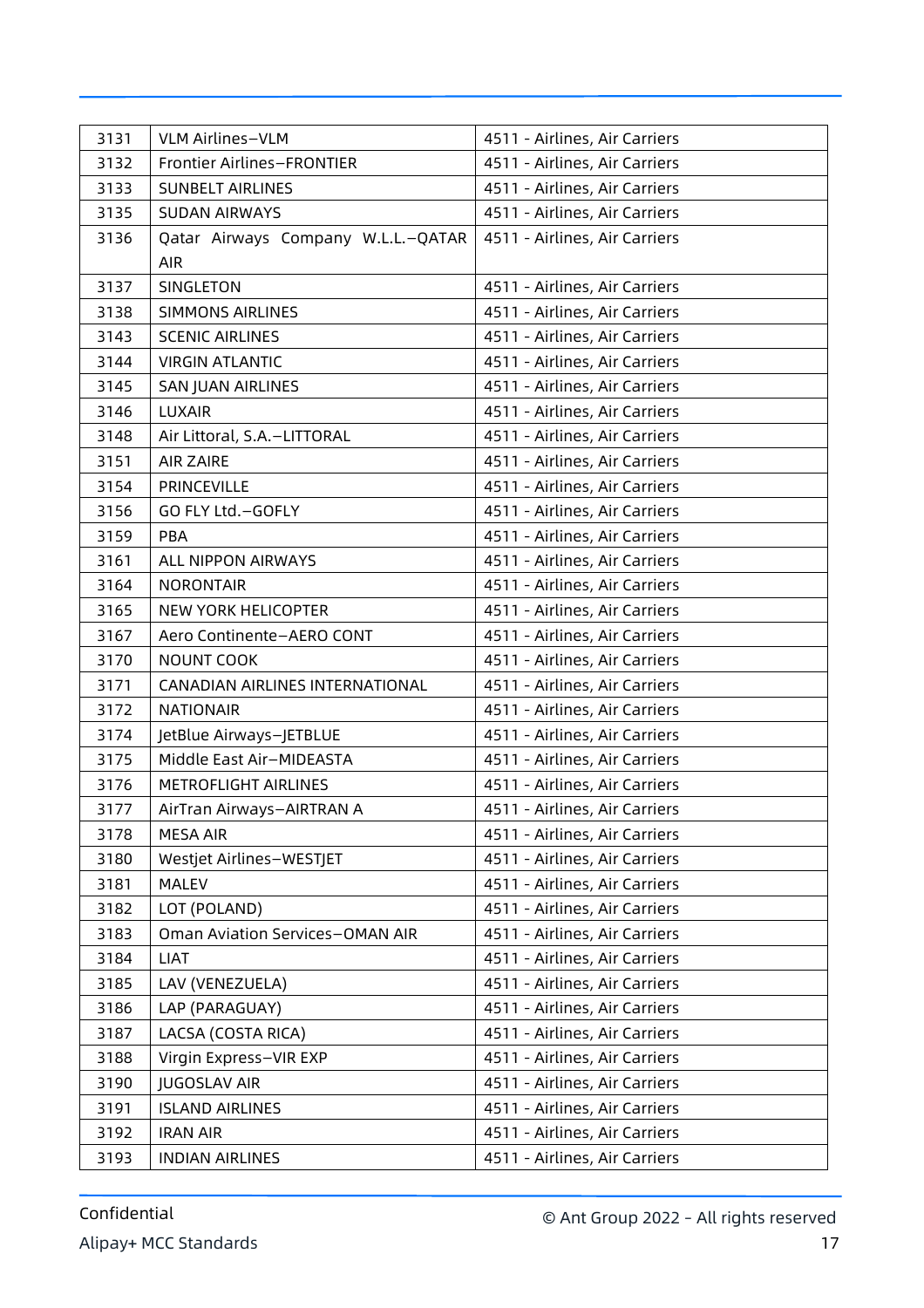| 3196 | <b>HAWAIIAN AIR</b>                                    | 4511 - Airlines, Air Carriers |
|------|--------------------------------------------------------|-------------------------------|
| 3197 | <b>HAVASU AIRLINES</b>                                 | 4511 - Airlines, Air Carriers |
| 3200 | <b>FUYANA AIRWAYS</b>                                  | 4511 - Airlines, Air Carriers |
| 3203 | <b>GOLDEN PACIFIC AIR</b>                              | 4511 - Airlines, Air Carriers |
| 3204 | <b>FREEDOM AIR</b>                                     | 4511 - Airlines, Air Carriers |
| 3206 | China Eastern Airlines-CHINAEAST                       | 4511 - Airlines, Air Carriers |
| 3211 | Norwegian Air Shuttle-NORWEGIAN                        | 4511 - Airlines, Air Carriers |
| 3212 | <b>DOMINICANA</b>                                      | 4511 - Airlines, Air Carriers |
| 3213 | Braathens Regional Airlines-BRAATHENS                  | 4511 - Airlines, Air Carriers |
| 3215 | <b>DAN AIR SERVICES</b>                                | 4511 - Airlines, Air Carriers |
| 3216 | <b>CUMBERLAND AIRLINES</b>                             | 4511 - Airlines, Air Carriers |
| 3217 | <b>CSA</b>                                             | 4511 - Airlines, Air Carriers |
| 3218 | <b>CROWN AIR</b>                                       | 4511 - Airlines, Air Carriers |
| 3219 | <b>COPA</b>                                            | 4511 - Airlines, Air Carriers |
| 3220 | <b>COMPANIA FAUCETT</b>                                | 4511 - Airlines, Air Carriers |
| 3221 | <b>TRANSPORTES</b><br><b>AEROS</b><br><b>MILITARES</b> | 4511 - Airlines, Air Carriers |
|      | <b>ECCUATORANOS</b>                                    |                               |
| 3222 | <b>COMMAND AIRWAYS</b>                                 | 4511 - Airlines, Air Carriers |
| 3223 | <b>COMAIR</b>                                          | 4511 - Airlines, Air Carriers |
| 3226 | Skyways-SKYWAYS                                        | 4511 - Airlines, Air Carriers |
| 3228 | <b>CAYMAN AIRWAYS</b>                                  | 4511 - Airlines, Air Carriers |
| 3229 | SAETA SOCIAEDAD ECUATORIANOS<br>DE                     | 4511 - Airlines, Air Carriers |
|      | <b>TRANSPORTES AEREOS</b>                              |                               |
| 3231 | SASHA SERVICIO AERO DE HONDURAS                        | 4511 - Airlines, Air Carriers |
| 3233 | <b>CAPITOL AIR</b>                                     | 4511 - Airlines, Air Carriers |
| 3234 | <b>BWIA</b>                                            | 4511 - Airlines, Air Carriers |
| 3235 | <b>BROKWAY AIR</b>                                     | 4511 - Airlines, Air Carriers |
| 3236 | Air Arabia Airline-AIR ARAB                            | 4511 - Airlines, Air Carriers |
| 3238 | <b>BEMIDJI AIRLINES</b>                                | 4511 - Airlines, Air Carriers |
| 3239 | <b>BAR HARBOR AIRLINES</b>                             | 4511 - Airlines, Air Carriers |
| 3240 | <b>BAHAMASAIR</b>                                      | 4511 - Airlines, Air Carriers |
| 3241 | AVIATECA (GUATEMALA)                                   | 4511 - Airlines, Air Carriers |
| 3242 | <b>AVENSA</b>                                          | 4511 - Airlines, Air Carriers |
| 3243 | <b>AUSTRIAN AIR SERVICE</b>                            | 4511 - Airlines, Air Carriers |
| 3245 | EasyJet-EASYJET                                        | 4511 - Airlines, Air Carriers |
| 3246 | Ryanair-RYANAIR                                        | 4511 - Airlines, Air Carriers |
| 3247 | Gol Airlines-GOL                                       | 4511 - Airlines, Air Carriers |
| 3248 | Tam Airlines-TAM                                       | 4511 - Airlines, Air Carriers |
| 3251 | <b>ALOHA AIRLINES</b>                                  | 4511 - Airlines, Air Carriers |
| 3252 | <b>ALM</b>                                             | 4511 - Airlines, Air Carriers |
| 3253 | AMERICA WEST                                           | 4511 - Airlines, Air Carriers |
| 3254 | <b>TRUMP AIRLINE</b>                                   | 4511 - Airlines, Air Carriers |
|      |                                                        |                               |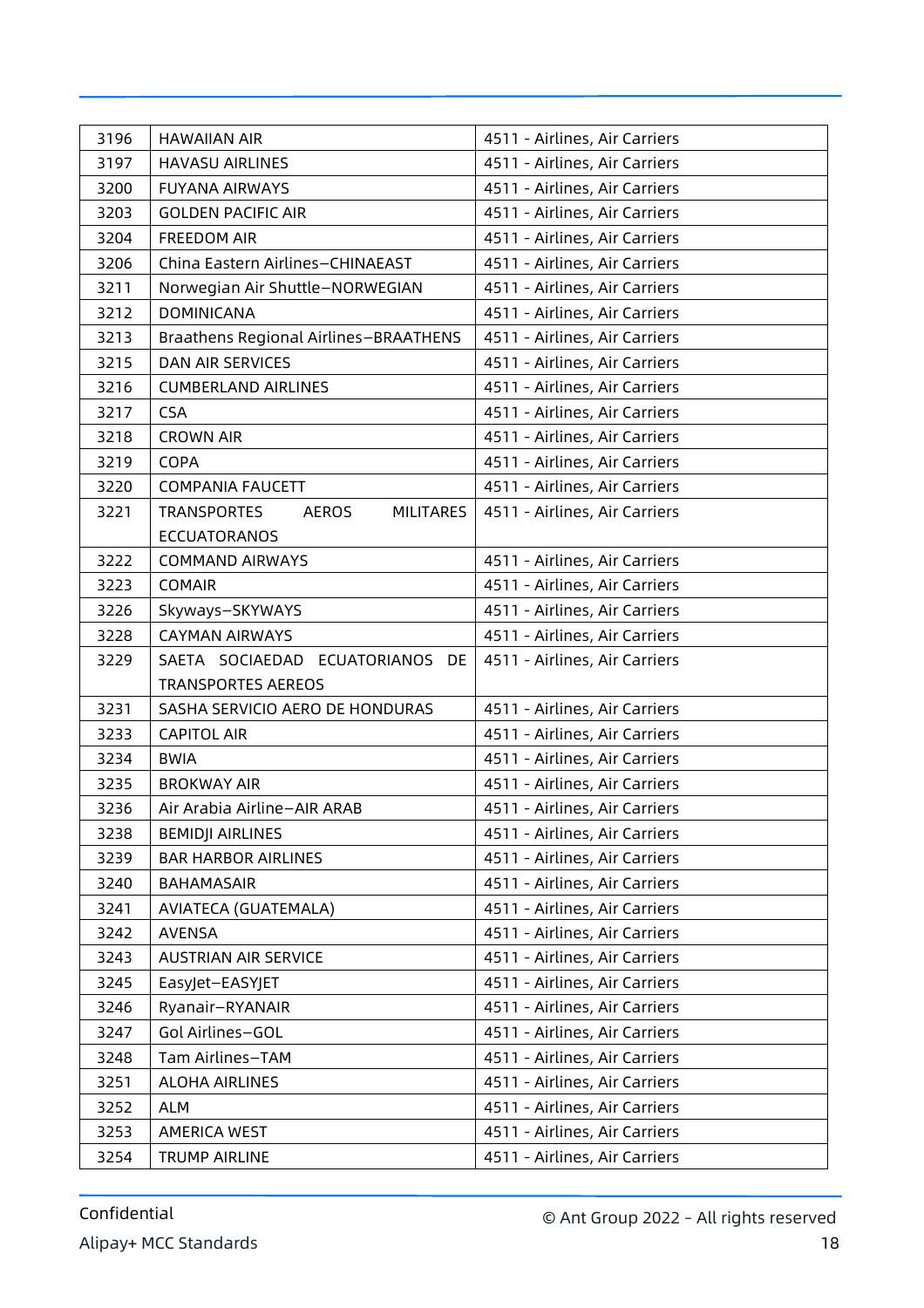| 3256 | <b>ALASKA AIRLINES</b>             | 4511 - Airlines, Air Carriers |
|------|------------------------------------|-------------------------------|
| 3259 | <b>AMERICAN TRANS AIR</b>          | 4511 - Airlines, Air Carriers |
| 3260 | Spirit Airlines-SPIRIT             | 4511 - Airlines, Air Carriers |
| 3261 | <b>AIR CHINA</b>                   | 4511 - Airlines, Air Carriers |
| 3262 | RENO AIR, INC.                     | 4511 - Airlines, Air Carriers |
| 3263 | Aero Servicio Carabobo-ASERCA      | 4511 - Airlines, Air Carriers |
| 3266 | AIR SEYCHELLES                     | 4511 - Airlines, Air Carriers |
| 3267 | <b>AIR PANAMA</b>                  | 4511 - Airlines, Air Carriers |
| 3280 | AIR JAMAICA                        | 4511 - Airlines, Air Carriers |
| 3282 | AIR DJIBOUTI                       | 4511 - Airlines, Air Carriers |
| 3284 | AERO VIRGIN ISLANDS                | 4511 - Airlines, Air Carriers |
| 3285 | <b>AERO PERU</b>                   | 4511 - Airlines, Air Carriers |
| 3286 | AEROLINEAS NICARAGUENSIS           | 4511 - Airlines, Air Carriers |
| 3287 | AERO COACH AVAIATION               | 4511 - Airlines, Air Carriers |
| 3291 | ARIANA AFGHAN                      | 4511 - Airlines, Air Carriers |
| 3292 | <b>CYPRUS AIRWAYS</b>              | 4511 - Airlines, Air Carriers |
| 3293 | <b>ECUATORIANA</b>                 | 4511 - Airlines, Air Carriers |
| 3294 | <b>ETHIOPIAN AIRLINES</b>          | 4511 - Airlines, Air Carriers |
| 3295 | <b>KENYA AIRLINES</b>              | 4511 - Airlines, Air Carriers |
| 3296 | Air Berlin-AIRBERLIN               | 4511 - Airlines, Air Carriers |
| 3297 | Tarom Romanian Air Transport-TAROM | 4511 - Airlines, Air Carriers |
|      | <b>AIR</b>                         |                               |
| 3298 | <b>AIR MAURITIUS</b>               | 4511 - Airlines, Air Carriers |
| 3299 | WIDERO'S FLYVESELSKAP              | 4511 - Airlines, Air Carriers |
| 3300 | Azul Brazilian Airlines-AZUL AIR   | 4511 - Airlines, Air Carriers |
| 3301 | Wizz Airlines-WIZZ AIR             | 4511 - Airlines, Air Carriers |
| 3302 | Flybe LTD-FLYBEAIR                 | 4511 - Airlines, Air Carriers |
| 3351 | AFFILIATED AUTO RENTAL             | 7512 - Car Rental Companies   |
| 3352 | AMERICAN INTL RENT-A-CAR           | 7512 - Car Rental Companies   |
| 3353 | <b>BROOKS RENT-A-CAR</b>           | 7512 - Car Rental Companies   |
| 3354 | <b>ACTION AUTO RENTAL</b>          | 7512 - Car Rental Companies   |
| 3355 | SIXT Car Rental                    | 7512 - Car Rental Companies   |
| 3357 | <b>HERTZ RENT-A-CAR</b>            | 7512 - Car Rental Companies   |
| 3359 | PAYLESS CAR RENTAL                 | 7512 - Car Rental Companies   |
| 3360 | <b>SNAPPY CAR RENTAL</b>           | 7512 - Car Rental Companies   |
| 3361 | <b>AIRWAYS RENT-A-CAR</b>          | 7512 - Car Rental Companies   |
| 3362 | ALTRA AUTO RENTAL                  | 7512 - Car Rental Companies   |
| 3364 | <b>AGENCY RENT-A-CAR</b>           | 7512 - Car Rental Companies   |
| 3366 | <b>BUDGET RENT-A-CAR</b>           | 7512 - Car Rental Companies   |
| 3368 | <b>HOLIDAY RENT-A-WRECK</b>        | 7512 - Car Rental Companies   |
| 3370 | RENT-A-WRECK                       | 7512 - Car Rental Companies   |
| 3374 | Accent Rent-A-Car                  | 7512 - Car Rental Companies   |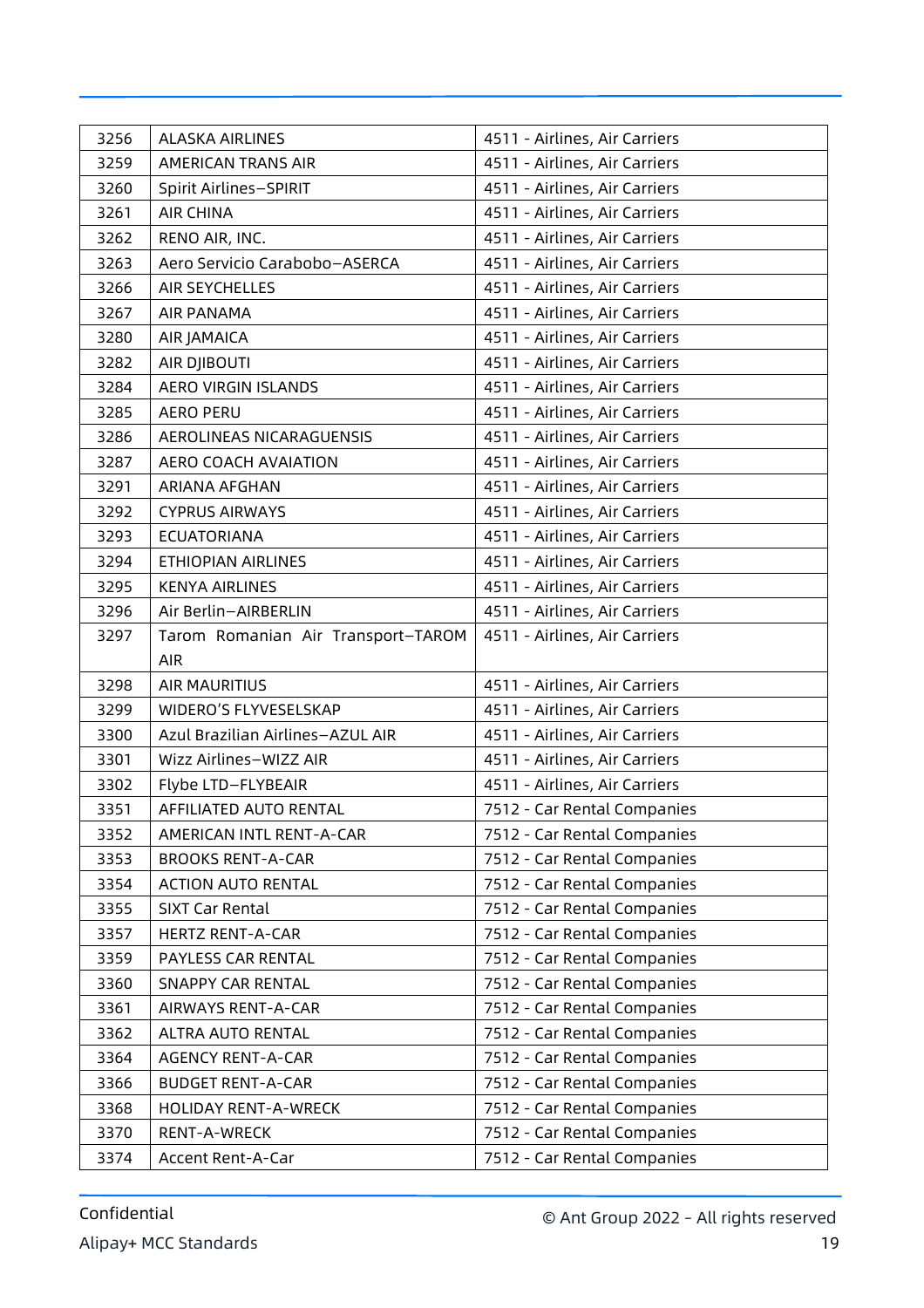| 3376 | AJAX RENT-A-CAR                   | 7512 - Car Rental Companies               |
|------|-----------------------------------|-------------------------------------------|
| 3380 | Triangle Rent-A-Car               | 7512 - Car Rental Companies               |
| 3381 | <b>EUROP CAR</b>                  | 7512 - Car Rental Companies               |
| 3385 | <b>TROPICAL RENT-A-CAR</b>        | 7512 - Car Rental Companies               |
| 3386 | SHOWCASE RENTAL CARS              | 7512 - Car Rental Companies               |
| 3387 | ALAMO RENT-A-CAR                  | 7512 - Car Rental Companies               |
| 3388 | Merchants Rent-A-Car              | 7512 - Car Rental Companies               |
| 3389 | <b>AVIS RENT-A-CAR</b>            | 7512 - Car Rental Companies               |
| 3390 | <b>DOLLAR RENT-A-CAR</b>          | 7512 - Car Rental Companies               |
| 3391 | <b>EUROPE BY CAR</b>              | 7512 - Car Rental Companies               |
| 3393 | NATIONAL CAR RENTAL               | 7512 - Car Rental Companies               |
| 3394 | KEMWELL GROUP RENT-A-CAR          | 7512 - Car Rental Companies               |
| 3395 | THRIFTY RENT-A-CAR                | 7512 - Car Rental Companies               |
| 3396 | <b>TILDEN TENT-A-CAR</b>          | 7512 - Car Rental Companies               |
| 3398 | ECONO-CAR RENT-A-CAR              | 7512 - Car Rental Companies               |
| 3400 | AUTO HOST COST CAR RENTALS        | 7512 - Car Rental Companies               |
| 3405 | <b>ENTERPRISE RENT-A-CAR</b>      | 7512 - Car Rental Companies               |
| 3409 | <b>GENERAL RENT-A-CAR</b>         | 7512 - Car Rental Companies               |
| 3412 | A-1 RENT-A-CAR                    | 7512 - Car Rental Companies               |
| 3414 | <b>GODFREY NATL RENT-A-CAR</b>    | 7512 - Car Rental Companies               |
| 3419 | ALPHA RENT-A-CAR                  | 7512 - Car Rental Companies               |
| 3420 | ANSA INTL RENT-A-CAR              | 7512 - Car Rental Companies               |
| 3421 | ALLSTAE RENT-A-CAR                | 7512 - Car Rental Companies               |
| 3423 | AVCAR RENT-A-CAR                  | 7512 - Car Rental Companies               |
| 3425 | <b>AUTOMATE RENT-A-CAR</b>        | 7512 - Car Rental Companies               |
| 3427 | AVON RENT-A-CAR                   | 7512 - Car Rental Companies               |
| 3428 | <b>CAREY RENT-A-CAR</b>           | 7512 - Car Rental Companies               |
| 3429 | <b>INSURANCE RENT-A-CAR</b>       | 7512 - Car Rental Companies               |
| 3430 | MAJOR RENT-A-CAR                  | 7512 - Car Rental Companies               |
| 3431 | REPLACEMENT RENT-A-CAR            | 7512 - Car Rental Companies               |
| 3432 | RESERVE RENT-A-CAR                | 7512 - Car Rental Companies               |
| 3433 | UGLY DUCKLING RENT-A-CAR          | 7512 - Car Rental Companies               |
| 3434 | USA RENT-A-CAR                    | 7512 - Car Rental Companies               |
| 3435 | <b>VALUE RENT-A-CAR</b>           | 7512 - Car Rental Companies               |
| 3436 | <b>AUTOHANSA RENT-A-CAR</b>       | 7512 - Car Rental Companies               |
| 3437 | <b>CITE RENT-A-CAR</b>            | 7512 - Car Rental Companies               |
| 3438 | <b>INTERENT RENT-A-CAR</b>        | 7512 - Car Rental Companies               |
| 3439 | MILLEVILLE RENT-A-CAR             | 7512 - Car Rental Companies               |
| 3440 | <b>VIA ROUTE RENT-A-CAR</b>       | 7512 - Car Rental Companies               |
| 3441 | ADVANTAGE RENT-A-CAR              | 7512 - Car Rental Companies               |
| 3501 | HOLIDAY INNS, HOLIDAY INN EXPRESS | 7011 - Lodging - Hotels, Motels, Resorts, |
|      |                                   | <b>Central Reservation Services</b>       |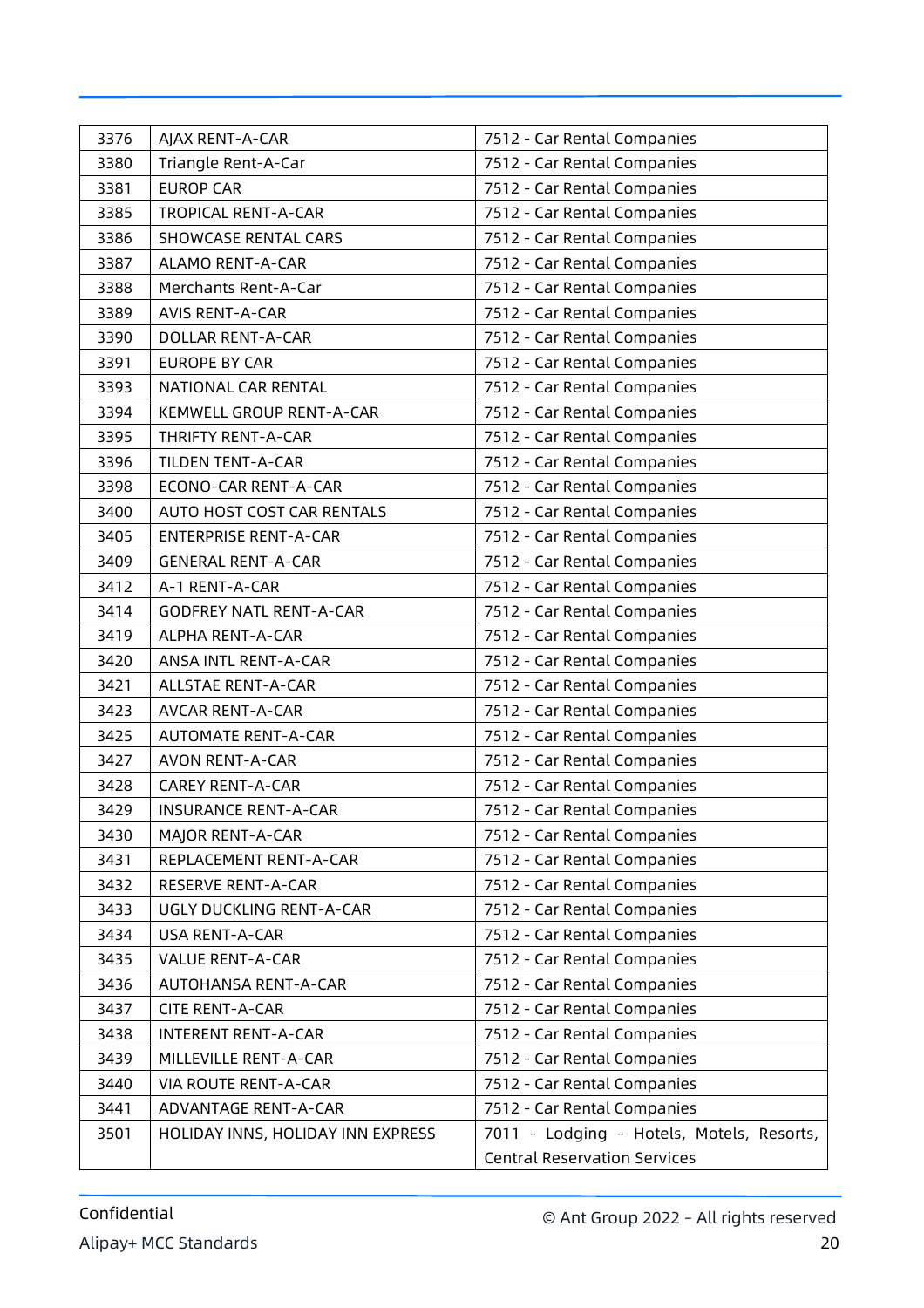| 3502 | <b>BEST WESTERN HOTELS</b>             | 7011 - Lodging - Hotels, Motels, Resorts,<br><b>Central Reservation Services</b> |
|------|----------------------------------------|----------------------------------------------------------------------------------|
| 3503 | <b>SHERATON HOTELS</b>                 | 7011 - Lodging - Hotels, Motels, Resorts,                                        |
|      |                                        | <b>Central Reservation Services</b>                                              |
| 3504 | <b>HILTON HOTELS</b>                   | 7011 - Lodging - Hotels, Motels, Resorts,                                        |
|      |                                        | <b>Central Reservation Services</b>                                              |
| 3505 | <b>FORTE HOTELS</b>                    | 7011 - Lodging - Hotels, Motels, Resorts,                                        |
|      |                                        | <b>Central Reservation Services</b>                                              |
| 3506 | <b>GOLDEN TULIP HOTELS</b>             | 7011 - Lodging - Hotels, Motels, Resorts,                                        |
|      |                                        | <b>Central Reservation Services</b>                                              |
|      |                                        |                                                                                  |
| 3507 | <b>FRIENDSHIP INNS</b>                 | 7011 - Lodging - Hotels, Motels, Resorts,                                        |
|      |                                        | <b>Central Reservation Services</b>                                              |
| 3508 | QUALITY INNS, QUALITY SUITES           | 7011 - Lodging - Hotels, Motels, Resorts,                                        |
|      |                                        | <b>Central Reservation Services</b>                                              |
| 3509 | <b>MARRIOTT HOTELS</b>                 | 7011 - Lodging - Hotels, Motels, Resorts,                                        |
|      |                                        | <b>Central Reservation Services</b>                                              |
| 3510 | DAYS INN, DAYSTOP                      | 7011 - Lodging - Hotels, Motels, Resorts,                                        |
|      |                                        | <b>Central Reservation Services</b>                                              |
| 3511 | <b>ARABELLA HOTELS</b>                 | 7011 - Lodging - Hotels, Motels, Resorts,                                        |
|      |                                        | <b>Central Reservation Services</b>                                              |
| 3512 | <b>INTER-CONTINENTAL HOTELS</b>        | 7011 - Lodging - Hotels, Motels, Resorts,                                        |
|      |                                        | <b>Central Reservation Services</b>                                              |
| 3513 | <b>WESTIN HOTELS</b>                   | 7011 - Lodging - Hotels, Motels, Resorts,                                        |
|      |                                        | <b>Central Reservation Services</b>                                              |
| 3514 | <b>AMERISUITES</b>                     | 7011 - Lodging - Hotels, Motels, Resorts,                                        |
|      |                                        | <b>Central Reservation Services</b>                                              |
| 3515 | <b>RODEWAY INNS</b>                    | 7011 - Lodging - Hotels, Motels, Resorts,                                        |
|      |                                        | <b>Central Reservation Services</b>                                              |
| 3516 | LA QUINTA MOTOR INNS                   | 7011 - Lodging - Hotels, Motels, Resorts,                                        |
|      |                                        | <b>Central Reservation Services</b>                                              |
| 3517 | AMERICANA HOTELS                       | 7011 - Lodging - Hotels, Motels, Resorts,                                        |
|      |                                        | <b>Central Reservation Services</b>                                              |
| 3518 | <b>SOL HOTELS</b>                      | 7011 - Lodging - Hotels, Motels, Resorts,                                        |
|      |                                        | <b>Central Reservation Services</b>                                              |
| 3519 | PULLMAN INTERNATIONAL HOTELS           | 7011 - Lodging - Hotels, Motels, Resorts,                                        |
|      |                                        | <b>Central Reservation Services</b>                                              |
| 3520 | <b>MERIDIEN HOTELS</b>                 | 7011 - Lodging - Hotels, Motels, Resorts,                                        |
|      |                                        | <b>Central Reservation Services</b>                                              |
|      |                                        |                                                                                  |
| 3521 | <b>CREST HOTELS (see FORTE HOTELS)</b> | 7011 - Lodging - Hotels, Motels, Resorts,                                        |
|      |                                        | <b>Central Reservation Services</b>                                              |
| 3522 | <b>TOKYO HOTEL</b>                     | 7011 - Lodging - Hotels, Motels, Resorts,                                        |
|      |                                        | <b>Central Reservation Services</b>                                              |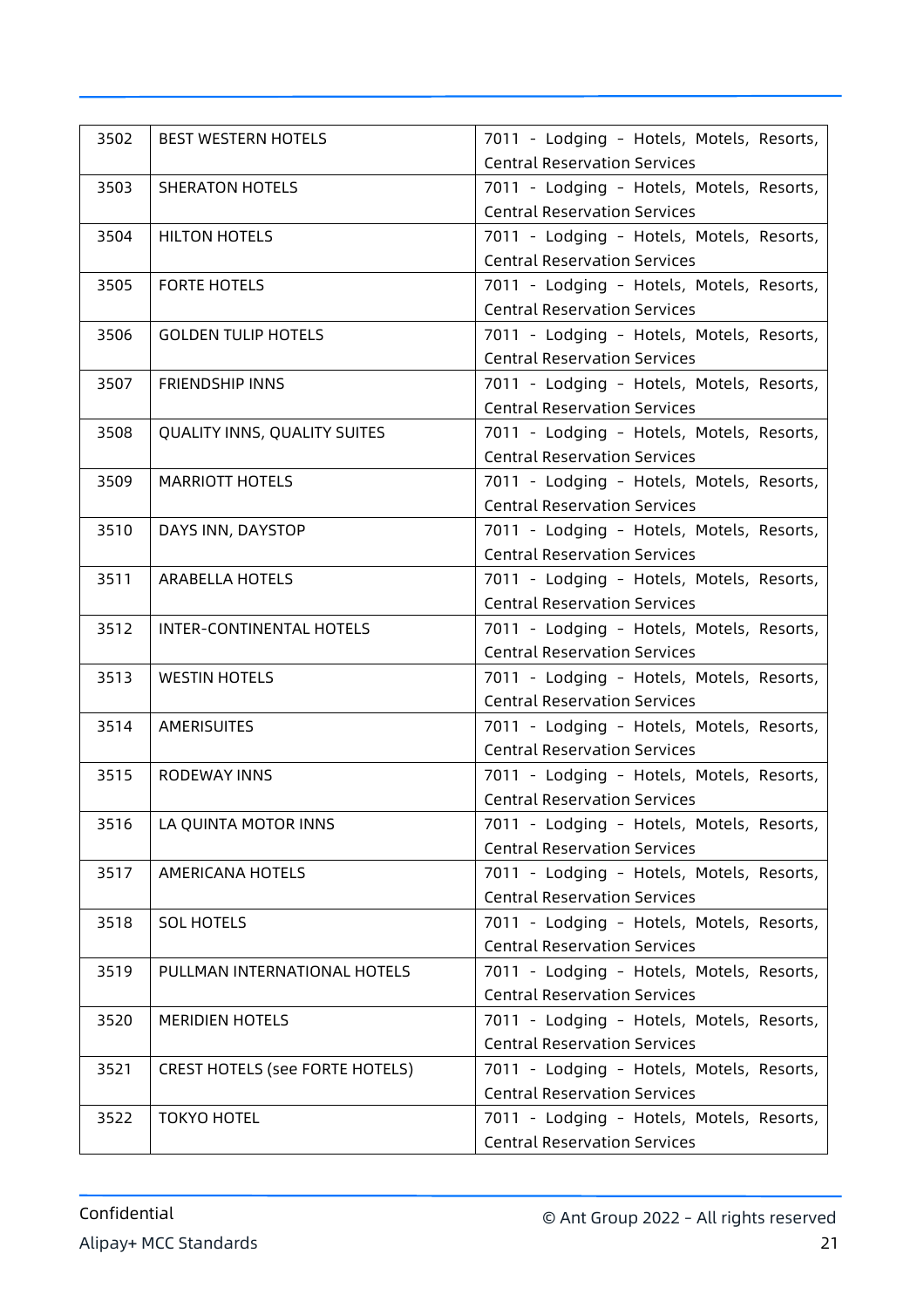| 3523 | <b>PENNSULA HOTEL</b>               | 7011 - Lodging - Hotels, Motels, Resorts,<br><b>Central Reservation Services</b> |
|------|-------------------------------------|----------------------------------------------------------------------------------|
| 3524 | <b>WELCOMGROUP HOTELS</b>           | 7011 - Lodging - Hotels, Motels, Resorts,                                        |
|      |                                     | <b>Central Reservation Services</b>                                              |
| 3525 | <b>DUNFEY HOTELS</b>                | 7011 - Lodging - Hotels, Motels, Resorts,                                        |
|      |                                     | <b>Central Reservation Services</b>                                              |
| 3526 | <b>PRINCE HOTELS</b>                | 7011 - Lodging - Hotels, Motels, Resorts,                                        |
|      |                                     | <b>Central Reservation Services</b>                                              |
| 3527 | DOWNTOWNER-PASSPORT HOTEL           | 7011 - Lodging - Hotels, Motels, Resorts,                                        |
|      |                                     | <b>Central Reservation Services</b>                                              |
| 3528 | RED LION HOTELS, RED LION INNS      | 7011 - Lodging - Hotels, Motels, Resorts,                                        |
|      |                                     | <b>Central Reservation Services</b>                                              |
| 3529 | <b>CP HOTELS</b>                    | 7011 - Lodging - Hotels, Motels, Resorts,                                        |
|      |                                     | <b>Central Reservation Services</b>                                              |
|      |                                     |                                                                                  |
| 3530 | RENAISSANCE HOTELS, STOUFFER HOTELS | 7011 - Lodging - Hotels, Motels, Resorts,<br><b>Central Reservation Services</b> |
| 3531 | <b>ASTIR HOTELS</b>                 |                                                                                  |
|      |                                     | 7011 - Lodging - Hotels, Motels, Resorts,                                        |
|      |                                     | <b>Central Reservation Services</b>                                              |
| 3532 | <b>SUN ROUTE HOTELS</b>             | 7011 - Lodging - Hotels, Motels, Resorts,                                        |
|      |                                     | <b>Central Reservation Services</b>                                              |
| 3533 | <b>HOTEL IBIS</b>                   | 7011 - Lodging - Hotels, Motels, Resorts,                                        |
|      |                                     | <b>Central Reservation Services</b>                                              |
| 3534 | SOUTHERN PACIFIC HOTELS             | 7011 - Lodging - Hotels, Motels, Resorts,                                        |
|      |                                     | <b>Central Reservation Services</b>                                              |
| 3535 | HILTON INTERNATIONAL                | 7011 - Lodging - Hotels, Motels, Resorts,                                        |
|      |                                     | <b>Central Reservation Services</b>                                              |
| 3536 | <b>AMFAC HOTELS</b>                 | 7011 - Lodging - Hotels, Motels, Resorts,                                        |
|      |                                     | <b>Central Reservation Services</b>                                              |
| 3537 | <b>ANA HOTEL</b>                    | 7011 - Lodging - Hotels, Motels, Resorts,                                        |
|      |                                     | <b>Central Reservation Services</b>                                              |
| 3538 | <b>CONCORDE HOTELS</b>              | 7011 - Lodging - Hotels, Motels, Resorts,                                        |
|      |                                     | <b>Central Reservation Services</b>                                              |
| 3539 | SUMMERFIELD SUITES HOTELS           | 7011 - Lodging - Hotels, Motels, Resorts,                                        |
|      |                                     | <b>Central Reservation Services</b>                                              |
| 3540 | <b>IBEROTEL HOTELS</b>              | 7011 - Lodging - Hotels, Motels, Resorts,                                        |
|      |                                     | <b>Central Reservation Services</b>                                              |
| 3541 | <b>HOTEL OKURA</b>                  | 7011 - Lodging - Hotels, Motels, Resorts,                                        |
|      |                                     | <b>Central Reservation Services</b>                                              |
| 3542 | ROYAL HOTELS                        | 7011 - Lodging - Hotels, Motels, Resorts,                                        |
|      |                                     | <b>Central Reservation Services</b>                                              |
| 3543 | <b>FOUR SEASONS HOTELS</b>          | 7011 - Lodging - Hotels, Motels, Resorts,                                        |
|      |                                     | <b>Central Reservation Services</b>                                              |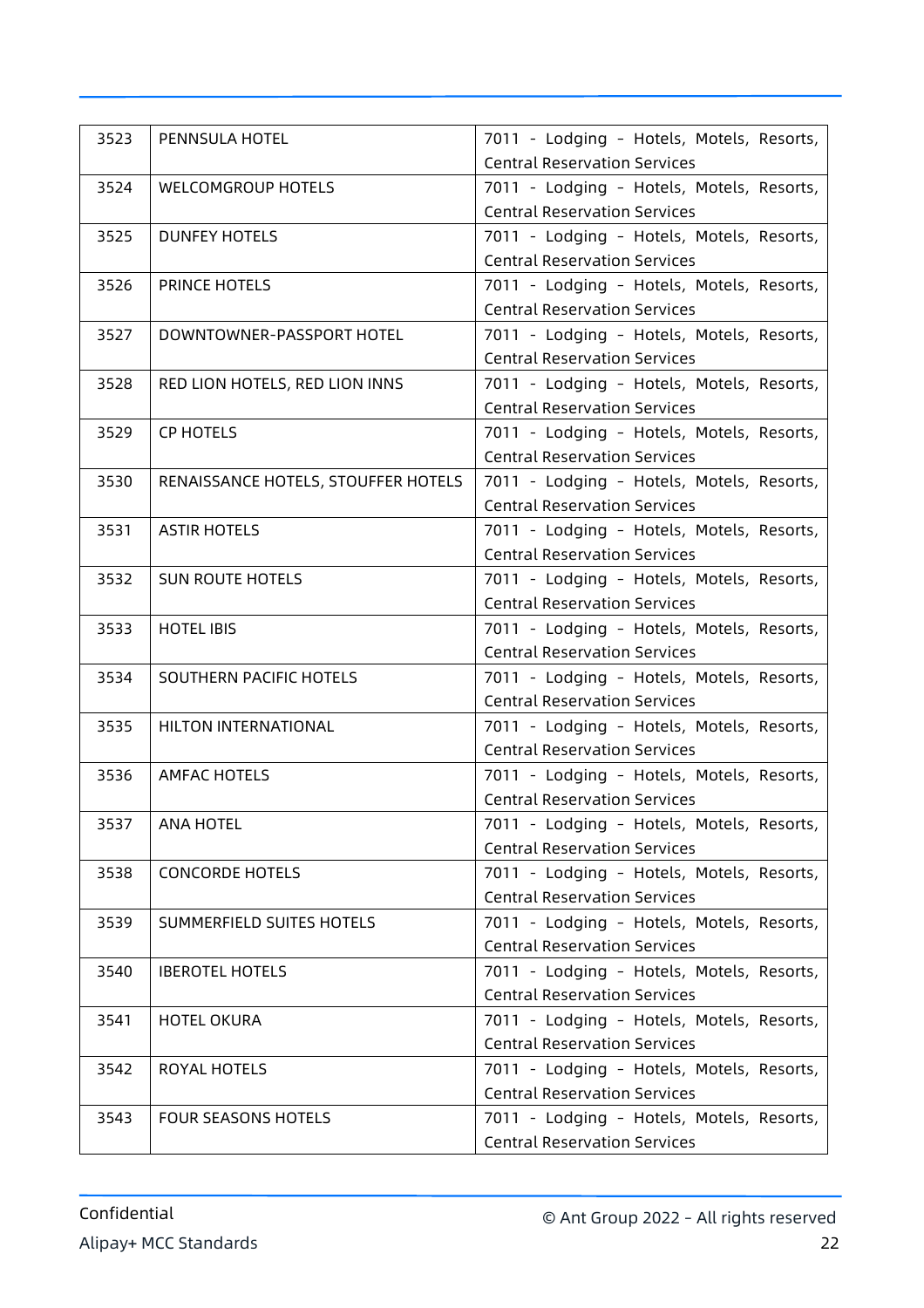| 3544 | <b>CIGA HOTELS</b>               | 7011 - Lodging - Hotels, Motels, Resorts,<br><b>Central Reservation Services</b> |
|------|----------------------------------|----------------------------------------------------------------------------------|
|      |                                  |                                                                                  |
| 3545 | SHANGRI-LA INTERNATIONAL         | 7011 - Lodging - Hotels, Motels, Resorts,<br><b>Central Reservation Services</b> |
| 3546 | <b>HOTEL SIERRA</b>              | 7011 - Lodging - Hotels, Motels, Resorts,                                        |
|      |                                  | <b>Central Reservation Services</b>                                              |
|      |                                  |                                                                                  |
| 3547 | <b>Breakers Resort</b>           | 7011 - Lodging - Hotels, Motels, Resorts,<br><b>Central Reservation Services</b> |
| 3548 | <b>HOTELES MELIA</b>             | 7011 - Lodging - Hotels, Motels, Resorts,                                        |
|      |                                  | <b>Central Reservation Services</b>                                              |
|      |                                  |                                                                                  |
| 3549 | AUBERGE DES GOVERNEURS           | 7011 - Lodging - Hotels, Motels, Resorts,                                        |
|      |                                  | <b>Central Reservation Services</b>                                              |
| 3550 | <b>REGAL 8 INNS</b>              | 7011 - Lodging - Hotels, Motels, Resorts,                                        |
|      |                                  | <b>Central Reservation Services</b>                                              |
| 3551 | MIRAGE HOTEL AND CASINO          | 7011 - Lodging - Hotels, Motels, Resorts,                                        |
|      |                                  | Central Reservation Services (applicable to                                      |
|      |                                  | hotel business only)                                                             |
| 3552 | <b>COAST HOTELS</b>              | 7011 - Lodging - Hotels, Motels, Resorts,                                        |
|      |                                  | <b>Central Reservation Services</b>                                              |
| 3553 | PARK INNS INTERNATIONAL          | 7011 - Lodging - Hotels, Motels, Resorts,                                        |
|      |                                  | <b>Central Reservation Services</b>                                              |
| 3554 | PINEHURST RESORT                 | 7011 - Lodging - Hotels, Motels, Resorts,                                        |
|      |                                  | <b>Central Reservation Services</b>                                              |
| 3555 | TREASURE ISLAND HOTEL AND CASINO | 7011 - Lodging - Hotels, Motels, Resorts,                                        |
|      |                                  | Central Reservation Services (applicable to                                      |
|      |                                  | hotel business only)                                                             |
| 3556 | <b>BARTON CREEK RESORT</b>       | 7011 - Lodging - Hotels, Motels, Resorts,                                        |
|      |                                  | <b>Central Reservation Services</b>                                              |
| 3557 | MANHATTAN EAST SUITE HOTELS      | 7011 - Lodging - Hotels, Motels, Resorts,                                        |
|      |                                  | <b>Central Reservation Services</b>                                              |
| 3558 | <b>JOLLY HOTELS</b>              | 7011 - Lodging - Hotels, Motels, Resorts,                                        |
|      |                                  | <b>Central Reservation Services</b>                                              |
| 3559 | CANDLEWOOD SUITES                | 7011 - Lodging - Hotels, Motels, Resorts,                                        |
|      |                                  | <b>Central Reservation Services</b>                                              |
| 3560 | ALADDIN RESORT AND CASINO        | 7011 - Lodging - Hotels, Motels, Resorts,                                        |
|      |                                  |                                                                                  |
|      |                                  | Central Reservation Services (applicable to                                      |
|      |                                  | hotel business only)                                                             |
| 3561 | <b>GOLDEN NUGGET</b>             | 7011 - Lodging - Hotels, Motels, Resorts,                                        |
|      |                                  | <b>Central Reservation Services</b>                                              |
| 3562 | <b>COMFORT INNS</b>              | 7011 - Lodging - Hotels, Motels, Resorts,                                        |
|      |                                  | <b>Central Reservation Services</b>                                              |
| 3563 | JOURNEY'S END MOTLS              | 7011 - Lodging - Hotels, Motels, Resorts,                                        |
|      |                                  | <b>Central Reservation Services</b>                                              |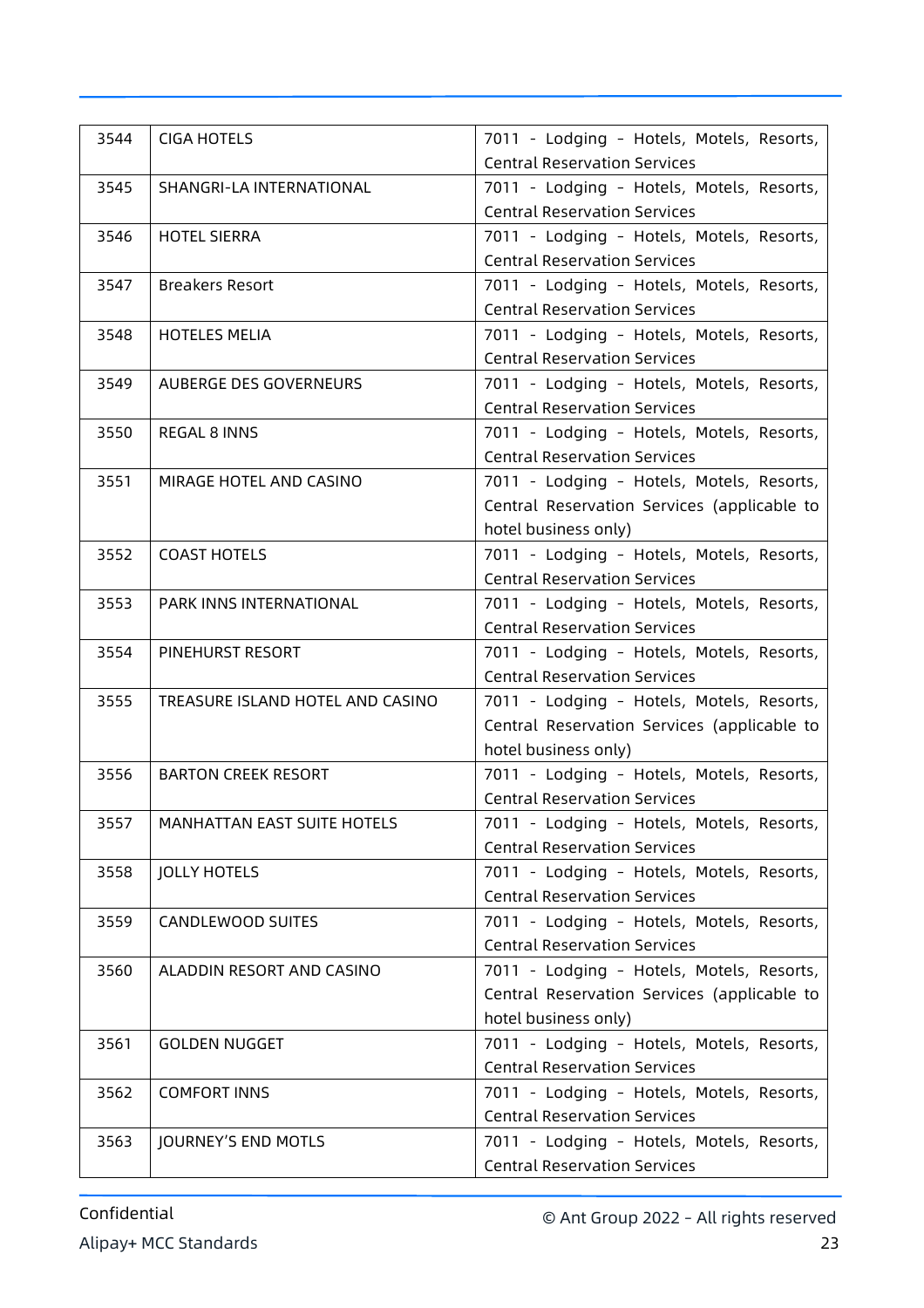| 3564 | SAM'S TOWN HOTEL AND CASINO | 7011 - Lodging - Hotels, Motels, Resorts,   |
|------|-----------------------------|---------------------------------------------|
|      |                             | Central Reservation Services (applicable to |
|      |                             | hotel business only)                        |
| 3565 | <b>RELAX INNS</b>           | 7011 - Lodging - Hotels, Motels, Resorts,   |
|      |                             | <b>Central Reservation Services</b>         |
| 3566 | <b>GARDEN PLACE HOTEL</b>   | 7011 - Lodging - Hotels, Motels, Resorts,   |
|      |                             | <b>Central Reservation Services</b>         |
| 3567 | <b>SOHO GRAND HOTEL</b>     | 7011 - Lodging - Hotels, Motels, Resorts,   |
|      |                             | <b>Central Reservation Services</b>         |
| 3568 | <b>LADBROKE HOTELS</b>      | 7011 - Lodging - Hotels, Motels, Resorts,   |
|      |                             | <b>Central Reservation Services</b>         |
| 3569 | TRIBECA GRAND HOTEL         | 7011 - Lodging - Hotels, Motels, Resorts,   |
|      |                             | <b>Central Reservation Services</b>         |
| 3570 | <b>FORUM HOTELS</b>         | 7011 - Lodging - Hotels, Motels, Resorts,   |
|      |                             | <b>Central Reservation Services</b>         |
| 3571 | <b>GRAND WAILEA RESORT</b>  | 7011 - Lodging - Hotels, Motels, Resorts,   |
|      |                             | <b>Central Reservation Services</b>         |
| 3572 | <b>MIYAKO HOTELS</b>        | 7011 - Lodging - Hotels, Motels, Resorts,   |
|      |                             | <b>Central Reservation Services</b>         |
| 3573 | <b>SANDMAN HOTELS</b>       | 7011 - Lodging - Hotels, Motels, Resorts,   |
|      |                             | <b>Central Reservation Services</b>         |
| 3574 | <b>VENTURE INNS</b>         | 7011 - Lodging - Hotels, Motels, Resorts,   |
|      |                             | <b>Central Reservation Services</b>         |
| 3575 | <b>VAGABOND HOTELS</b>      | 7011 - Lodging - Hotels, Motels, Resorts,   |
|      |                             | <b>Central Reservation Services</b>         |
| 3576 | LA QUINTA RESORT            | 7011 - Lodging - Hotels, Motels, Resorts,   |
|      |                             | <b>Central Reservation Services</b>         |
| 3577 | MANDARIN ORIENTAL HOTEL     | 7011 - Lodging - Hotels, Motels, Resorts,   |
|      |                             | <b>Central Reservation Services</b>         |
| 3578 | FRANKENMUTH BAVARIAN        | 7011 - Lodging - Hotels, Motels, Resorts,   |
|      |                             | <b>Central Reservation Services</b>         |
| 3579 | <b>HOTEL MERCURE</b>        | 7011 - Lodging - Hotels, Motels, Resorts,   |
|      |                             | <b>Central Reservation Services</b>         |
| 3580 | HOTEL DEL CORONADO          | 7011 - Lodging - Hotels, Motels, Resorts,   |
|      |                             | <b>Central Reservation Services</b>         |
| 3581 | <b>DELTA HOTEL</b>          | 7011 - Lodging - Hotels, Motels, Resorts,   |
|      |                             | <b>Central Reservation Services</b>         |
| 3582 | CALIFORNIA HOTEL AND CASINO | 7011 - Lodging - Hotels, Motels, Resorts,   |
|      |                             | Central Reservation Services (applicable to |
|      |                             | hotel business only)                        |
| 3583 | <b>SAS HOTELS</b>           | 7011 - Lodging - Hotels, Motels, Resorts,   |
|      |                             | <b>Central Reservation Services</b>         |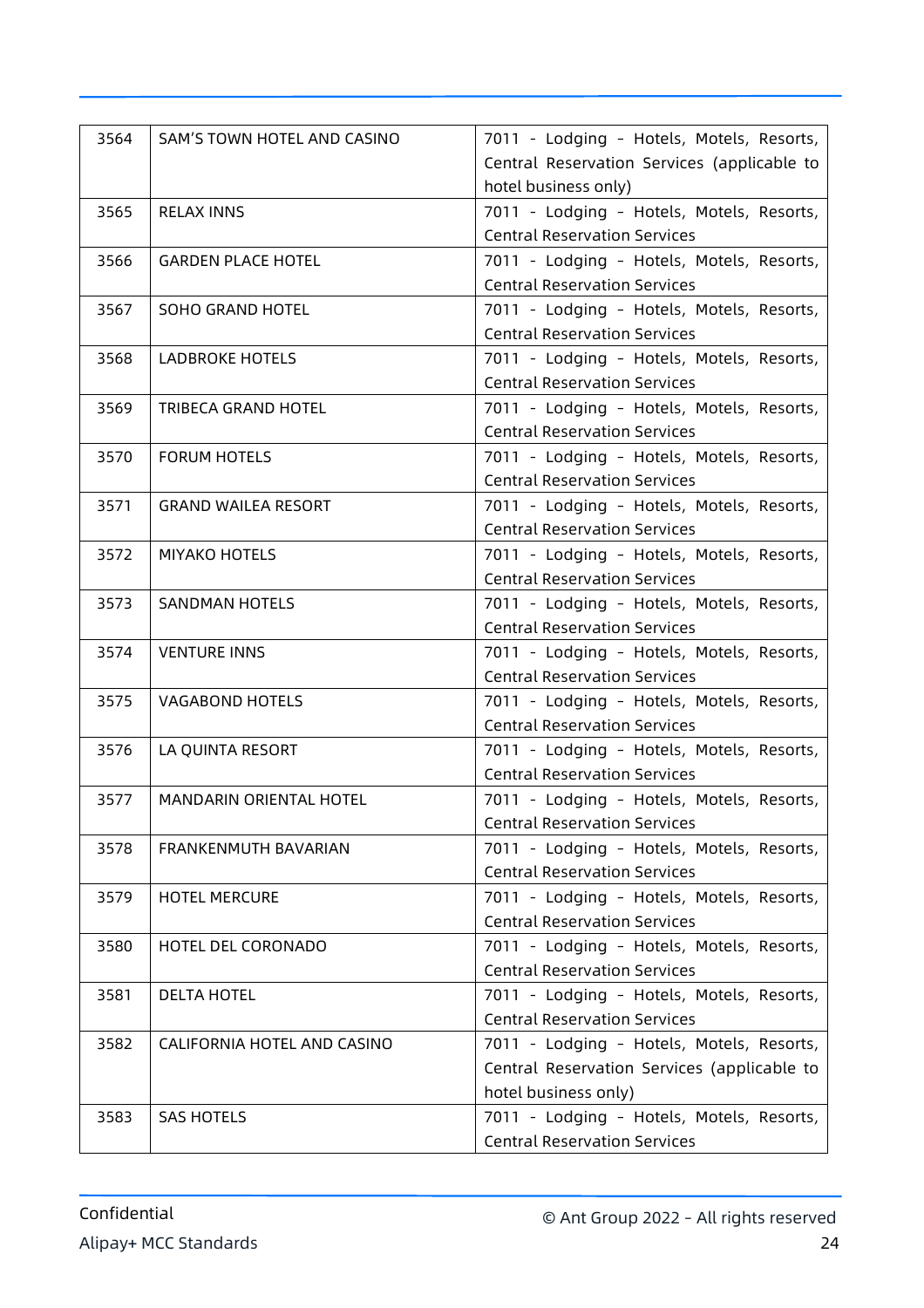| 3584 |                                   |                                             |
|------|-----------------------------------|---------------------------------------------|
|      | PRINCESS HOTELS INTERNATIONAL     | 7011 - Lodging - Hotels, Motels, Resorts,   |
|      |                                   | <b>Central Reservation Services</b>         |
| 3585 | <b>HUNGAR HOTELS</b>              | 7011 - Lodging - Hotels, Motels, Resorts,   |
|      |                                   | <b>Central Reservation Services</b>         |
| 3586 | <b>SOKOS HOTELS</b>               | 7011 - Lodging - Hotels, Motels, Resorts,   |
|      |                                   | <b>Central Reservation Services</b>         |
| 3587 | <b>DORAL HOTELS</b>               | 7011 - Lodging - Hotels, Motels, Resorts,   |
|      |                                   | <b>Central Reservation Services</b>         |
| 3588 | <b>HELMSLEY HOTELS</b>            | 7011 - Lodging - Hotels, Motels, Resorts,   |
|      |                                   | <b>Central Reservation Services</b>         |
| 3589 | DORAL GOLF RESORT                 | 7011 - Lodging - Hotels, Motels, Resorts,   |
|      |                                   | <b>Central Reservation Services</b>         |
| 3590 | <b>FAIRMONT HOTELS</b>            | 7011 - Lodging - Hotels, Motels, Resorts,   |
|      |                                   | <b>Central Reservation Services</b>         |
| 3591 | <b>SONESTA HOTELS</b>             | 7011 - Lodging - Hotels, Motels, Resorts,   |
|      |                                   | <b>Central Reservation Services</b>         |
| 3592 | <b>OMNI HOTELS</b>                | 7011 - Lodging - Hotels, Motels, Resorts,   |
|      |                                   | <b>Central Reservation Services</b>         |
| 3593 | <b>CUNARD HOTELS</b>              | 7011 - Lodging - Hotels, Motels, Resorts,   |
|      |                                   | <b>Central Reservation Services</b>         |
| 3594 | ARIZONA BILTMORE                  | 7011 - Lodging - Hotels, Motels, Resorts,   |
|      |                                   | <b>Central Reservation Services</b>         |
| 3595 | HOSPITALITY INTERNATIONAL         | 7011 - Lodging - Hotels, Motels, Resorts,   |
|      |                                   | <b>Central Reservation Services</b>         |
|      |                                   |                                             |
| 3596 | <b>WYNN LAS VEGAS</b>             | 7011 - Lodging - Hotels, Motels, Resorts,   |
|      |                                   | <b>Central Reservation Services</b>         |
| 3597 | RIVERSIDE RESORT HOTEL AND CASINO | 7011 - Lodging - Hotels, Motels, Resorts,   |
|      |                                   | Central Reservation Services (applicable to |
|      |                                   | hotel business only)                        |
| 3598 | REGENT INTERNATIONAL HOTELS       | 7011 - Lodging - Hotels, Motels, Resorts,   |
|      |                                   | <b>Central Reservation Services</b>         |
| 3599 | PANNONIA HOTELS                   | 7011 - Lodging - Hotels, Motels, Resorts,   |
|      |                                   | <b>Central Reservation Services</b>         |
| 3600 | SADDLEBROOK RESORT TAMPA          | 7011 - Lodging - Hotels, Motels, Resorts,   |
|      |                                   | <b>Central Reservation Services</b>         |
| 3601 | <b>TRADEWINDS RESORTS</b>         | 7011 - Lodging - Hotels, Motels, Resorts,   |
|      |                                   | <b>Central Reservation Services</b>         |
| 3602 | <b>HUDSON HOTEL</b>               | 7011 - Lodging - Hotels, Motels, Resorts,   |
|      |                                   | <b>Central Reservation Services</b>         |
| 3603 | <b>NOAH'S HOTELS</b>              | 7011 - Lodging - Hotels, Motels, Resorts,   |
|      |                                   | <b>Central Reservation Services</b>         |
| 3604 | <b>HILTON GARDEN INN</b>          | 7011 - Lodging - Hotels, Motels, Resorts,   |
|      |                                   | <b>Central Reservation Services</b>         |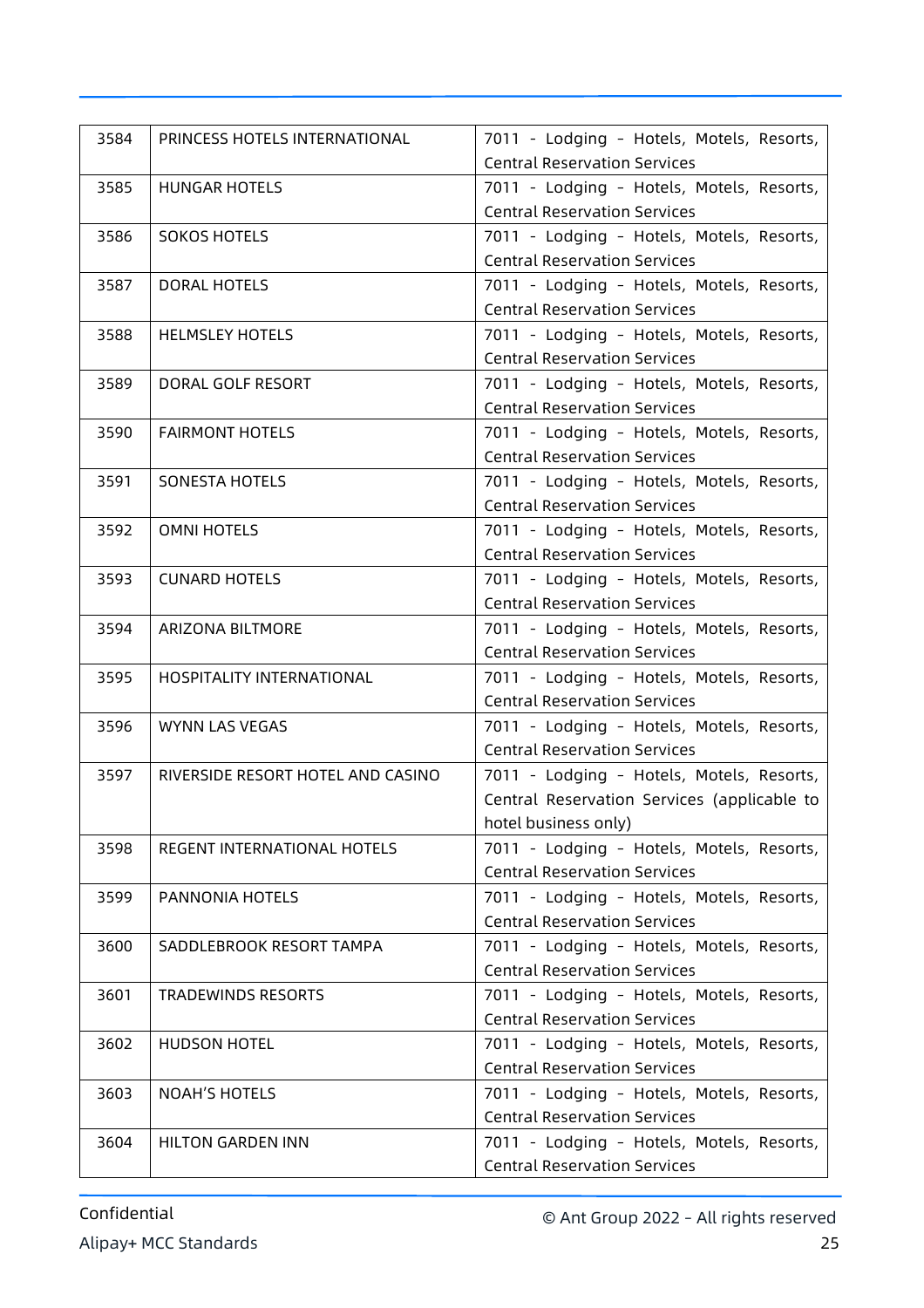| 3605 | Jurys Doyle Hotel Group           | 7011 - Lodging - Hotels, Motels, Resorts,<br><b>Central Reservation Services</b> |
|------|-----------------------------------|----------------------------------------------------------------------------------|
|      |                                   |                                                                                  |
| 3606 | Jefferson Hotel                   | 7011 - Lodging - Hotels, Motels, Resorts,<br><b>Central Reservation Services</b> |
|      |                                   |                                                                                  |
| 3607 | <b>FONTAINEBLEAU RESORTS</b>      | 7011 - Lodging - Hotels, Motels, Resorts,                                        |
|      |                                   | <b>Central Reservation Services</b>                                              |
| 3608 | <b>GAYLORD OPRYLAND</b>           | 7011 - Lodging - Hotels, Motels, Resorts,                                        |
|      |                                   | <b>Central Reservation Services</b>                                              |
| 3609 | <b>GAYLORD PALMS</b>              | 7011 - Lodging - Hotels, Motels, Resorts,                                        |
|      |                                   | <b>Central Reservation Services</b>                                              |
| 3610 | Gaylord Texan                     | 7011 - Lodging - Hotels, Motels, Resorts,                                        |
|      |                                   | <b>Central Reservation Services</b>                                              |
| 3611 | C MON INN                         | 7011 - Lodging - Hotels, Motels, Resorts,                                        |
|      |                                   | <b>Central Reservation Services</b>                                              |
| 3612 | <b>MOVENPICK HOTELS</b>           | 7011 - Lodging - Hotels, Motels, Resorts,                                        |
|      |                                   | <b>Central Reservation Services</b>                                              |
| 3613 | <b>MICROTEL INNS &amp; SUITES</b> | 7011 - Lodging - Hotels, Motels, Resorts,                                        |
|      |                                   | <b>Central Reservation Services</b>                                              |
| 3614 | AMERICINN                         | 7011 - Lodging - Hotels, Motels, Resorts,                                        |
|      |                                   | <b>Central Reservation Services</b>                                              |
| 3615 | TRAVELODGE                        | 7011 - Lodging - Hotels, Motels, Resorts,                                        |
|      |                                   | <b>Central Reservation Services</b>                                              |
| 3616 | Hermitage Hotel                   | 7011 - Lodging - Hotels, Motels, Resorts,                                        |
|      |                                   | <b>Central Reservation Services</b>                                              |
| 3617 | AMERICA'S BEST VALUE INN          | 7011 - Lodging - Hotels, Motels, Resorts,                                        |
|      |                                   | <b>Central Reservation Services</b>                                              |
| 3618 | <b>GREAT WOLF</b>                 | 7011 - Lodging - Hotels, Motels, Resorts,                                        |
|      |                                   | <b>Central Reservation Services</b>                                              |
| 3619 | <b>ALOFT</b>                      | 7011 - Lodging - Hotels, Motels, Resorts,                                        |
|      |                                   | <b>Central Reservation Services</b>                                              |
| 3620 | <b>TELFORD INTERNATIONAL</b>      | 7011 - Lodging - Hotels, Motels, Resorts,                                        |
|      |                                   | <b>Central Reservation Services</b>                                              |
| 3621 | <b>EXTENDED STAY</b>              | 7011 - Lodging - Hotels, Motels, Resorts,                                        |
|      |                                   | <b>Central Reservation Services</b>                                              |
| 3622 | <b>MERLIN HOTELS</b>              | 7011 - Lodging - Hotels, Motels, Resorts,                                        |
|      |                                   | <b>Central Reservation Services</b>                                              |
| 3623 | <b>DORINT HOTELS</b>              | 7011 - Lodging - Hotels, Motels, Resorts,                                        |
|      |                                   | <b>Central Reservation Services</b>                                              |
| 3624 | LADY LUCK HOTEL AND CASINO        | 7011 - Lodging - Hotels, Motels, Resorts,                                        |
|      |                                   | Central Reservation Services (applicable to                                      |
|      |                                   | hotel business only)                                                             |
| 3625 | <b>HOTLE UNIVERSALE</b>           | 7011 - Lodging - Hotels, Motels, Resorts,                                        |
|      |                                   | <b>Central Reservation Services</b>                                              |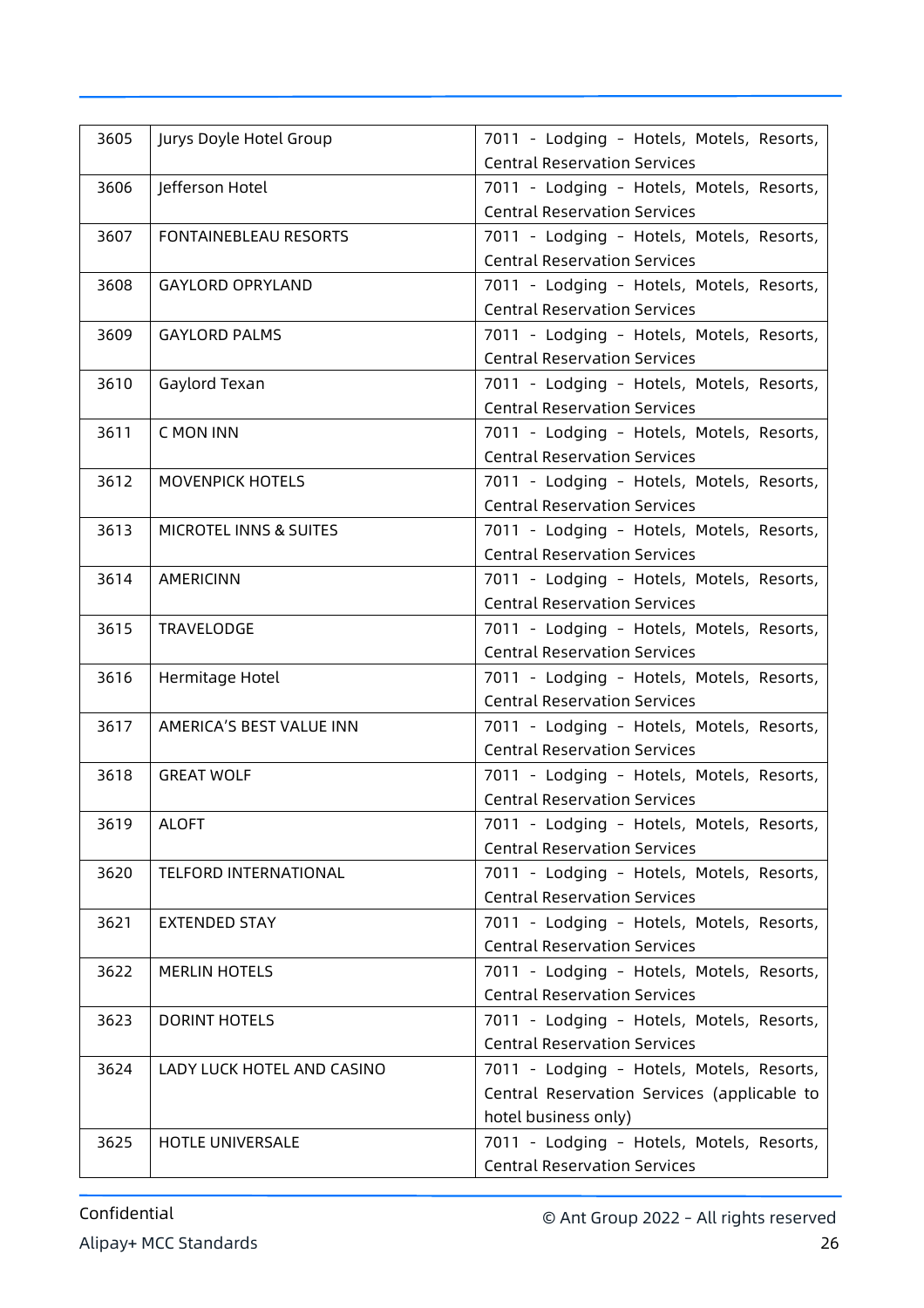| 3626 | <b>PRINCE HOTELS</b>           | 7011 - Lodging - Hotels, Motels, Resorts,   |
|------|--------------------------------|---------------------------------------------|
|      |                                | <b>Central Reservation Services</b>         |
| 3627 | EXTENDED STAY AMERICA          | 7011 - Lodging - Hotels, Motels, Resorts,   |
|      |                                | <b>Central Reservation Services</b>         |
| 3628 | EXCALIBUR HOTEL AND CASINO     | 7011 - Lodging - Hotels, Motels, Resorts,   |
|      |                                | Central Reservation Services (applicable to |
|      |                                | hotel business only)                        |
| 3629 | <b>DAN HOTELS</b>              | 7011 - Lodging - Hotels, Motels, Resorts,   |
|      |                                | <b>Central Reservation Services</b>         |
| 3631 | <b>SLEEP INN</b>               | 7011 - Lodging - Hotels, Motels, Resorts,   |
|      |                                | <b>Central Reservation Services</b>         |
| 3632 | THE PHOENICIAN                 | 7011 - Lodging - Hotels, Motels, Resorts,   |
|      |                                | <b>Central Reservation Services</b>         |
| 3633 | <b>RANK HOTELS</b>             | 7011 - Lodging - Hotels, Motels, Resorts,   |
|      |                                | <b>Central Reservation Services</b>         |
| 3634 | SWISSOTEL                      | 7011 - Lodging - Hotels, Motels, Resorts,   |
|      |                                | <b>Central Reservation Services</b>         |
| 3635 | <b>RESO HOTELS</b>             | 7011 - Lodging - Hotels, Motels, Resorts,   |
|      |                                | <b>Central Reservation Services</b>         |
| 3636 | <b>SAROVA HOTELS</b>           | 7011 - Lodging - Hotels, Motels, Resorts,   |
|      |                                | <b>Central Reservation Services</b>         |
| 3637 | RAMADA INNS, RAMADA LIMITED    | 7011 - Lodging - Hotels, Motels, Resorts,   |
|      |                                | <b>Central Reservation Services</b>         |
| 3638 | HO JO INN, HOWARD JOHNSON      | 7011 - Lodging - Hotels, Motels, Resorts,   |
|      |                                | <b>Central Reservation Services</b>         |
| 3639 | <b>MOUNT CHARLOTTE THISTLE</b> | 7011 - Lodging - Hotels, Motels, Resorts,   |
|      |                                | <b>Central Reservation Services</b>         |
| 3640 | <b>HYATT HOTEL</b>             | 7011 - Lodging - Hotels, Motels, Resorts,   |
|      |                                | <b>Central Reservation Services</b>         |
| 3641 | SOFITEL HOTELS                 | 7011 - Lodging - Hotels, Motels, Resorts,   |
|      |                                | <b>Central Reservation Services</b>         |
| 3642 | <b>NOVOTEL HOTELS</b>          | 7011 - Lodging - Hotels, Motels, Resorts,   |
|      |                                | <b>Central Reservation Services</b>         |
| 3643 | STEIGENBERGER HOTELS           | 7011 - Lodging - Hotels, Motels, Resorts,   |
|      |                                | <b>Central Reservation Services</b>         |
| 3644 | <b>ECONO LODGES</b>            | 7011 - Lodging - Hotels, Motels, Resorts,   |
|      |                                | <b>Central Reservation Services</b>         |
| 3645 | QUEENS MOAT HOUSES             | 7011 - Lodging - Hotels, Motels, Resorts,   |
|      |                                | <b>Central Reservation Services</b>         |
| 3646 | <b>SWALLOW HOTELS</b>          | 7011 - Lodging - Hotels, Motels, Resorts,   |
|      |                                | <b>Central Reservation Services</b>         |
| 3647 | <b>HUSA HOTELS</b>             | 7011 - Lodging - Hotels, Motels, Resorts,   |
|      |                                | <b>Central Reservation Services</b>         |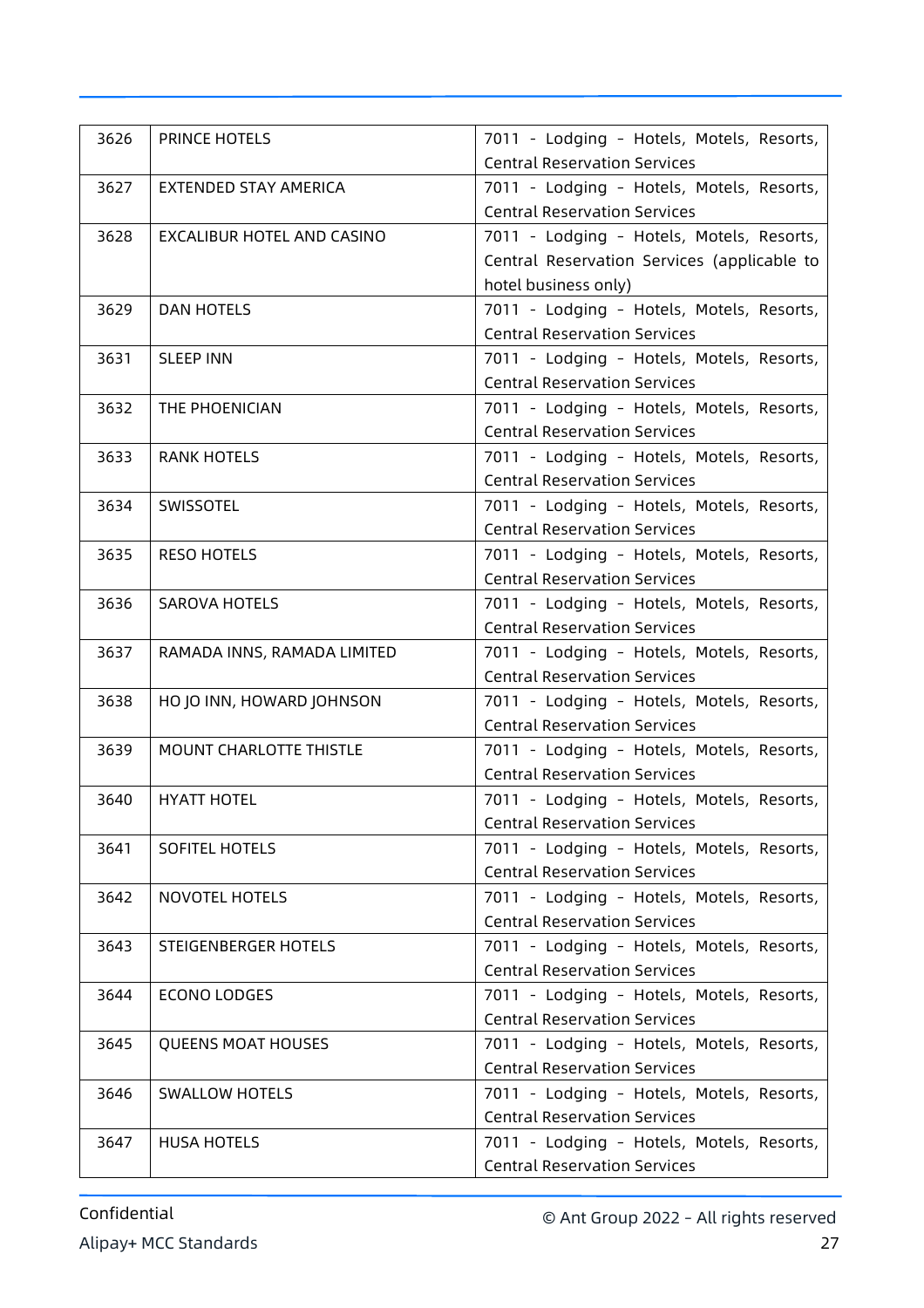| 3648 | DE VERE HOTELS                 | 7011 - Lodging - Hotels, Motels, Resorts,<br><b>Central Reservation Services</b> |
|------|--------------------------------|----------------------------------------------------------------------------------|
| 3649 | <b>RADISSON HOTELS</b>         | 7011 - Lodging - Hotels, Motels, Resorts,                                        |
|      |                                | <b>Central Reservation Services</b>                                              |
| 3650 | <b>RED ROOK INNS</b>           | 7011 - Lodging - Hotels, Motels, Resorts,                                        |
|      |                                | <b>Central Reservation Services</b>                                              |
| 3651 | <b>IMPERIAL LONDON HOTEL</b>   | 7011 - Lodging - Hotels, Motels, Resorts,                                        |
|      |                                | <b>Central Reservation Services</b>                                              |
| 3652 | <b>EMBASSY HOTELS</b>          | 7011 - Lodging - Hotels, Motels, Resorts,                                        |
|      |                                | <b>Central Reservation Services</b>                                              |
| 3653 | PENTA HOTELS                   | 7011 - Lodging - Hotels, Motels, Resorts,                                        |
|      |                                | <b>Central Reservation Services</b>                                              |
| 3654 | <b>LOEWS HOTELS</b>            | 7011 - Lodging - Hotels, Motels, Resorts,                                        |
|      |                                | <b>Central Reservation Services</b>                                              |
| 3655 | <b>SCANDIC HOTELS</b>          | 7011 - Lodging - Hotels, Motels, Resorts,                                        |
|      |                                | <b>Central Reservation Services</b>                                              |
| 3656 | <b>SARA HOTELS</b>             | 7011 - Lodging - Hotels, Motels, Resorts,                                        |
|      |                                | <b>Central Reservation Services</b>                                              |
| 3657 | <b>OBEROI HOTELS</b>           | 7011 - Lodging - Hotels, Motels, Resorts,                                        |
|      |                                | <b>Central Reservation Services</b>                                              |
| 3658 | <b>OTANI HOTELS</b>            | 7011 - Lodging - Hotels, Motels, Resorts,                                        |
|      |                                | <b>Central Reservation Services</b>                                              |
| 3659 | TAJ HOTELS INTERNATIONAL       | 7011 - Lodging - Hotels, Motels, Resorts,                                        |
|      |                                | <b>Central Reservation Services</b>                                              |
| 3660 | <b>KNIGHTS INNS</b>            | 7011 - Lodging - Hotels, Motels, Resorts,                                        |
|      |                                | <b>Central Reservation Services</b>                                              |
| 3661 | <b>METROPOLE HOTELS</b>        | 7011 - Lodging - Hotels, Motels, Resorts,                                        |
|      |                                | <b>Central Reservation Services</b>                                              |
| 3662 | CIRCUS CIRCUS HOTEL AND CASINO | 7011 - Lodging - Hotels, Motels, Resorts,                                        |
|      |                                | Central Reservation Services (applicable to                                      |
|      |                                | hotel business only)                                                             |
| 3663 | <b>HOTELES EL PRESIDENTS</b>   | 7011 - Lodging - Hotels, Motels, Resorts,                                        |
|      |                                | <b>Central Reservation Services</b>                                              |
| 3664 | <b>FLAG INN</b>                | 7011 - Lodging - Hotels, Motels, Resorts,                                        |
|      |                                | <b>Central Reservation Services</b>                                              |
| 3665 | <b>HAMPTON INNS</b>            | 7011 - Lodging - Hotels, Motels, Resorts,                                        |
|      |                                | <b>Central Reservation Services</b>                                              |
| 3666 | <b>STAKIS HOTELS</b>           | 7011 - Lodging - Hotels, Motels, Resorts,                                        |
|      |                                | <b>Central Reservation Services</b>                                              |
| 3667 | LUXOR HOTEL AND CASINO         | 7011 - Lodging - Hotels, Motels, Resorts,                                        |
|      |                                | Central Reservation Services (applicable to                                      |
|      |                                | hotel business only)                                                             |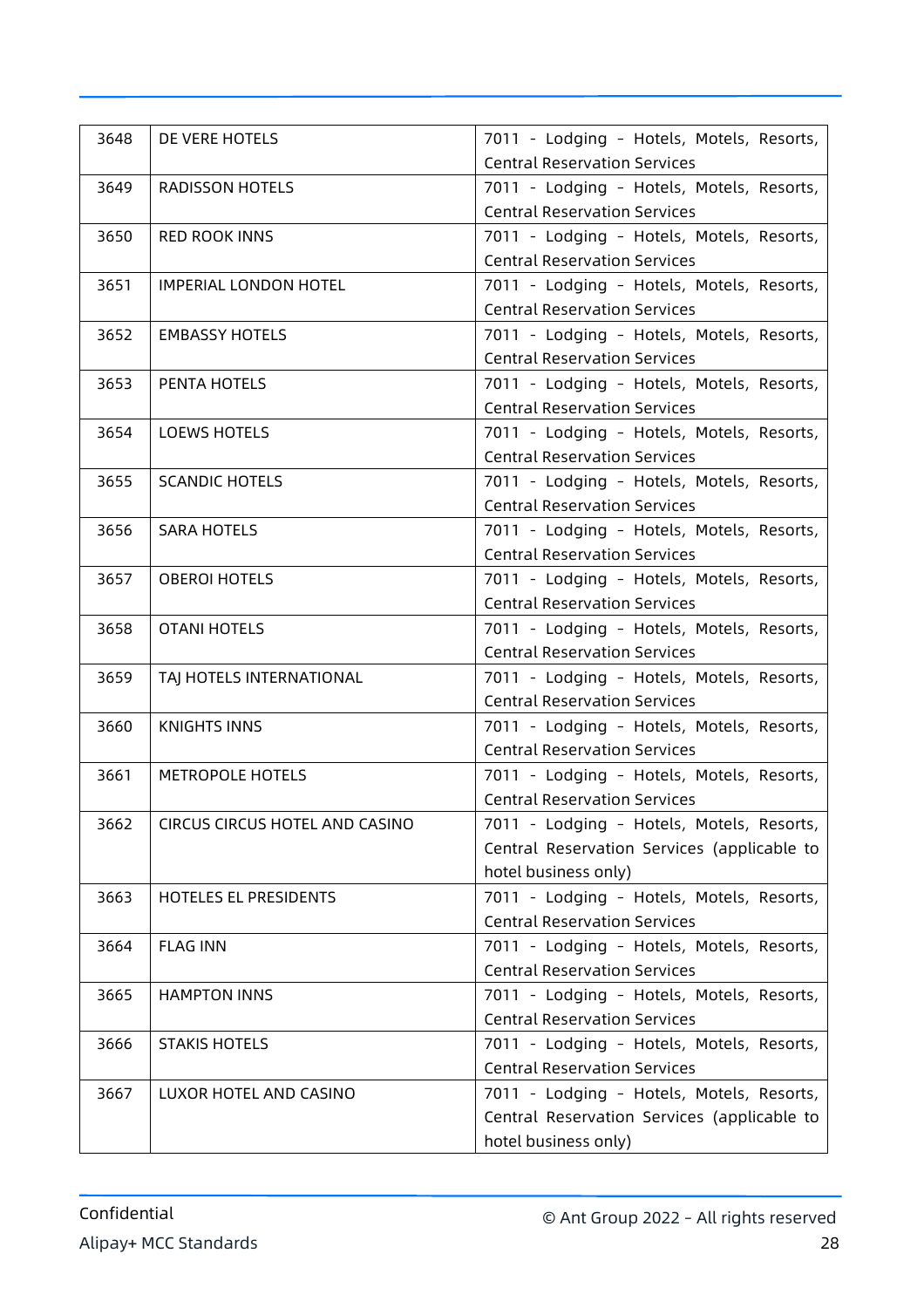| 3668 | <b>MARITIM HOTELS</b>          | 7011 - Lodging - Hotels, Motels, Resorts,<br><b>Central Reservation Services</b> |
|------|--------------------------------|----------------------------------------------------------------------------------|
| 3669 | ELDORADO HOTEL AND CASINO      | 7011 - Lodging - Hotels, Motels, Resorts,                                        |
|      |                                | Central Reservation Services (applicable to                                      |
|      |                                | hotel business only)                                                             |
| 3670 | <b>ARCARD HOTELS</b>           | 7011 - Lodging - Hotels, Motels, Resorts,                                        |
|      |                                | <b>Central Reservation Services</b>                                              |
| 3671 | <b>ARCTIA HOTELS</b>           | 7011 - Lodging - Hotels, Motels, Resorts,                                        |
|      |                                | <b>Central Reservation Services</b>                                              |
| 3672 | <b>CAMPANIEL HOTELS</b>        | 7011 - Lodging - Hotels, Motels, Resorts,                                        |
|      |                                | <b>Central Reservation Services</b>                                              |
| 3673 | <b>IBUSZ HOTELS</b>            | 7011 - Lodging - Hotels, Motels, Resorts,                                        |
|      |                                | <b>Central Reservation Services</b>                                              |
| 3674 | <b>RANTASIPI HOTELS</b>        | 7011 - Lodging - Hotels, Motels, Resorts,                                        |
|      |                                | <b>Central Reservation Services</b>                                              |
| 3675 | <b>INTERHOTEL CEDOK</b>        | 7011 - Lodging - Hotels, Motels, Resorts,                                        |
|      |                                | <b>Central Reservation Services</b>                                              |
| 3676 | MONTE CARLO HOTEL AND CASINO   | 7011 - Lodging - Hotels, Motels, Resorts,                                        |
|      |                                | Central Reservation Services (applicable to                                      |
|      |                                | hotel business only)                                                             |
| 3677 | <b>CLIMAT DE FRANCE HOTELS</b> | 7011 - Lodging - Hotels, Motels, Resorts,                                        |
|      |                                | <b>Central Reservation Services</b>                                              |
| 3678 | <b>CUMULUS HOTELS</b>          | 7011 - Lodging - Hotels, Motels, Resorts,                                        |
|      |                                | <b>Central Reservation Services</b>                                              |
| 3679 | <b>DANUBIUS HOTEL</b>          | 7011 - Lodging - Hotels, Motels, Resorts,                                        |
|      |                                | <b>Central Reservation Services</b>                                              |
| 3680 | <b>HOTEIS OTHAN</b>            | 7011 - Lodging - Hotels, Motels, Resorts,                                        |
|      |                                | <b>Central Reservation Services</b>                                              |
| 3681 | <b>ADAMS MARK HOTELS</b>       | 7011 - Lodging - Hotels, Motels, Resorts,                                        |
|      |                                | <b>Central Reservation Services</b>                                              |
| 3682 | <b>ALLSTAR INNS</b>            | 7011 - Lodging - Hotels, Motels, Resorts,                                        |
|      |                                | <b>Central Reservation Services</b>                                              |
| 3683 | <b>BRADBURY SUITES</b>         | 7011 - Lodging - Hotels, Motels, Resorts,                                        |
|      |                                | <b>Central Reservation Services</b>                                              |
| 3684 | <b>BUDGET HOST INNS</b>        | 7011 - Lodging - Hotels, Motels, Resorts,                                        |
|      |                                | <b>Central Reservation Services</b>                                              |
| 3685 | <b>BUDGETEL HOTELS</b>         | 7011 - Lodging - Hotels, Motels, Resorts,                                        |
|      |                                | <b>Central Reservation Services</b>                                              |
| 3686 | <b>SUISSE CHALETS</b>          | 7011 - Lodging - Hotels, Motels, Resorts,                                        |
|      |                                | <b>Central Reservation Services</b>                                              |
| 3687 | <b>CLARION HOTELS</b>          | 7011 - Lodging - Hotels, Motels, Resorts,                                        |
|      |                                | <b>Central Reservation Services</b>                                              |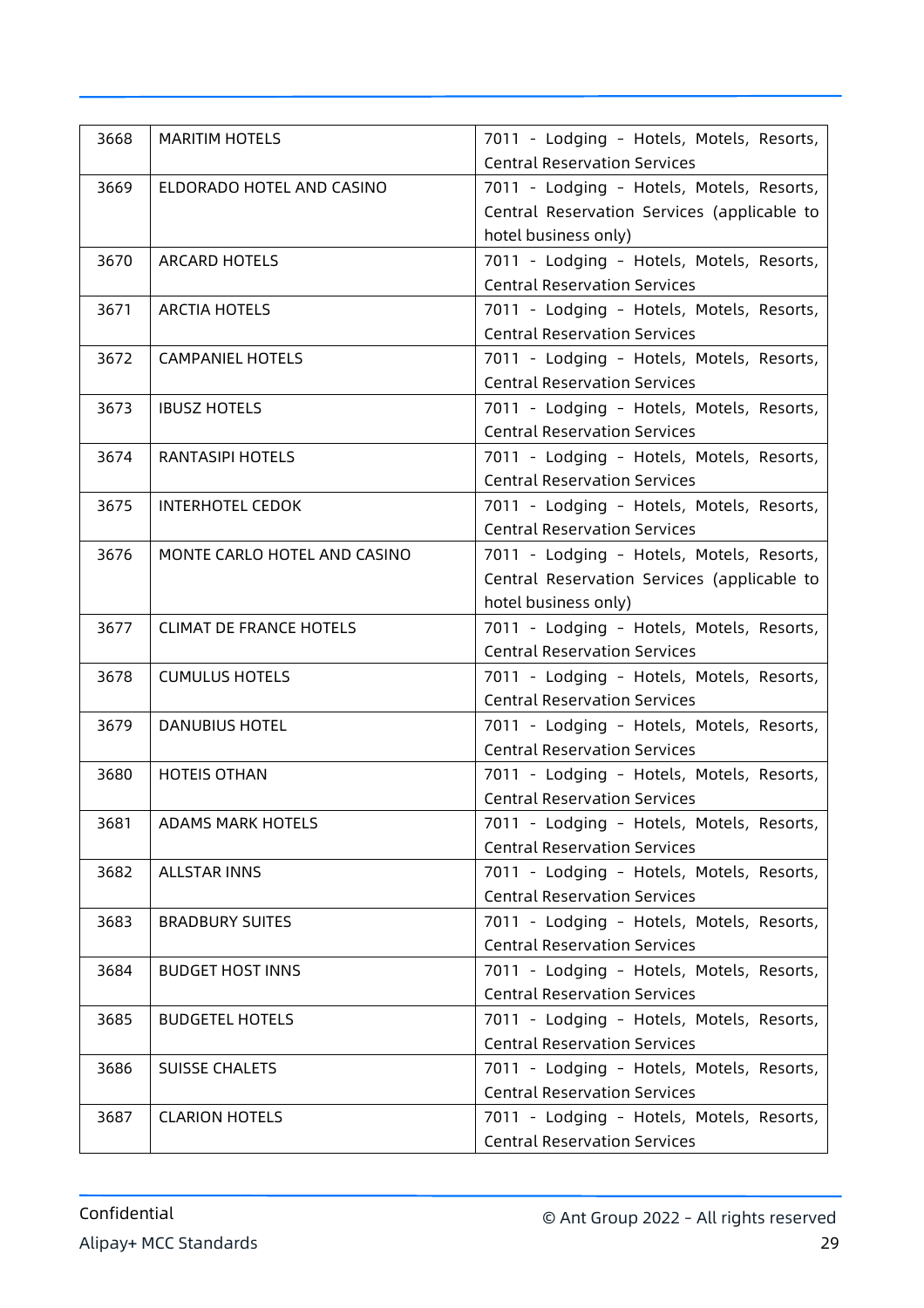| 3688 | <b>COMPRI HOTELS</b>                          | 7011 - Lodging - Hotels, Motels, Resorts,<br><b>Central Reservation Services</b> |
|------|-----------------------------------------------|----------------------------------------------------------------------------------|
|      |                                               |                                                                                  |
| 3689 | <b>CONSORT HOTELS</b>                         | 7011 - Lodging - Hotels, Motels, Resorts,                                        |
|      |                                               | <b>Central Reservation Services</b>                                              |
| 3690 | <b>COURTYARD BY MARRIOTT</b>                  | 7011 - Lodging - Hotels, Motels, Resorts,                                        |
|      |                                               | <b>Central Reservation Services</b>                                              |
| 3691 | <b>DILLION INNS</b>                           | 7011 - Lodging - Hotels, Motels, Resorts,                                        |
|      |                                               | <b>Central Reservation Services</b>                                              |
| 3692 | <b>DOUBLETREE HOTELS</b>                      | 7011 - Lodging - Hotels, Motels, Resorts,                                        |
|      |                                               | <b>Central Reservation Services</b>                                              |
| 3693 | <b>DRURY INNS</b>                             | 7011 - Lodging - Hotels, Motels, Resorts,                                        |
|      |                                               | <b>Central Reservation Services</b>                                              |
| 3694 | ECONOMY INNS OF AMERICA                       | 7011 - Lodging - Hotels, Motels, Resorts,                                        |
|      |                                               | <b>Central Reservation Services</b>                                              |
| 3695 | <b>EMBASSY SUITES</b>                         | 7011 - Lodging - Hotels, Motels, Resorts,                                        |
|      |                                               | <b>Central Reservation Services</b>                                              |
| 3696 | <b>EXEL INNS</b>                              | 7011 - Lodging - Hotels, Motels, Resorts,                                        |
|      |                                               | <b>Central Reservation Services</b>                                              |
| 3697 | <b>FARFIELD HOTELS</b>                        | 7011 - Lodging - Hotels, Motels, Resorts,                                        |
|      |                                               | <b>Central Reservation Services</b>                                              |
| 3698 | <b>HARLEY HOTELS</b>                          | 7011 - Lodging - Hotels, Motels, Resorts,                                        |
|      |                                               | <b>Central Reservation Services</b>                                              |
| 3699 | MIDWAY MOTOR LODGE                            | 7011 - Lodging - Hotels, Motels, Resorts,                                        |
|      |                                               | <b>Central Reservation Services</b>                                              |
| 3700 | MOTEL 6                                       | 7011 - Lodging - Hotels, Motels, Resorts,                                        |
|      |                                               | <b>Central Reservation Services</b>                                              |
| 3701 | <b>GUEST QUARTERS (Formally PICKETT SUITE</b> | 7011 - Lodging - Hotels, Motels, Resorts,                                        |
|      | HOTELS)                                       | <b>Central Reservation Services</b>                                              |
| 3702 | THE REGISTRY HOTELS                           | 7011 - Lodging - Hotels, Motels, Resorts,                                        |
|      |                                               | <b>Central Reservation Services</b>                                              |
| 3703 | <b>RESIDENCE INNS</b>                         | 7011 - Lodging - Hotels, Motels, Resorts,                                        |
|      |                                               | <b>Central Reservation Services</b>                                              |
| 3704 | ROYCE HOTELS                                  | 7011 - Lodging - Hotels, Motels, Resorts,                                        |
|      |                                               | <b>Central Reservation Services</b>                                              |
| 3705 | <b>SANDMAN INNS</b>                           | 7011 - Lodging - Hotels, Motels, Resorts,                                        |
|      |                                               | <b>Central Reservation Services</b>                                              |
| 3706 | <b>SHILO INNS</b>                             | 7011 - Lodging - Hotels, Motels, Resorts,                                        |
|      |                                               | <b>Central Reservation Services</b>                                              |
| 3707 | <b>SHONEY'S INNS</b>                          | 7011 - Lodging - Hotels, Motels, Resorts,                                        |
|      |                                               | <b>Central Reservation Services</b>                                              |
| 3708 | VIRGIN RIVER HOTEL AND CASINO                 | 7011 - Lodging - Hotels, Motels, Resorts,                                        |
|      |                                               | Central Reservation Services (applicable to                                      |
|      |                                               | hotel business only)                                                             |
|      |                                               |                                                                                  |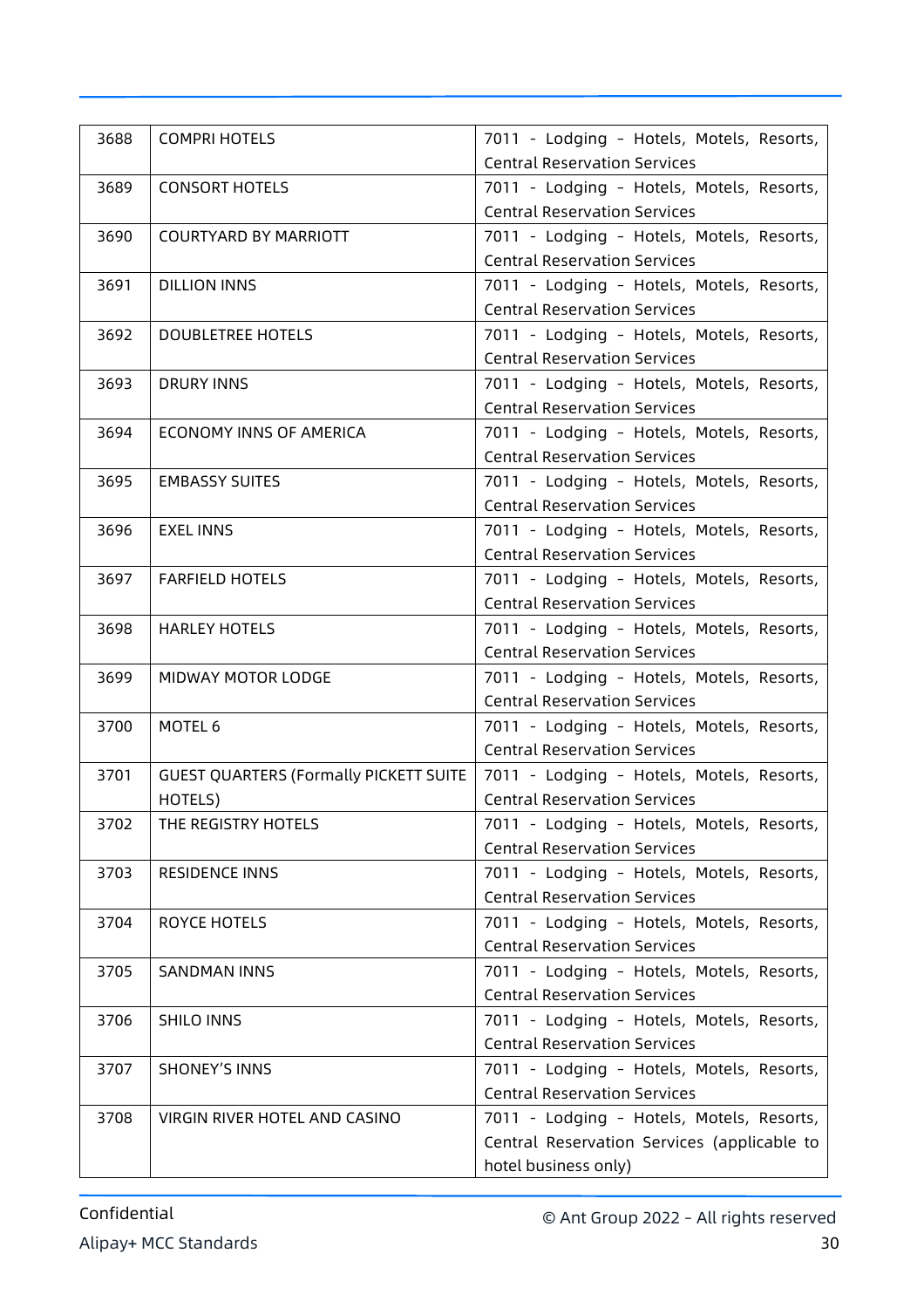| 3709 | <b>SUPER8 MOTELS</b>            | 7011 - Lodging - Hotels, Motels, Resorts,<br><b>Central Reservation Services</b> |
|------|---------------------------------|----------------------------------------------------------------------------------|
|      |                                 |                                                                                  |
| 3710 | THE RITZ CARLTON HOTELS         | 7011 - Lodging - Hotels, Motels, Resorts,<br><b>Central Reservation Services</b> |
| 3711 | FLAG INNS (AUSRALIA)            | 7011 - Lodging - Hotels, Motels, Resorts,                                        |
|      |                                 | <b>Central Reservation Services</b>                                              |
| 3712 | <b>GOLDEN CHAIN HOTEL</b>       | 7011 - Lodging - Hotels, Motels, Resorts,                                        |
|      |                                 | <b>Central Reservation Services</b>                                              |
| 3713 | <b>QUALITY PACIFIC HOTEL</b>    | 7011 - Lodging - Hotels, Motels, Resorts,                                        |
|      |                                 | <b>Central Reservation Services</b>                                              |
|      |                                 |                                                                                  |
| 3714 | FOUR SEASONS HOTEL (AUSTRALIA)  | 7011 - Lodging - Hotels, Motels, Resorts,                                        |
|      |                                 | <b>Central Reservation Services</b>                                              |
| 3715 | <b>FARIFIELD INN</b>            | 7011 - Lodging - Hotels, Motels, Resorts,                                        |
|      |                                 | <b>Central Reservation Services</b>                                              |
| 3716 | <b>CARLTON HOTELS</b>           | 7011 - Lodging - Hotels, Motels, Resorts,                                        |
|      |                                 | <b>Central Reservation Services</b>                                              |
| 3717 | <b>CITY LODGE HOTELS</b>        | 7011 - Lodging - Hotels, Motels, Resorts,                                        |
|      |                                 | <b>Central Reservation Services</b>                                              |
| 3718 | <b>KAROS HOTELS</b>             | 7011 - Lodging - Hotels, Motels, Resorts,                                        |
|      |                                 | <b>Central Reservation Services</b>                                              |
| 3719 | PROTEA HOTELS                   | 7011 - Lodging - Hotels, Motels, Resorts,                                        |
|      |                                 | <b>Central Reservation Services</b>                                              |
| 3720 | <b>SOUTHERN SUN HOTELS</b>      | 7011 - Lodging - Hotels, Motels, Resorts,                                        |
|      |                                 | <b>Central Reservation Services</b>                                              |
| 3721 | <b>HILTON CONRAD</b>            | 7011 - Lodging - Hotels, Motels, Resorts,                                        |
|      |                                 | <b>Central Reservation Services</b>                                              |
| 3722 | WYNDHAM HOTEL AND RESORTS       | 7011 - Lodging - Hotels, Motels, Resorts,                                        |
|      |                                 | <b>Central Reservation Services</b>                                              |
| 3723 | <b>RICA HOTELS</b>              | 7011 - Lodging - Hotels, Motels, Resorts,                                        |
|      |                                 | <b>Central Reservation Services</b>                                              |
| 3724 | <b>INER NOR HOTELS</b>          | 7011 - Lodging - Hotels, Motels, Resorts,                                        |
|      |                                 | <b>Central Reservation Services</b>                                              |
| 3725 | <b>SEAINES PLANATION</b>        | 7011 - Lodging - Hotels, Motels, Resorts,                                        |
|      |                                 | <b>Central Reservation Services</b>                                              |
| 3726 | <b>RIO SUITES</b>               | 7011 - Lodging - Hotels, Motels, Resorts,                                        |
|      |                                 | <b>Central Reservation Services</b>                                              |
|      |                                 |                                                                                  |
| 3727 | <b>BROADMOOR HOTEL</b>          | 7011 - Lodging - Hotels, Motels, Resorts,<br><b>Central Reservation Services</b> |
|      | <b>BALLY'S HOTEL AND CASINO</b> |                                                                                  |
| 3728 |                                 | 7011 - Lodging - Hotels, Motels, Resorts,                                        |
|      |                                 | Central Reservation Services (applicable to                                      |
|      |                                 | hotel business only)                                                             |
| 3729 | JOHN ASCUAGA'S NUGGET           | 7011 - Lodging - Hotels, Motels, Resorts,                                        |
|      |                                 | <b>Central Reservation Services</b>                                              |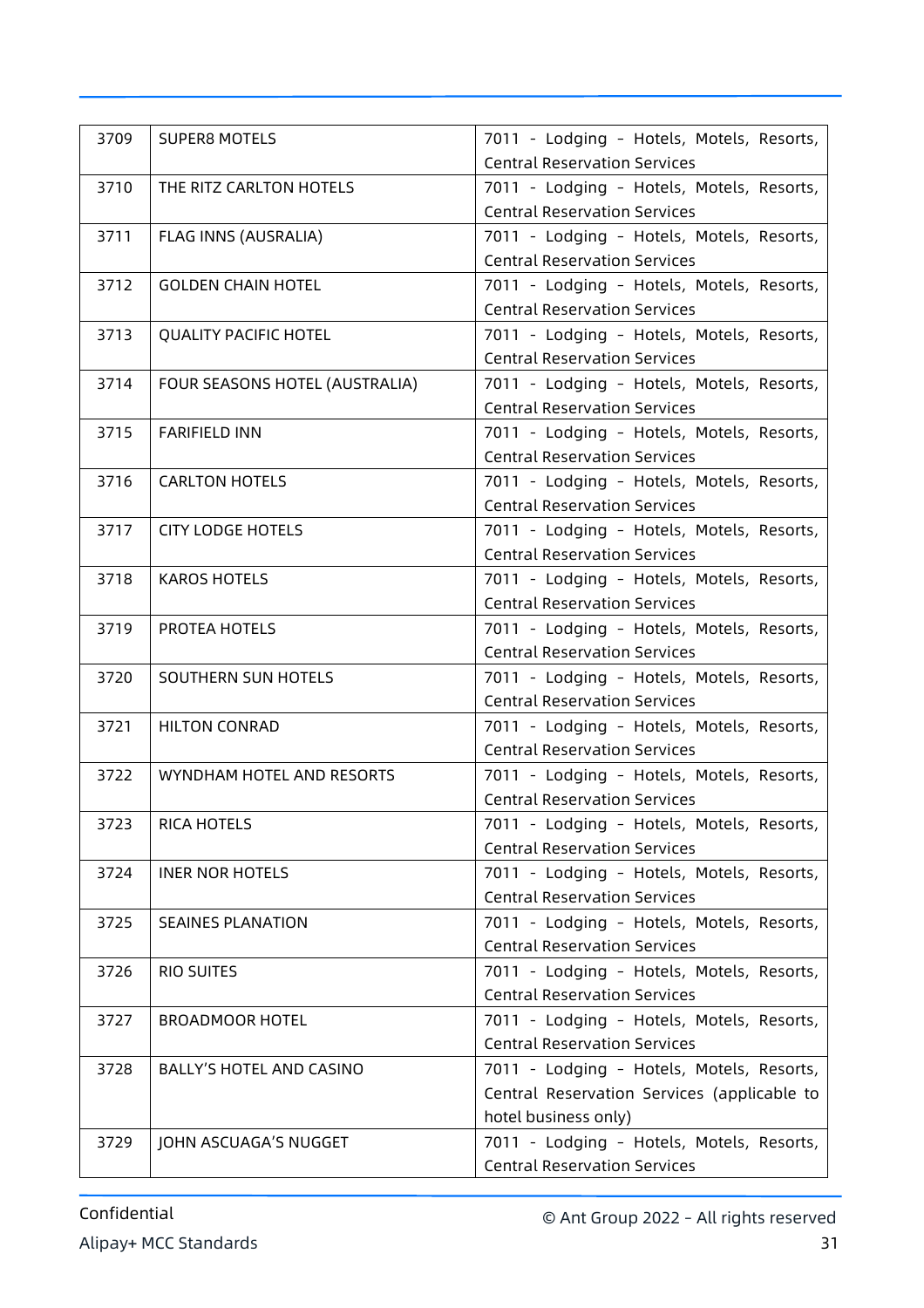| 3730 | <b>MGM GRAND HOTEL</b>                 | 7011 - Lodging - Hotels, Motels, Resorts,<br><b>Central Reservation Services</b> |
|------|----------------------------------------|----------------------------------------------------------------------------------|
|      |                                        |                                                                                  |
| 3731 | HARRAH'S HOTELS AND CASINOS            | 7011 - Lodging - Hotels, Motels, Resorts,                                        |
|      |                                        | Central Reservation Services (applicable to                                      |
|      |                                        | hotel business only)                                                             |
| 3732 | <b>OPRYLAND HOTEL</b>                  | 7011 - Lodging - Hotels, Motels, Resorts,                                        |
|      |                                        | <b>Central Reservation Services</b>                                              |
| 3733 | <b>BOCA RATON RESORT</b>               | 7011 - Lodging - Hotels, Motels, Resorts,                                        |
|      |                                        | <b>Central Reservation Services</b>                                              |
| 3734 | HARVEY/BRISTOL HOTELS                  | 7011 - Lodging - Hotels, Motels, Resorts,                                        |
|      |                                        | <b>Central Reservation Services</b>                                              |
| 3735 | MASTERS ECONOMY INNS                   | 7011 - Lodging - Hotels, Motels, Resorts,                                        |
|      |                                        | <b>Central Reservation Services</b>                                              |
| 3736 | <b>COLORADO BELLE/EDGEWATER RESORT</b> | 7011 - Lodging - Hotels, Motels, Resorts,                                        |
|      |                                        | <b>Central Reservation Services</b>                                              |
| 3737 | RIVIERA HOTEL AND CASINO               | 7011 - Lodging - Hotels, Motels, Resorts,                                        |
|      |                                        | Central Reservation Services (applicable to                                      |
|      |                                        | hotel business only)                                                             |
| 3738 | TROPICANA RESORT AND CASINO            | 7011 - Lodging - Hotels, Motels, Resorts,                                        |
|      |                                        | Central Reservation Services (applicable to                                      |
|      |                                        | hotel business only)                                                             |
| 3739 | WOODSIDE HOTELS AND RESORTS            | 7011 - Lodging - Hotels, Motels, Resorts,                                        |
|      |                                        | <b>Central Reservation Services</b>                                              |
| 3740 | <b>TOWNPLACE SUITES</b>                |                                                                                  |
|      |                                        | 7011 - Lodging - Hotels, Motels, Resorts,<br><b>Central Reservation Services</b> |
|      |                                        |                                                                                  |
| 3741 | MILLENIUM BROADWAY HOTEL               | 7011 - Lodging - Hotels, Motels, Resorts,                                        |
|      |                                        | <b>Central Reservation Services</b>                                              |
| 3742 | <b>CLUB MED</b>                        | 7011 - Lodging - Hotels, Motels, Resorts,                                        |
|      |                                        | <b>Central Reservation Services</b>                                              |
| 3743 | BILTMORE HOTEL AND SUITES              | 7011 - Lodging - Hotels, Motels, Resorts,                                        |
|      |                                        | <b>Central Reservation Services</b>                                              |
| 3744 | <b>CAREFREE RESORTS</b>                | 7011 - Lodging - Hotels, Motels, Resorts,                                        |
|      |                                        | <b>Central Reservation Services</b>                                              |
| 3745 | ST. REGIS HOTEL                        | 7011 - Lodging - Hotels, Motels, Resorts,                                        |
|      |                                        | <b>Central Reservation Services</b>                                              |
| 3746 | THE ELIOT HOTEL                        | 7011 - Lodging - Hotels, Motels, Resorts,                                        |
|      |                                        | <b>Central Reservation Services</b>                                              |
| 3747 | <b>CLUBCORP/CLUB RESORTS</b>           | 7011 - Lodging - Hotels, Motels, Resorts,                                        |
|      |                                        | <b>Central Reservation Services</b>                                              |
| 3748 | <b>WELESLEY INNS</b>                   | 7011 - Lodging - Hotels, Motels, Resorts,                                        |
|      |                                        | <b>Central Reservation Services</b>                                              |
| 3749 | THE BEVERLY HILLS HOTEL                | 7011 - Lodging - Hotels, Motels, Resorts,                                        |
|      |                                        | <b>Central Reservation Services</b>                                              |
|      |                                        |                                                                                  |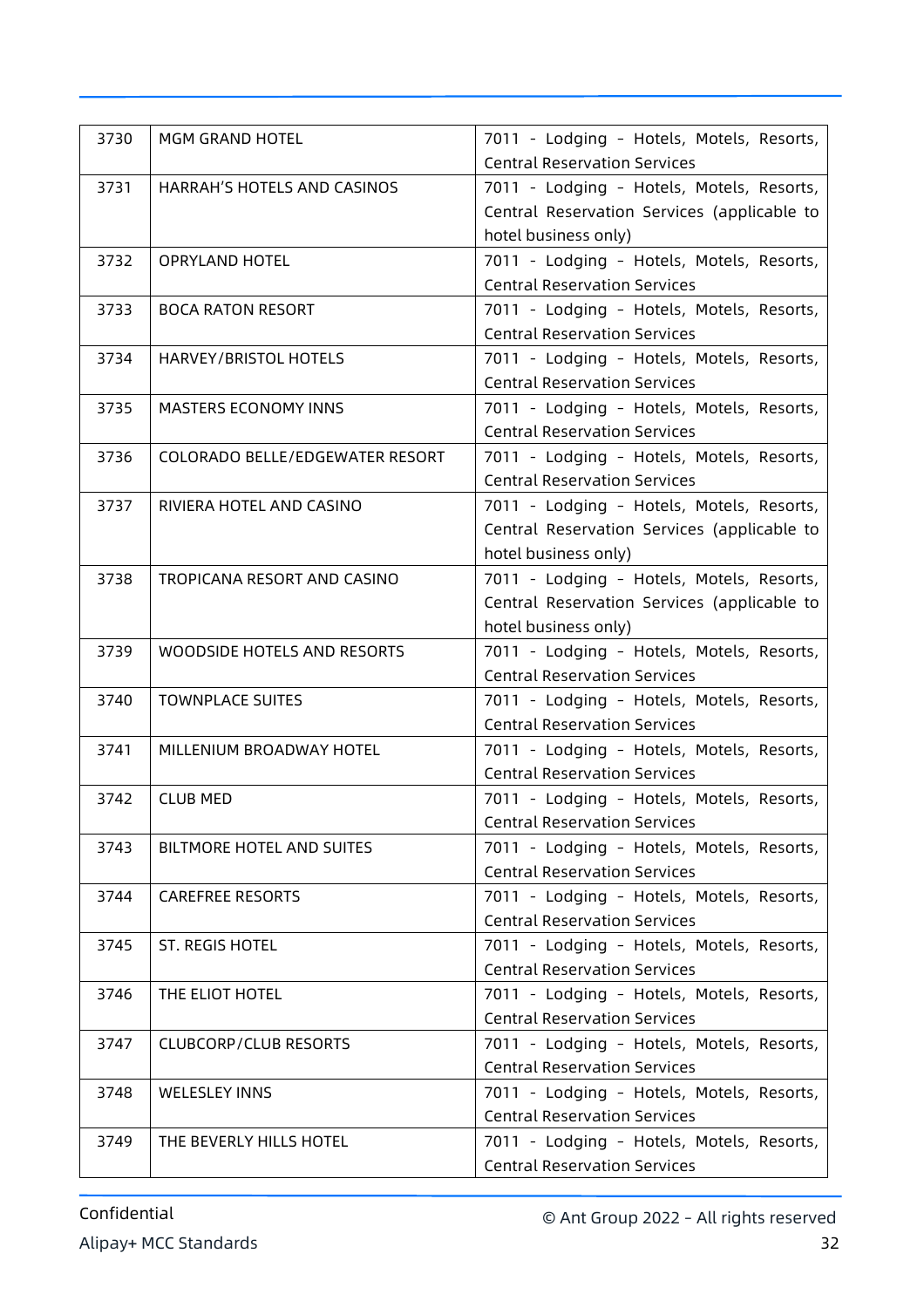| 3750 | <b>CROWNE PLAZA HOTELS</b>           | 7011 - Lodging - Hotels, Motels, Resorts,<br><b>Central Reservation Services</b> |
|------|--------------------------------------|----------------------------------------------------------------------------------|
| 3751 | <b>HOMEWOOD SUITES</b>               | 7011 - Lodging - Hotels, Motels, Resorts,                                        |
|      |                                      | <b>Central Reservation Services</b>                                              |
| 3752 | PEABODY HOTELS                       | 7011 - Lodging - Hotels, Motels, Resorts,                                        |
|      |                                      | <b>Central Reservation Services</b>                                              |
| 3753 | <b>GREENBRIAH RESORTS</b>            | 7011 - Lodging - Hotels, Motels, Resorts,                                        |
|      |                                      | <b>Central Reservation Services</b>                                              |
| 3754 | AMELIA ISLAND PLANATION              | 7011 - Lodging - Hotels, Motels, Resorts,                                        |
|      |                                      | <b>Central Reservation Services</b>                                              |
| 3755 | THE HOMESTEAD                        | 7011 - Lodging - Hotels, Motels, Resorts,                                        |
|      |                                      | <b>Central Reservation Services</b>                                              |
| 3756 | <b>SOUTH SEAS RESORTS</b>            | 7011 - Lodging - Hotels, Motels, Resorts,                                        |
|      |                                      | <b>Central Reservation Services</b>                                              |
| 3757 | <b>CANYON RANCH</b>                  | 7011 - Lodging - Hotels, Motels, Resorts,                                        |
|      |                                      | <b>Central Reservation Services</b>                                              |
| 3758 | KAHALA MANDARIN ORIENTAL HOTEL       | 7011 - Lodging - Hotels, Motels, Resorts,                                        |
|      |                                      | <b>Central Reservation Services</b>                                              |
| 3759 | THE ORCHID AT MAUNA LANI             | 7011 - Lodging - Hotels, Motels, Resorts,                                        |
|      |                                      | <b>Central Reservation Services</b>                                              |
| 3760 | HALEKULANI HOTEL/WAIKIKI PARC        | 7011 - Lodging - Hotels, Motels, Resorts,                                        |
|      |                                      | <b>Central Reservation Services</b>                                              |
| 3761 | PRIMADONNA HOTEL AND CASINO          | 7011 - Lodging - Hotels, Motels, Resorts,                                        |
|      |                                      | Central Reservation Services (applicable to                                      |
|      |                                      | hotel business only)                                                             |
| 3762 | WHISKEY PETE'S HOTEL AND CASINO      | 7011 - Lodging - Hotels, Motels, Resorts,                                        |
|      |                                      | Central Reservation Services (applicable to                                      |
|      |                                      | hotel business only)                                                             |
| 3763 | CHATEAU ELAN WINERY AND RESORT       | 7011 - Lodging - Hotels, Motels, Resorts,                                        |
|      |                                      | <b>Central Reservation Services</b>                                              |
| 3764 | BEAU RIVAGE HOTEL AND CASINO         | 7011 - Lodging - Hotels, Motels, Resorts,                                        |
|      |                                      | Central Reservation Services (applicable to                                      |
|      |                                      | hotel business only)                                                             |
| 3765 | <b>BELLAGIO</b>                      | 7011 - Lodging - Hotels, Motels, Resorts,                                        |
|      |                                      | <b>Central Reservation Services</b>                                              |
| 3766 | FREMONT HOTEL AND CASINO             | 7011 - Lodging - Hotels, Motels, Resorts,                                        |
|      |                                      | Central Reservation Services (applicable to                                      |
|      |                                      | hotel business only)                                                             |
| 3767 | MAIN STREET STATION HOTEL AND CASINO | 7011 - Lodging - Hotels, Motels, Resorts,                                        |
|      |                                      | Central Reservation Services (applicable to                                      |
|      |                                      | hotel business only)                                                             |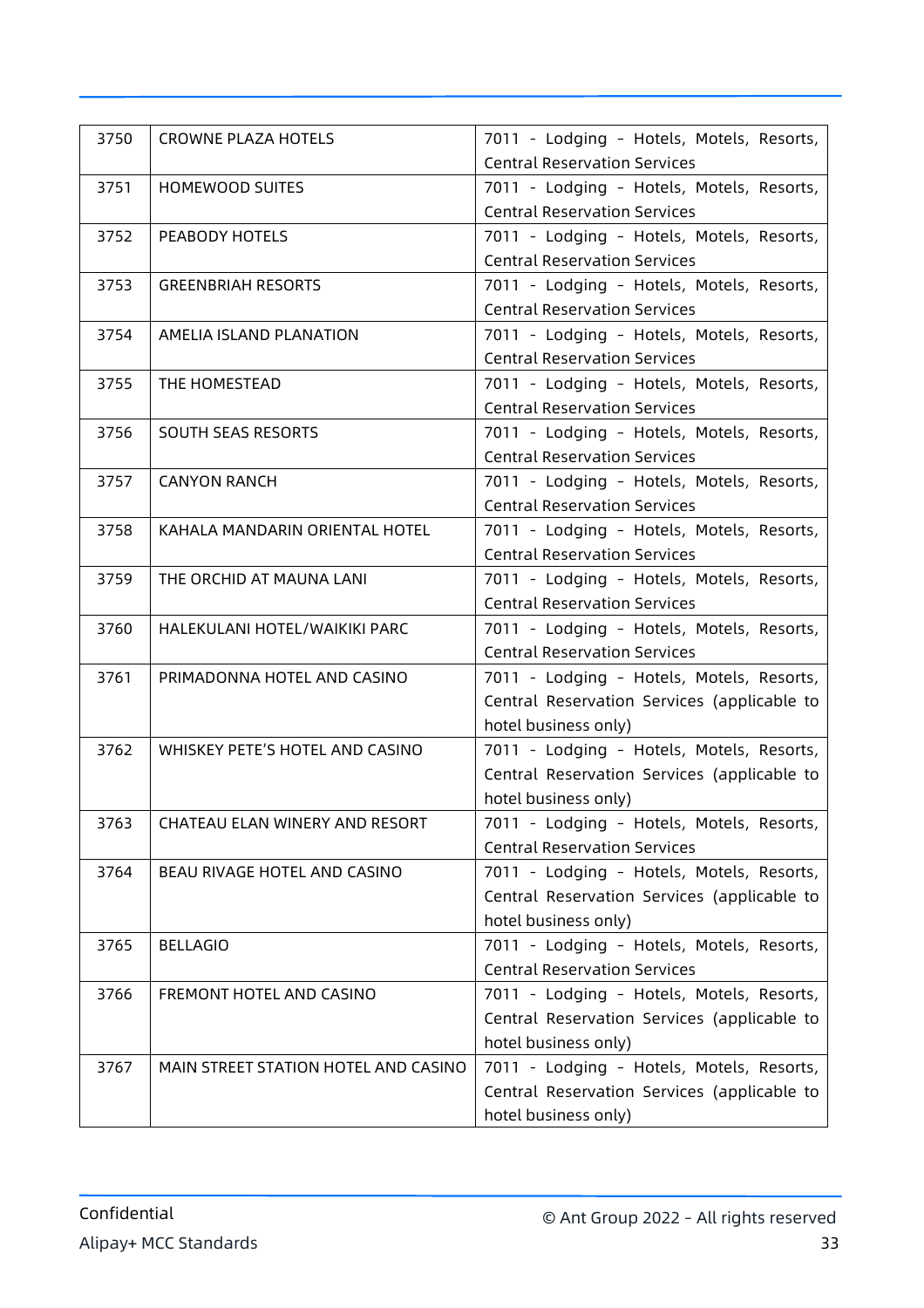|      | SILVER STAR HOTEL AND CASINO                               | 7011 - Lodging - Hotels, Motels, Resorts,   |
|------|------------------------------------------------------------|---------------------------------------------|
|      |                                                            | Central Reservation Services (applicable to |
| 3768 |                                                            |                                             |
|      |                                                            | hotel business only)                        |
|      | STRATOSPHERE HOTEL AND CASINO                              | 7011 - Lodging - Hotels, Motels, Resorts,   |
|      |                                                            | Central Reservation Services (applicable to |
| 3769 |                                                            | hotel business only)                        |
|      | <b>SPRINGHILL SUITES</b>                                   | 7011 - Lodging - Hotels, Motels, Resorts,   |
| 3770 |                                                            | <b>Central Reservation Services</b>         |
|      | CAESAR'S HOTEL AND CASINO                                  | 7011 - Lodging - Hotels, Motels, Resorts,   |
|      |                                                            | Central Reservation Services (applicable to |
| 3771 |                                                            | hotel business only)                        |
|      | NEMACOLIN WOODLANDS                                        | 7011 - Lodging - Hotels, Motels, Resorts,   |
| 3772 |                                                            | <b>Central Reservation Services</b>         |
|      | THE VENETIAN RESORT HOTEL CASINO                           | 7011 - Lodging - Hotels, Motels, Resorts,   |
|      |                                                            | Central Reservation Services (applicable to |
| 3773 |                                                            | hotel business only)                        |
|      | NEW YORK-NEW YORK HOTEL AND CASINO                         | 7011 - Lodging - Hotels, Motels, Resorts,   |
|      |                                                            | Central Reservation Services (applicable to |
| 3774 |                                                            | hotel business only)                        |
|      | <b>SANDS RESORT</b>                                        | 7011 - Lodging - Hotels, Motels, Resorts,   |
| 3775 |                                                            | <b>Central Reservation Services</b>         |
|      | NEVELE GRAND RESORT AND COUNTRY                            | 7011 - Lodging - Hotels, Motels, Resorts,   |
| 3776 | <b>CLUB</b>                                                | <b>Central Reservation Services</b>         |
|      | <b>MANDALAY BAY RESORT</b>                                 | 7011 - Lodging - Hotels, Motels, Resorts,   |
| 3777 |                                                            | <b>Central Reservation Services</b>         |
|      | <b>FOUR POINTS HOTELS</b>                                  |                                             |
| 3778 |                                                            | 7011 - Lodging - Hotels, Motels, Resorts,   |
|      |                                                            | <b>Central Reservation Services</b>         |
| 3779 | W HOTELS                                                   | 7011 - Lodging - Hotels, Motels, Resorts,   |
|      |                                                            | <b>Central Reservation Services</b>         |
| 3780 | <b>DISNEY RESORTS</b>                                      | 7011 - Lodging - Hotels, Motels, Resorts,   |
|      |                                                            | <b>Central Reservation Services</b>         |
| 3781 | PATRICIA GRAND RESORT HOTELS                               | 7011 - Lodging - Hotels, Motels, Resorts,   |
|      |                                                            | <b>Central Reservation Services</b>         |
| 3782 | ROSEN HOTELS AND RESORTS                                   | 7011 - Lodging - Hotels, Motels, Resorts,   |
|      |                                                            | <b>Central Reservation Services</b>         |
| 3783 | <b>TOWN</b><br>AND<br><b>COUNTRY</b><br><b>RESORT</b><br>& | 7011 - Lodging - Hotels, Motels, Resorts,   |
|      | <b>CONVENTION CENTER</b>                                   | <b>Central Reservation Services</b>         |
| 3784 | FIRST HOSPITALITY HOTELS                                   | 7011 - Lodging - Hotels, Motels, Resorts,   |
|      |                                                            | <b>Central Reservation Services</b>         |
| 3785 | <b>OUTRIGGER HOTELS AND RESORTS</b>                        | 7011 - Lodging - Hotels, Motels, Resorts,   |
|      |                                                            | <b>Central Reservation Services</b>         |
| 3786 | <b>OHANA HOTELS OF HAWAII</b>                              | 7011 - Lodging - Hotels, Motels, Resorts,   |
|      |                                                            | <b>Central Reservation Services</b>         |
|      |                                                            |                                             |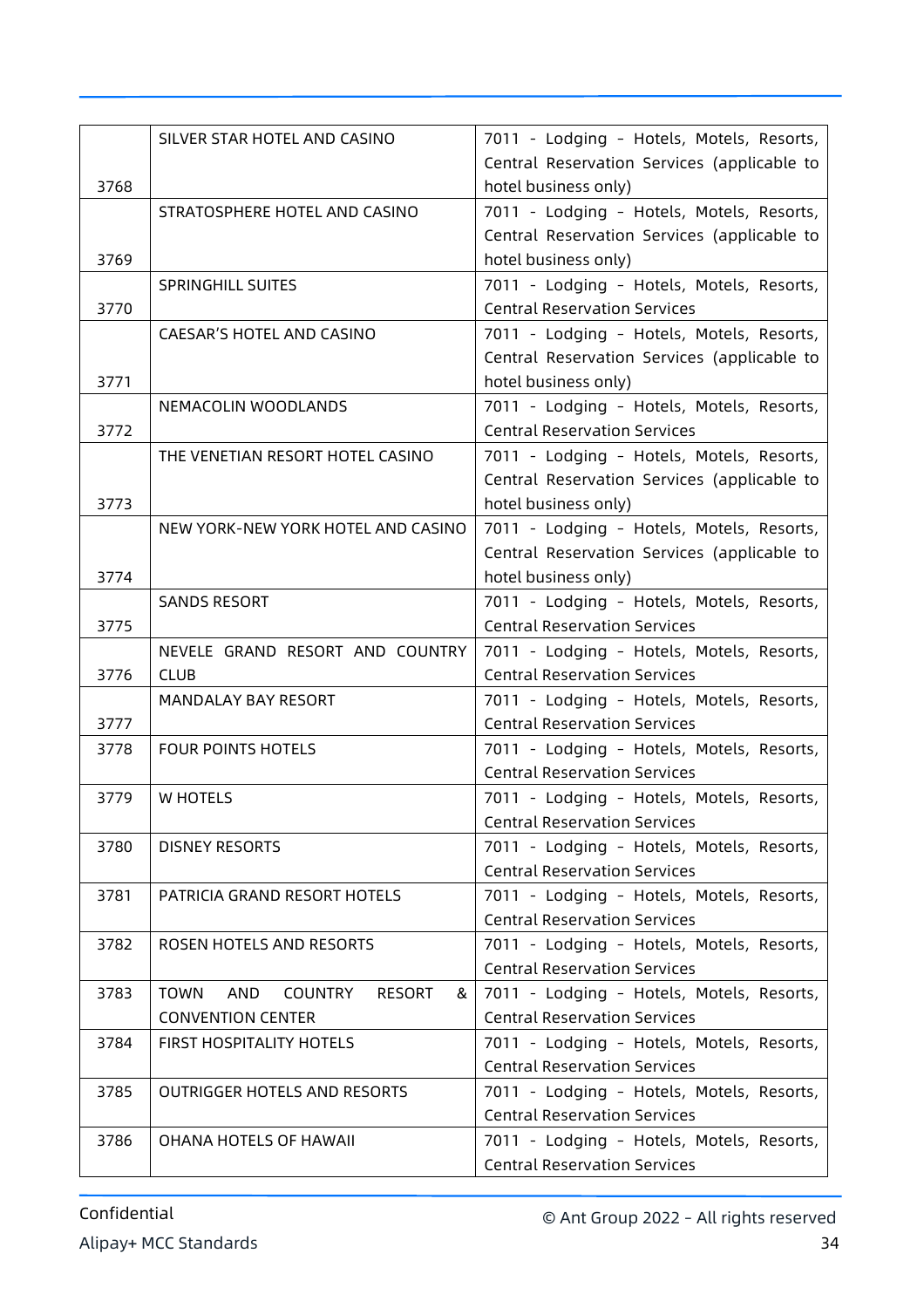| 3787 | <b>CARIBE ROYALE RESORTS</b>        | 7011 - Lodging - Hotels, Motels, Resorts,                                        |
|------|-------------------------------------|----------------------------------------------------------------------------------|
|      |                                     | <b>Central Reservation Services</b>                                              |
|      |                                     | 7011 - Lodging - Hotels, Motels, Resorts,                                        |
| 3788 | ALA MOANA HOTEL                     | <b>Central Reservation Services</b>                                              |
|      |                                     | 7011 - Lodging - Hotels, Motels, Resorts,                                        |
| 3789 | SMUGGLER'S NOTCH RESORT             | <b>Central Reservation Services</b>                                              |
|      |                                     | 7011 - Lodging - Hotels, Motels, Resorts,                                        |
| 3790 | <b>RAFFLES HOTELS</b>               | <b>Central Reservation Services</b>                                              |
|      |                                     | 7011 - Lodging - Hotels, Motels, Resorts,                                        |
| 3791 | <b>STAYBRIDGE SUITES</b>            | <b>Central Reservation Services</b>                                              |
|      |                                     | 7011 - Lodging - Hotels, Motels, Resorts,                                        |
|      |                                     | Central Reservation Services (applicable to                                      |
| 3792 | <b>CLARIDGE CASINO HOTEL</b>        | hotel business only)                                                             |
|      |                                     | 7011 - Lodging - Hotels, Motels, Resorts,                                        |
| 3793 | <b>FLAMINGO HOTELS</b>              | <b>Central Reservation Services</b>                                              |
|      |                                     | 7011 - Lodging - Hotels, Motels, Resorts,                                        |
|      |                                     | Central Reservation Services (applicable to                                      |
| 3794 | <b>GRAND CASINO HOTELS</b>          | hotel business only)                                                             |
|      |                                     | 7011 - Lodging - Hotels, Motels, Resorts,                                        |
| 3795 | PARIS LAS VEGAS HOTEL               | <b>Central Reservation Services</b>                                              |
|      |                                     | 7011 - Lodging - Hotels, Motels, Resorts,                                        |
|      |                                     | Central Reservation Services (applicable to                                      |
| 3796 | PEPPERMILL HOTEL CASINO             | hotel business only)                                                             |
|      |                                     | 7011 - Lodging - Hotels, Motels, Resorts,                                        |
| 3797 | <b>ATLANTIC CITY HILTON RESORTS</b> | <b>Central Reservation Services</b>                                              |
|      |                                     | 7011 - Lodging - Hotels, Motels, Resorts,                                        |
| 3798 | <b>EMBASSY VACATION RESORT</b>      | <b>Central Reservation Services</b>                                              |
|      |                                     | 7011 - Lodging - Hotels, Motels, Resorts,                                        |
| 3799 | <b>HALE KOA HOTEL</b>               | <b>Central Reservation Services</b>                                              |
|      |                                     | 7011 - Lodging - Hotels, Motels, Resorts,                                        |
| 3800 | <b>HOMESTEAD SUITES</b>             | <b>Central Reservation Services</b>                                              |
|      |                                     | 7011 - Lodging - Hotels, Motels, Resorts,                                        |
| 3801 | WILDERNESS HOTEL AND RESORT         | <b>Central Reservation Services</b>                                              |
|      |                                     | 7011 - Lodging - Hotels, Motels, Resorts,<br><b>Central Reservation Services</b> |
| 3802 | THE PALACE HOTEL                    |                                                                                  |
| 3803 | The Wigwam Golf Resort and Spa      | 7011 - Lodging - Hotels, Motels, Resorts,<br><b>Central Reservation Services</b> |
|      |                                     | 7011 - Lodging - Hotels, Motels, Resorts,                                        |
| 3804 | The Diplomat Country Club and Spa   | <b>Central Reservation Services</b>                                              |
|      |                                     | 7011 - Lodging - Hotels, Motels, Resorts,                                        |
| 3805 | The Atlantic                        | <b>Central Reservation Services</b>                                              |
|      |                                     | 7011 - Lodging - Hotels, Motels, Resorts,                                        |
| 3806 | Princeville Resort                  | <b>Central Reservation Services</b>                                              |
|      |                                     |                                                                                  |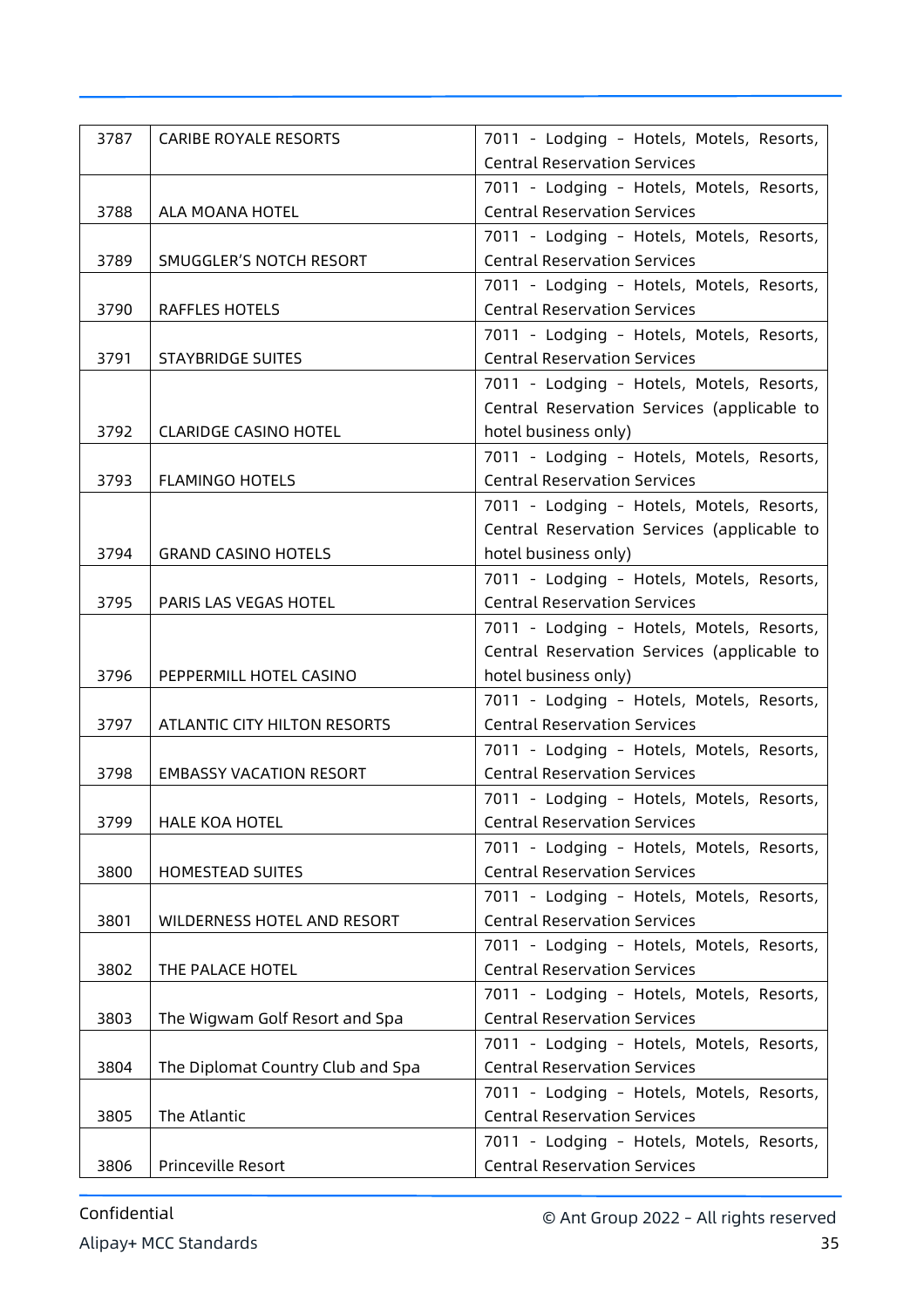| 3807 | <b>ELEMENT</b>                       | 7011 - Lodging - Hotels, Motels, Resorts,<br><b>Central Reservation Services</b> |
|------|--------------------------------------|----------------------------------------------------------------------------------|
|      |                                      | 7011 - Lodging - Hotels, Motels, Resorts,                                        |
| 3808 | <b>LXR</b>                           | <b>Central Reservation Services</b>                                              |
|      |                                      | 7011 - Lodging - Hotels, Motels, Resorts,                                        |
| 3809 | Settle Inn                           | <b>Central Reservation Services</b>                                              |
|      |                                      | 7011 - Lodging - Hotels, Motels, Resorts,                                        |
| 3810 | La Costa Resort                      | <b>Central Reservation Services</b>                                              |
|      |                                      | 7011 - Lodging - Hotels, Motels, Resorts,                                        |
| 3811 | PREMIER INN                          | <b>Central Reservation Services</b>                                              |
|      |                                      | 7011 - Lodging - Hotels, Motels, Resorts,                                        |
| 3812 | <b>HYATT PLACE</b>                   | <b>Central Reservation Services</b>                                              |
|      |                                      | 7011 - Lodging - Hotels, Motels, Resorts,                                        |
| 3813 | <b>HOTEL INDIGO</b>                  | <b>Central Reservation Services</b>                                              |
|      |                                      | 7011 - Lodging - Hotels, Motels, Resorts,                                        |
| 3814 | THE ROOSEVELT HOTEL NY               | <b>Central Reservation Services</b>                                              |
|      | NICKELODEON FAMILY SUITES BY HOLIDAY | 7011 - Lodging - Hotels, Motels, Resorts,                                        |
| 3815 | <b>INN</b>                           | <b>Central Reservation Services</b>                                              |
|      |                                      | 7011 - Lodging - Hotels, Motels, Resorts,                                        |
| 3816 | HOME2SUITES                          | <b>Central Reservation Services</b>                                              |
|      |                                      | 7011 - Lodging - Hotels, Motels, Resorts,                                        |
| 3817 | Affinia                              | <b>Central Reservation Services</b>                                              |
|      |                                      | 7011 - Lodging - Hotels, Motels, Resorts,                                        |
| 3818 | <b>MAINSTAY SUITES</b>               | <b>Central Reservation Services</b>                                              |
|      |                                      | 7011 - Lodging - Hotels, Motels, Resorts,                                        |
| 3819 | <b>OXFORD SUITES</b>                 | <b>Central Reservation Services</b>                                              |
|      |                                      | 7011 - Lodging - Hotels, Motels, Resorts,                                        |
| 3820 | <b>JUMEIRAH ESSEX HOUSE</b>          | <b>Central Reservation Services</b>                                              |
|      |                                      | 7011 - Lodging - Hotels, Motels, Resorts,                                        |
| 3821 | <b>CARIBE ROYALE</b>                 | <b>Central Reservation Services</b>                                              |
|      |                                      | 7011 - Lodging - Hotels, Motels, Resorts,                                        |
| 3822 | CROSSLAND                            | <b>Central Reservation Services</b>                                              |
|      |                                      | 7011 - Lodging - Hotels, Motels, Resorts,                                        |
| 3823 | <b>GRAND SIERRA RESORT</b>           | <b>Central Reservation Services</b>                                              |
|      |                                      | 7011 - Lodging - Hotels, Motels, Resorts,                                        |
| 3824 | ARIA                                 | <b>Central Reservation Services</b>                                              |
|      |                                      | 7011 - Lodging - Hotels, Motels, Resorts,                                        |
| 3825 | <b>VDARA</b>                         | <b>Central Reservation Services</b>                                              |
|      |                                      | 7011 - Lodging - Hotels, Motels, Resorts,                                        |
| 3826 | AUTOGRAPH                            | <b>Central Reservation Services</b>                                              |
|      |                                      | 7011 - Lodging - Hotels, Motels, Resorts,                                        |
| 3827 | <b>GALT HOUSE</b>                    | <b>Central Reservation Services</b>                                              |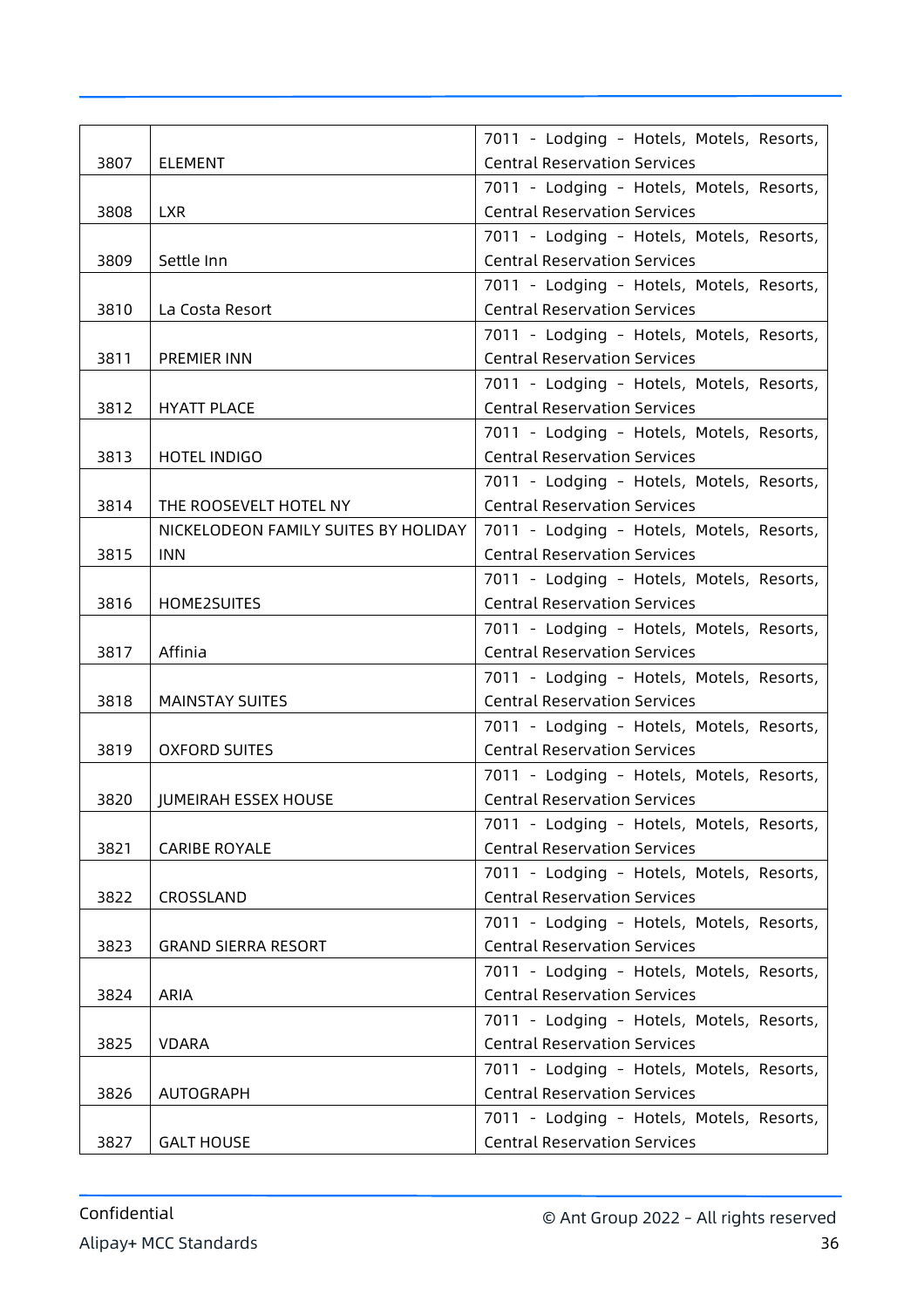| 3828 | <b>COSMOPOLITAN OF LAS VEGAS</b>           | 7011 - Lodging - Hotels, Motels, Resorts,<br><b>Central Reservation Services</b> |  |
|------|--------------------------------------------|----------------------------------------------------------------------------------|--|
|      |                                            | 7011 - Lodging - Hotels, Motels, Resorts,                                        |  |
| 3829 | <b>COUNTRY INN BY CARLSON</b>              | <b>Central Reservation Services</b>                                              |  |
|      |                                            | 7011 - Lodging - Hotels, Motels, Resorts,                                        |  |
| 3830 | PARK PLAZA HOTEL                           | <b>Central Reservation Services</b>                                              |  |
|      |                                            | 7011 - Lodging - Hotels, Motels, Resorts,                                        |  |
| 3831 | <b>WALDORF</b>                             | <b>Central Reservation Services</b>                                              |  |
|      |                                            | 7011 - Lodging - Hotels, Motels, Resorts,                                        |  |
| 3832 | <b>CURIO HOTELS</b>                        | <b>Central Reservation Services</b>                                              |  |
|      |                                            | 7011 - Lodging - Hotels, Motels, Resorts,                                        |  |
| 3833 | <b>CANOPY</b>                              | <b>Central Reservation Services</b>                                              |  |
|      |                                            | 7011 - Lodging - Hotels, Motels, Resorts,                                        |  |
| 3834 | <b>BAYMONT INN &amp; SUITES</b>            | <b>Central Reservation Services</b>                                              |  |
|      |                                            | 7011 - Lodging - Hotels, Motels, Resorts,                                        |  |
| 3835 | DOLCE HOTELS AND RESORTS                   | <b>Central Reservation Services</b>                                              |  |
|      |                                            | 7011 - Lodging - Hotels, Motels, Resorts,                                        |  |
| 3836 | HAWTHORN BY WYNDHAM                        | <b>Central Reservation Services</b>                                              |  |
|      |                                            | 7011 - Lodging - Hotels, Motels, Resorts,                                        |  |
| 3837 | <b>HOSHINO RESORTS</b>                     | <b>Central Reservation Services</b>                                              |  |
|      |                                            | 7011 - Lodging - Hotels, Motels, Resorts,                                        |  |
| 3838 | <b>KIMPTON HOTELS</b>                      | <b>Central Reservation Services</b>                                              |  |
| 4723 | Package Tour Operators (For use in         | 4722 - Travel Agencies and Tour Operations                                       |  |
|      | Germany only)                              |                                                                                  |  |
| 4733 | Large Tourist Attractions                  | 7991 - Tourist Attractions and Exhibits                                          |  |
| 4813 | Key-entry Telecom Merchant providing       | 4814 - Telecommunication services, including                                     |  |
|      | single local and long-distance phone calls | local and long-distance calls, credit card                                       |  |
|      | using a central access number in a non-    | calls, calls through use of magnetic stripe                                      |  |
|      | face-to-face environment using key entry   | reading telephones and faxes                                                     |  |
| 5262 | Marketplaces                               | 5262 (no corresponding ISO code)                                                 |  |
| 5552 | Electric Vehicle Charging                  | 5541 - Service stations (with or without                                         |  |
|      |                                            | ancillary services)                                                              |  |
| 6050 | Quasi Cash - Member Financial Institution  | 6012 - Financial Institutions - Merchandise                                      |  |
|      |                                            | and Services                                                                     |  |
| 6513 | Real Estate Agents and Managers            | 6513 (no corresponding ISO code)                                                 |  |
| 6532 | Payment Transaction - Member               | 4829 - Wire transfers and money orders                                           |  |
| 6533 | Payment Transaction - Merchant             | 6051 - Non-Financial Institutions - Foreign                                      |  |
|      |                                            | Currency, Money Orders (not wire transfer)                                       |  |
|      |                                            | and Travelers Cheques                                                            |  |
| 6536 | MoneySend Intracountry                     | 4829 - Wire transfers and money orders                                           |  |
| 6537 | MoneySend Intercountry                     | 4829 - Wire transfers and money orders                                           |  |
| 6538 | MoneySend Funding                          | 4829 - Wire transfers and money orders                                           |  |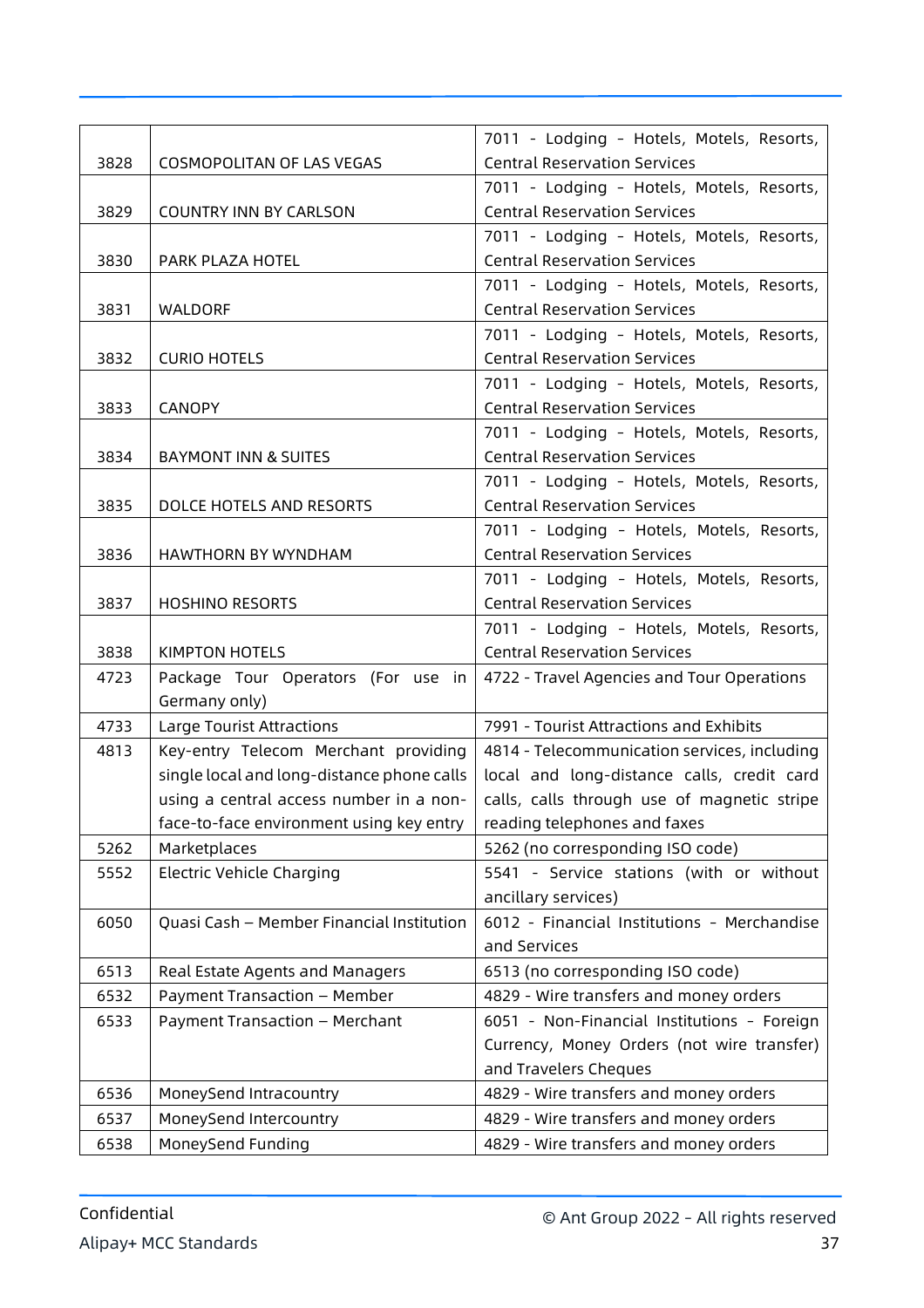| 6540 | Non-Financial Institutions - Stored Value | $6051$ - Non-financial institutions - foreign |
|------|-------------------------------------------|-----------------------------------------------|
|      | Purchase/Load; POI<br>Funding<br>Card     | currency, money orders (not wire transfer),   |
|      | Transactions                              | scrip and travellers' checks                  |
| 7295 | <b>Babysitting Services</b>               | 8351 - Childcare Services                     |
| 9405 | Intra - Government Transactions           | 9399 - Government services – not elsewhere    |
|      |                                           | classified                                    |
| 9406 | Government-Owned Lotteries (Non-U.S.      | 7800 - Government Owned Lotteries             |
|      | region)                                   |                                               |
| 9702 | Emergency Services (GCAS) (Visa use only) | 9702 (no corresponding ISO code)              |
| 9950 | Intra-Company Purchases                   | 7399 - Business services - not elsewhere      |
|      |                                           | classified                                    |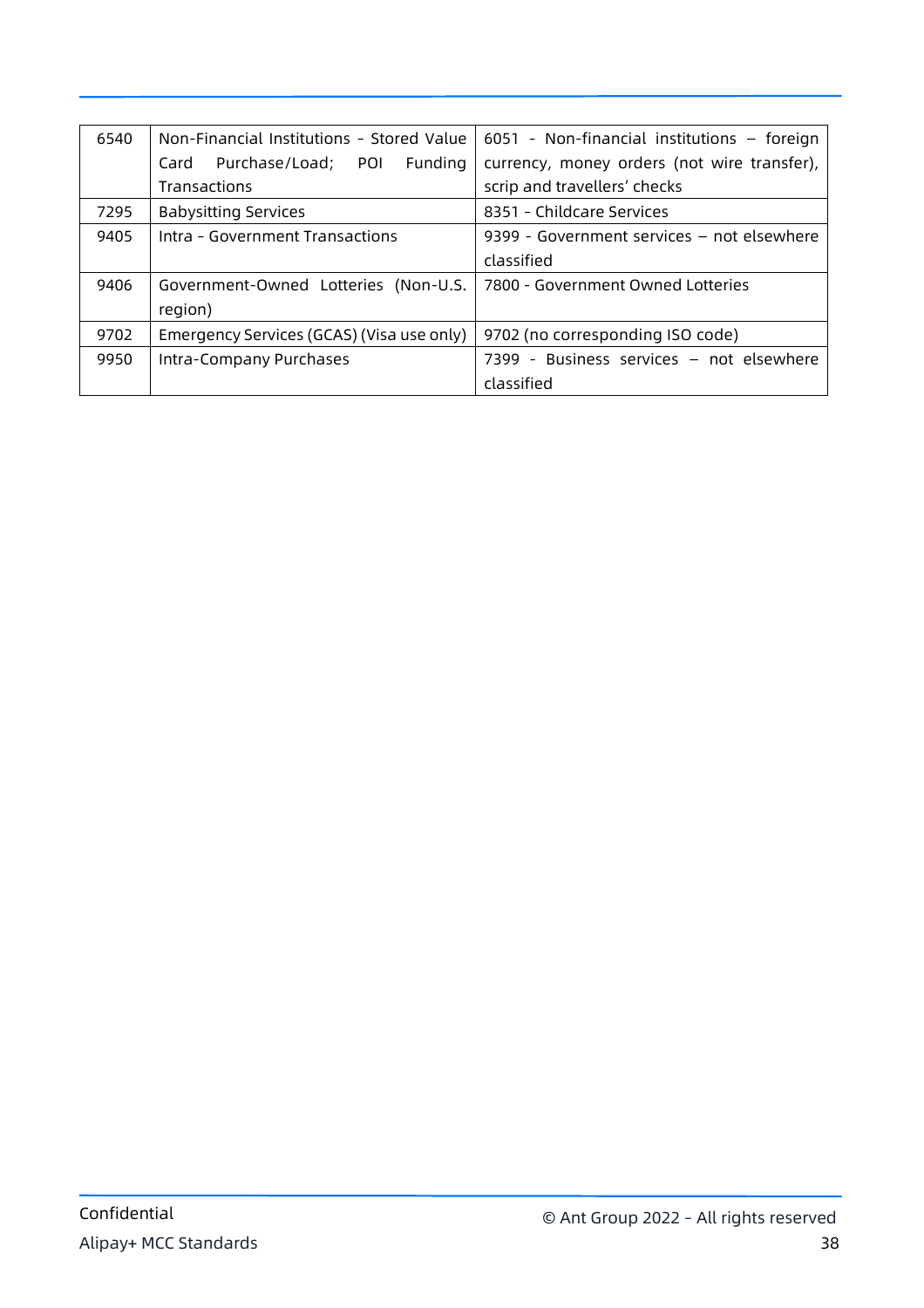#### **Annex B**

#### **Merchant Category Code application form** (informative)

**Table B1 Merchant Category Code application form**

<span id="page-39-0"></span>

| <b>Merchant Category Code application</b>                                           |                                                                            |  |  |  |
|-------------------------------------------------------------------------------------|----------------------------------------------------------------------------|--|--|--|
| To be completed by Partner:                                                         |                                                                            |  |  |  |
| <b>Partner name:</b>                                                                | Date of request:                                                           |  |  |  |
| <b>Principal contact of Partner:</b><br>Name:<br>Title:                             | This request is for:<br>□ New MCC(s)<br>□ MCC change(s)                    |  |  |  |
| Email:<br><b>Phone number:</b>                                                      | $\Box$ MCC deletions(s)                                                    |  |  |  |
| For each request for a new MCC, please provide:                                     | For each request for an MCC change and/or MCC<br>deletion, please provide: |  |  |  |
| <b>Description of industry or merchant category:</b><br><b>Annual sales volume:</b> | $MCC(s)$ :                                                                 |  |  |  |
| Anticipated first use (month and year):                                             | Reasons for change/deletion:                                               |  |  |  |

 $\overline{\mathsf{I}}$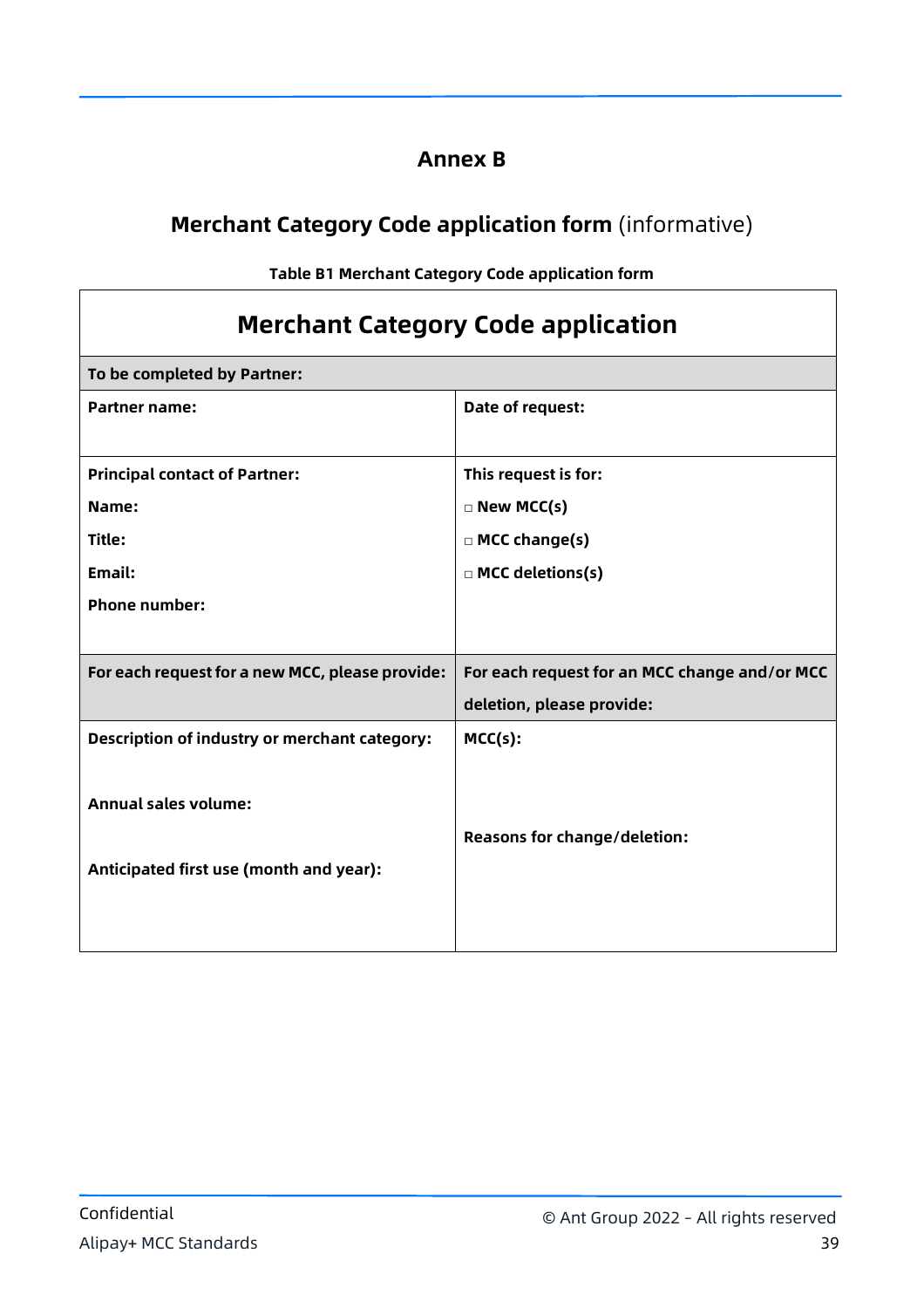# <span id="page-40-0"></span>**Change history**

| <b>Version</b> | <b>Publication</b> | <b>Summary of Changes</b>                                        |
|----------------|--------------------|------------------------------------------------------------------|
|                | <b>Date</b>        |                                                                  |
| 1.0.0          | <b>July 2019</b>   | Initial release                                                  |
| 1.1.0          | April 2021         | Terminology update                                               |
| 2.0.0          | October 2021       | Separated codes defined by Alipay+ and by other payment<br>1.    |
|                |                    | systems, to which different management principles apply.         |
|                |                    | Corrected definition in accordance with ISO 18245; deleted<br>2. |
|                |                    | Alipay+- defined codes with no use cases; updated codes          |
|                |                    | defined by other payment systems as they update.                 |
| 2.1.0          | April 2022         | Clarified MCC allocation and recognition principles in<br>1.     |
|                |                    | Section 5: sequence of allocating is from Table A1 to Table      |
|                |                    | A3; Acquiring Partners and Mobile Payment Partners shall         |
|                |                    | recognize all the codes in three Tables.                         |
|                |                    | Aligned level one category with ISO 18245 standard, and<br>2.    |
|                |                    | deleted level two category, which overlaps or conflicts with     |
|                |                    | level one.                                                       |
|                |                    | Aligned definition of Merchant Category Code with industry<br>3. |
|                |                    | definition.                                                      |